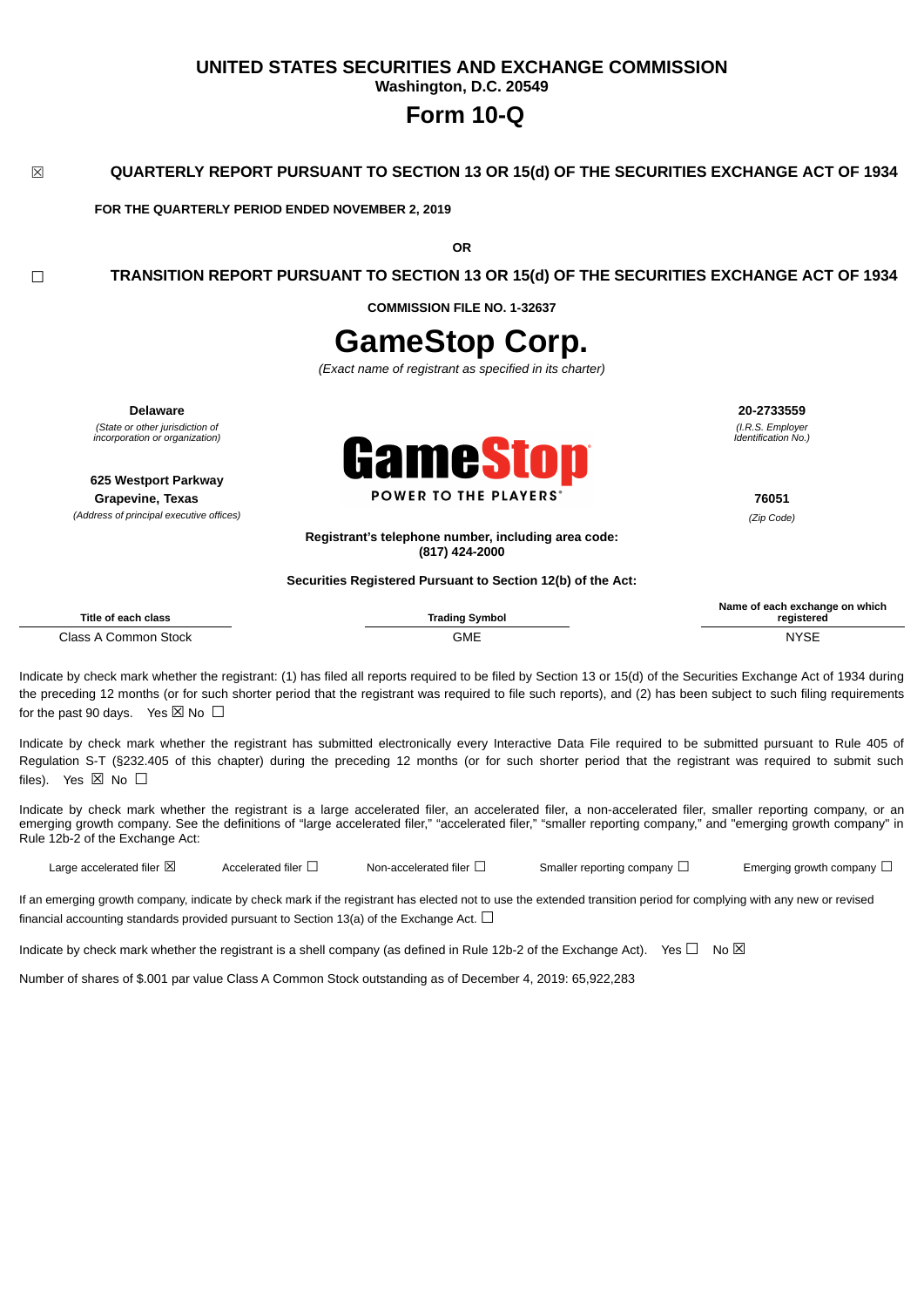#### **TABLE OF CONTENTS**

## **[PART I — FINANCIAL INFORMATION](#page-2-0)**

<span id="page-1-0"></span>

| Item 1. | <b>Financial Statements</b>                                                                                                                         | $\overline{1}$          |
|---------|-----------------------------------------------------------------------------------------------------------------------------------------------------|-------------------------|
|         | Unaudited Condensed Consolidated Balance Sheets - As of November 2, 2019, November 3, 2018 and February 2, 2019                                     | $\overline{\mathbf{1}}$ |
|         | Unaudited Condensed Consolidated Statements of Operations - For the 13 and 39 weeks ended November 2, 2019 and<br>November 3, 2018                  | $\overline{2}$          |
|         | Unaudited Condensed Consolidated Statements of Comprehensive Income (Loss) — For the 13 and 39 weeks ended<br>November 2, 2019 and November 3, 2018 | $\overline{3}$          |
|         | Unaudited Condensed Consolidated Statements of Stockholders' Equity - For the 13 and 39 weeks ended November 2, 2019<br>and November 3, 2018        | $\overline{4}$          |
|         | Unaudited Condensed Consolidated Statements of Cash Flows - For the 39 weeks ended November 2, 2019 and November<br>3, 2018                         | $\overline{5}$          |
|         | <b>Condensed Notes to Unaudited Consolidated Financial Statements</b>                                                                               | 6                       |
| Item 2. | Management's Discussion and Analysis of Financial Condition and Results of Operations                                                               | <u>18</u>               |
| Item 3. | <b>Ouantitative and Oualitative Disclosures About Market Risk</b>                                                                                   | 28                      |
| Item 4. | <b>Controls and Procedures</b>                                                                                                                      | 28                      |
|         | <b>PART II - OTHER INFORMATION</b>                                                                                                                  |                         |
| Item 1. | <b>Legal Proceedings</b>                                                                                                                            | 28                      |
| Item 2. | Unregistered Sales of Equity Securities and Use of Proceeds                                                                                         | 29                      |
| Item 6. | <b>Exhibits</b>                                                                                                                                     | 29                      |

[SIGNATURES](#page-31-0) [30](#page-31-0)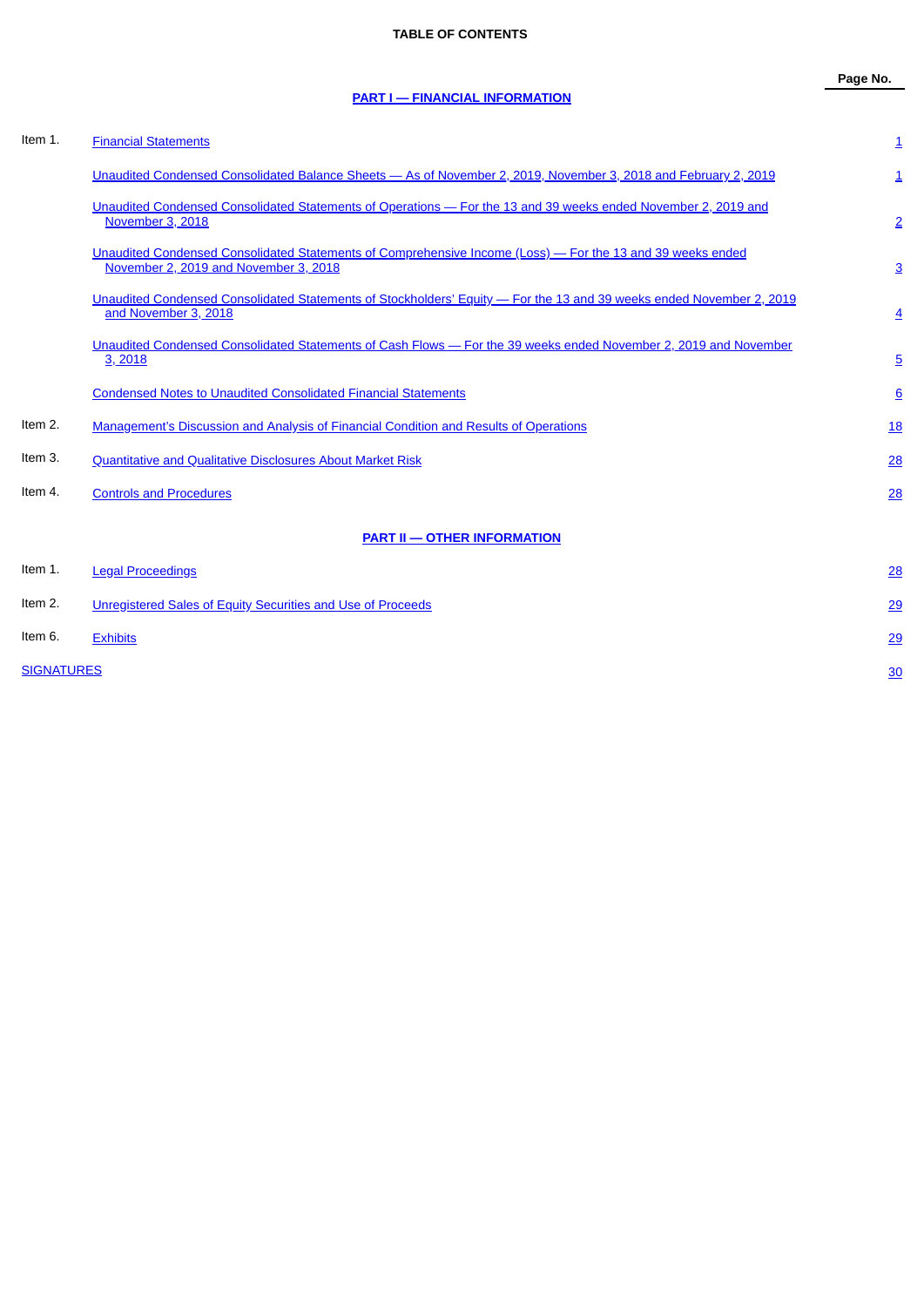## **PART I — FINANCIAL INFORMATION**

<span id="page-2-2"></span><span id="page-2-1"></span><span id="page-2-0"></span>**ITEM 1. FINANCIAL STATEMENTS**

#### **GAMESTOP CORP. UNAUDITED CONDENSED CONSOLIDATED BALANCE SHEETS (in millions, except par value per share)**

|                                                                                                                        | November 2,<br>2019 |         |               | November 3,<br>2018 |               | February 2,<br>2019 |
|------------------------------------------------------------------------------------------------------------------------|---------------------|---------|---------------|---------------------|---------------|---------------------|
| <b>ASSETS</b>                                                                                                          |                     |         |               |                     |               |                     |
| Current assets:                                                                                                        |                     |         |               |                     |               |                     |
| Cash and cash equivalents                                                                                              | $\frac{1}{2}$       | 290.3   | $\frac{4}{5}$ | 448.6               | \$            | 1,624.4             |
| Receivables, net                                                                                                       |                     | 145.7   |               | 152.3               |               | 134.2               |
| Merchandise inventories, net                                                                                           |                     | 1,286.7 |               | 1,881.5             |               | 1,250.5             |
| Prepaid expenses and other current assets                                                                              |                     | 127.6   |               | 149.0               |               | 118.6               |
| Assets held for sale                                                                                                   |                     | 12.8    |               | 631.6               |               |                     |
| Total current assets                                                                                                   |                     | 1,863.1 |               | 3,263.0             |               | 3,127.7             |
| Property and equipment, net                                                                                            |                     | 287.1   |               | 323.9               |               | 321.3               |
| Operating lease right-of-use assets                                                                                    |                     | 758.1   |               |                     |               |                     |
| Deferred income taxes                                                                                                  |                     | 157.8   |               | 189.0               |               | 147.3               |
| Goodwill                                                                                                               |                     |         |               | 777.0               |               | 363.9               |
| Other noncurrent assets                                                                                                |                     | 79.5    |               | 103.8               |               | 84.1                |
| <b>Total assets</b>                                                                                                    | \$                  | 3,145.6 | \$            | 4,656.7             | \$            | 4,044.3             |
|                                                                                                                        |                     |         |               |                     |               |                     |
| <b>LIABILITIES AND STOCKHOLDERS' EQUITY</b>                                                                            |                     |         |               |                     |               |                     |
| <b>Current liabilities:</b>                                                                                            |                     |         |               |                     |               |                     |
| Accounts payable                                                                                                       | \$                  | 709.9   | \$            | 1,452.8             | \$            | 1,051.9             |
| Accrued and other current liabilities                                                                                  |                     | 625.1   |               | 700.8               |               | 780.0               |
| Current portion of operating lease liabilities                                                                         |                     | 238.5   |               |                     |               |                     |
| Current portion of debt, net                                                                                           |                     |         |               | 348.8               |               | 349.2               |
| Liabilities held for sale                                                                                              |                     |         |               | 54.3                |               |                     |
| <b>Total current liabilities</b>                                                                                       |                     | 1,573.5 |               | 2,556.7             |               | 2,181.1             |
| Long-term debt, net                                                                                                    |                     | 419.4   |               | 471.2               |               | 471.6               |
| Operating lease liabilities                                                                                            |                     | 516.5   |               |                     |               |                     |
| Other long-term liabilities                                                                                            |                     | 19.1    |               | 63.7                |               | 55.4                |
| <b>Total liabilities</b>                                                                                               |                     | 2,528.5 |               | 3,091.6             |               | 2,708.1             |
| Commitments and contingencies (Note 8)                                                                                 |                     |         |               |                     |               |                     |
| Stockholders' equity:                                                                                                  |                     |         |               |                     |               |                     |
| Class A common stock - \$.001 par value; 300 shares authorized; 67.9, 102.0 and<br>102.0 shares issued and outstanding |                     | 0.1     |               | 0.1                 |               | 0.1                 |
| Additional paid-in capital                                                                                             |                     |         |               | 29.8                |               | 27.7                |
| Accumulated other comprehensive loss                                                                                   |                     | (71.5)  |               | (54.0)              |               | (54.3)              |
| Retained earnings                                                                                                      |                     | 688.5   |               | 1,589.2             |               | 1,362.7             |
| Total stockholders' equity                                                                                             |                     | 617.1   |               | 1,565.1             |               | 1,336.2             |
| Total liabilities and stockholders' equity                                                                             | $\frac{1}{2}$       | 3,145.6 | $\frac{2}{3}$ | 4,656.7             | $\frac{2}{3}$ | 4,044.3             |

See accompanying condensed notes to unaudited consolidated financial statements.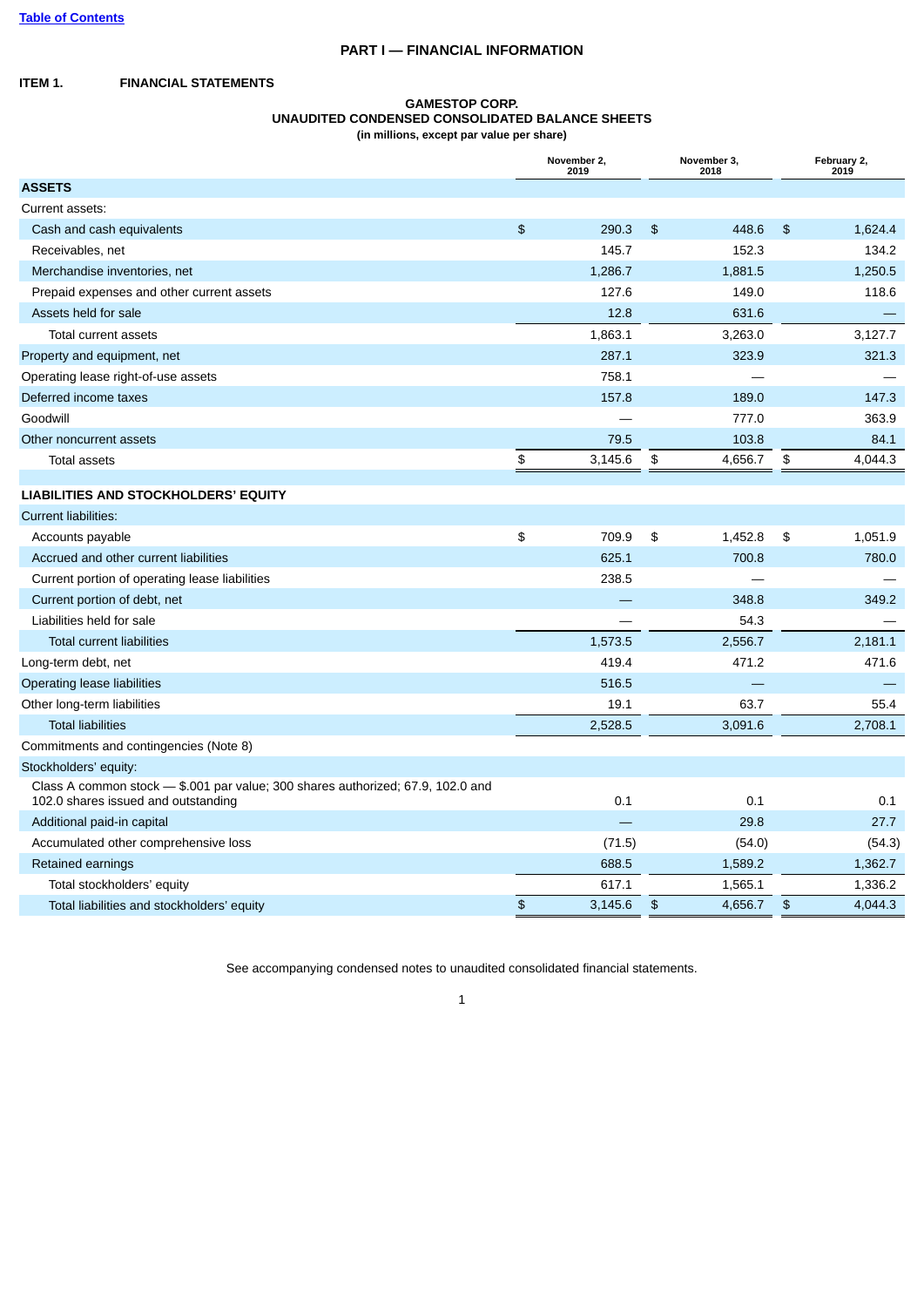#### **GAMESTOP CORP. UNAUDITED CONDENSED CONSOLIDATED STATEMENTS OF OPERATIONS (in millions, except per share data)**

<span id="page-3-0"></span>

|                                                        | 13 Weeks Ended    |                     |                           |                     |                            | 39 Weeks Ended      |               |                     |  |  |
|--------------------------------------------------------|-------------------|---------------------|---------------------------|---------------------|----------------------------|---------------------|---------------|---------------------|--|--|
|                                                        |                   | November 2,<br>2019 |                           | November 3,<br>2018 |                            | November 2,<br>2019 |               | November 3,<br>2018 |  |  |
| Net sales                                              | $\frac{1}{2}$     | 1,438.5             | \$                        | 1,935.4             | $\frac{1}{2}$              | 4,271.9             | $\frac{1}{2}$ | 5,222.3             |  |  |
| Cost of sales                                          |                   | 997.4               |                           | 1,377.2             |                            | 2,960.5             |               | 3,663.0             |  |  |
| Gross profit                                           |                   | 441.1               |                           | 558.2               |                            | 1,311.4             |               | 1,559.3             |  |  |
| Selling, general and administrative expenses           |                   | 451.8               |                           | 463.6               |                            | 1,341.7             |               | 1,361.2             |  |  |
| Depreciation and amortization                          |                   | 23.6                |                           | 25.0                |                            | 69.3                |               | 80.5                |  |  |
| Goodwill impairments                                   |                   |                     |                           | 557.3               |                            | 363.9               |               | 557.3               |  |  |
| Asset impairments                                      |                   | 11.3                |                           | 30.2                |                            | 11.3                |               | 30.2                |  |  |
| Operating loss                                         |                   | (45.6)              |                           | (517.9)             |                            | (474.8)             |               | (469.9)             |  |  |
| Interest income                                        |                   | (2.0)               |                           | (1.1)               |                            | (9.9)               |               | (2.1)               |  |  |
| Interest expense                                       |                   | 8.0                 |                           | 14.1                |                            | 30.6                |               | 42.7                |  |  |
| Loss from continuing operations before income taxes    |                   | (51.6)              |                           | (530.9)             |                            | (495.5)             |               | (510.5)             |  |  |
| Income tax expense (benefit)                           |                   | 31.6                |                           | (24.0)              |                            | (6.2)               |               | 15.8                |  |  |
| Net loss from continuing operations                    |                   | (83.2)              |                           | (506.9)             |                            | (489.3)             |               | (526.3)             |  |  |
| (Loss) income from discontinued operations, net of tax |                   | (0.2)               |                           | 18.3                |                            | (2.6)               |               | 41.0                |  |  |
| <b>Net loss</b>                                        | $\boldsymbol{\$}$ | (83.4)              | $\,$                      | (488.6)             | $\boldsymbol{\mathsf{\$}}$ | (491.9)             | $\sqrt{2}$    | (485.3)             |  |  |
| Basic (loss) earnings per share:                       |                   |                     |                           |                     |                            |                     |               |                     |  |  |
| Continuing operations                                  | \$                | (1.01)              | \$                        | (4.96)              | \$                         | (5.16)              | \$            | (5.16)              |  |  |
| Discontinued operations                                |                   |                     |                           | 0.18                |                            | (0.03)              |               | 0.40                |  |  |
| Basic loss per share                                   | \$                | (1.02)              | \$                        | (4.78)              | \$                         | (5.19)              | \$            | (4.76)              |  |  |
|                                                        |                   |                     |                           |                     |                            |                     |               |                     |  |  |
| Diluted (loss) earnings per share:                     |                   |                     |                           |                     |                            |                     |               |                     |  |  |
| Continuing operations                                  | $\frac{1}{2}$     | (1.01)              | $\frac{4}{5}$             | (4.96)              | $\frac{4}{5}$              | (5.16)              | $\frac{3}{2}$ | (5.16)              |  |  |
| Discontinued operations                                |                   |                     |                           | 0.18                |                            | (0.03)              |               | 0.40                |  |  |
| Diluted loss per share                                 | $\frac{1}{2}$     | (1.02)              | $\boldsymbol{\mathsf{D}}$ | (4.78)              | $\,$                       | (5.19)              | $\frac{1}{2}$ | (4.76)              |  |  |
| Weighted-average shares outstanding:                   |                   |                     |                           |                     |                            |                     |               |                     |  |  |
| <b>Basic</b>                                           |                   | 82.1                |                           | 102.2               |                            | 94.8                |               | 102.0               |  |  |
| <b>Diluted</b>                                         |                   | 82.1                |                           | 102.2               |                            | 94.8                |               | 102.0               |  |  |

See accompanying condensed notes to unaudited consolidated financial statements.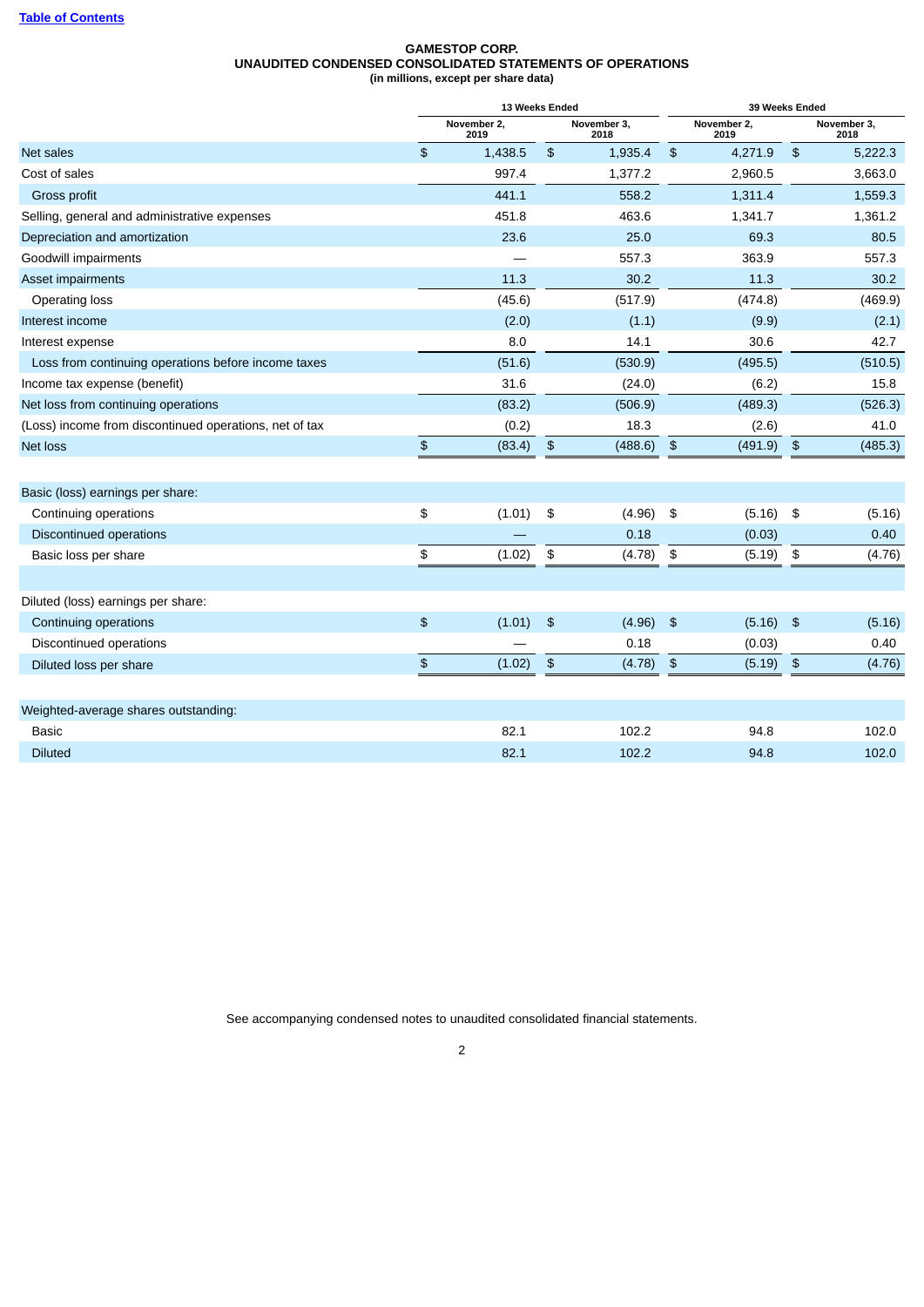#### **GAMESTOP CORP. UNAUDITED CONDENSED CONSOLIDATED STATEMENTS OF COMPREHENSIVE INCOME (LOSS) (in millions)**

<span id="page-4-0"></span>

|                                         | <b>13 Weeks Ended</b> |     |                     | 39 Weeks Ended |                     |      |                     |  |  |
|-----------------------------------------|-----------------------|-----|---------------------|----------------|---------------------|------|---------------------|--|--|
|                                         | November 2.<br>2019   |     | November 3.<br>2018 |                | November 2,<br>2019 |      | November 3,<br>2018 |  |  |
| Net loss                                | (83.4)                | ∣\$ | (488.6)             | - \$           | (491.9)             | - \$ | (485.3)             |  |  |
| Other comprehensive loss:               |                       |     |                     |                |                     |      |                     |  |  |
| Foreign currency translation adjustment | 3.6                   |     | (13.6)              |                | (17.2)              |      | (66.2)              |  |  |
| Total comprehensive loss                | (79.8)                | \$  | (502.2)             | - \$           | (509.1)             |      | (551.5)             |  |  |

See accompanying condensed notes to unaudited consolidated financial statements.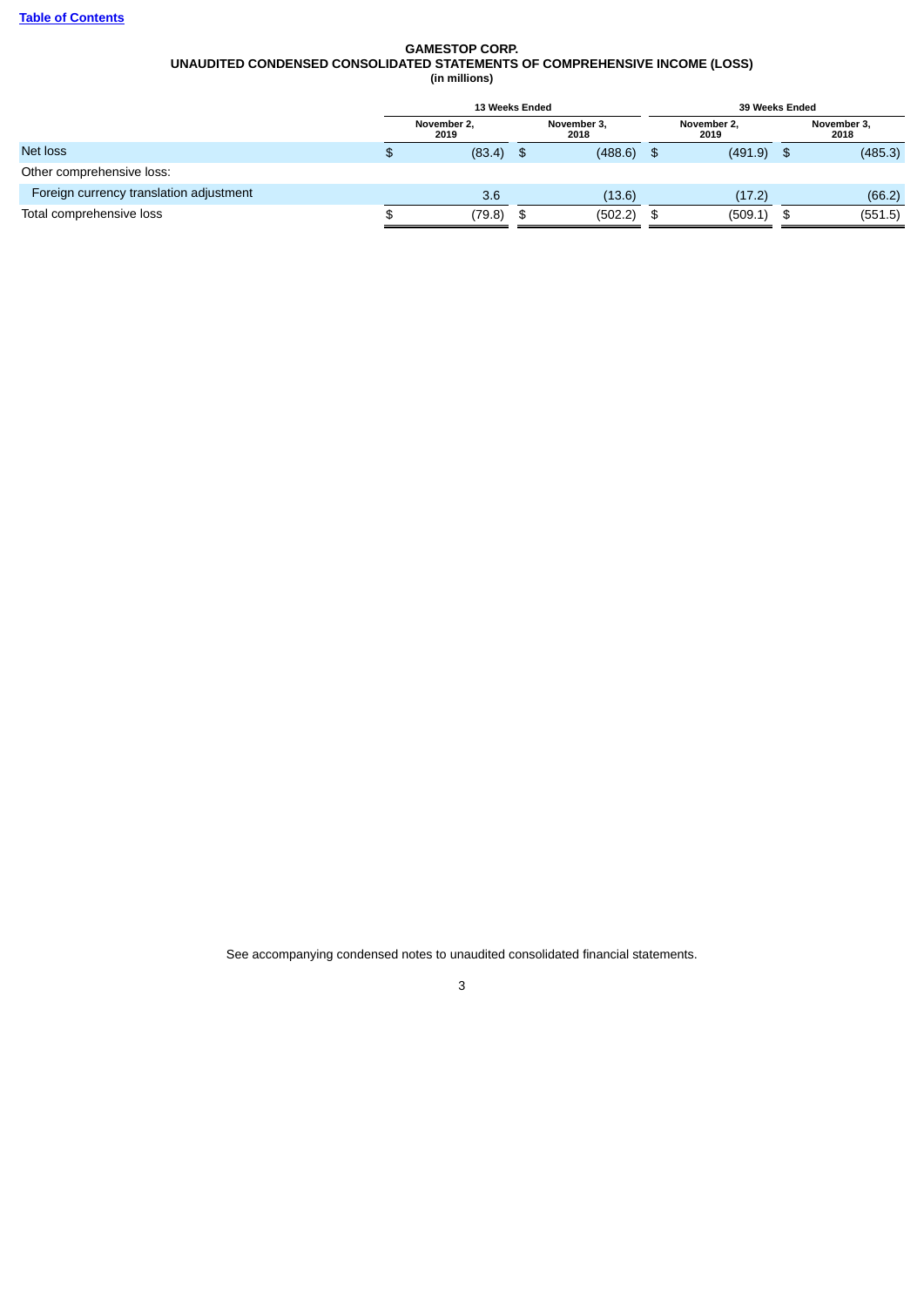| <b>GAMESTOP CORP.</b>                                               |
|---------------------------------------------------------------------|
| UNAUDITED CONDENSED CONSOLIDATED STATEMENTS OF STOCKHOLDERS' EQUITY |
| (in millions, except for per share data)                            |

<span id="page-5-0"></span>

|                                             |               | <b>Class A</b><br><b>Common Stock</b> |        |                | <b>Additional</b>  |    | <b>Accumulated</b><br>Other |                |                      | <b>Total</b>                   |
|---------------------------------------------|---------------|---------------------------------------|--------|----------------|--------------------|----|-----------------------------|----------------|----------------------|--------------------------------|
|                                             | <b>Shares</b> |                                       | Amount |                | Paid-in<br>Capital |    | Comprehensive<br>Loss       |                | Retained<br>Earnings | Stockholders'<br><b>Equity</b> |
| Balance at February 2, 2019                 | 102.0         | $\mathfrak{D}$                        | 0.1    | $\mathfrak{L}$ | 27.7               | \$ | (54.3)                      | $\mathfrak{L}$ | 1,362.7              | \$<br>1,336.2                  |
| Net income                                  |               |                                       |        |                |                    |    |                             |                | 6.8                  | 6.8                            |
| Foreign currency translation                |               |                                       |        |                |                    |    | (13.9)                      |                |                      | (13.9)                         |
| Dividends declared, \$0.38 per common share |               |                                       |        |                |                    |    |                             |                | (38.7)               | (38.7)                         |
| Stock-based compensation expense            |               |                                       |        |                | 1.9                |    |                             |                |                      | 1.9                            |
| Settlement of stock-based awards            | 0.3           |                                       |        |                | (0.6)              |    |                             |                |                      | (0.6)                          |
| Balance at May 4, 2019                      | 102.3         |                                       | 0.1    |                | 29.0               |    | (68.2)                      |                | 1,330.8              | 1,291.7                        |
| Net loss                                    |               |                                       |        |                |                    |    |                             |                | (415.3)              | (415.3)                        |
| Foreign currency translation                |               |                                       |        |                |                    |    | (6.9)                       |                |                      | (6.9)                          |
| Stock-based compensation expense            |               |                                       |        |                | 3.3                |    |                             |                |                      | 3.3                            |
| Repurchase of common shares                 | (12.0)        |                                       |        |                | (32.1)             |    |                             |                | (30.8)               | (62.9)                         |
| Settlement of stock-based awards            | 0.2           |                                       |        |                | (0.2)              |    |                             |                |                      | (0.2)                          |
| Balance at August 3, 2019                   | 90.5          |                                       | 0.1    |                |                    |    | (75.1)                      |                | 884.7                | 809.7                          |
| Net loss                                    |               |                                       |        |                |                    |    |                             |                | (83.4)               | (83.4)                         |
| Foreign currency translation                |               |                                       |        |                |                    |    | 3.6                         |                |                      | 3.6                            |
| Stock-based compensation expense            |               |                                       |        |                | 2.9                |    | --                          |                |                      | 2.9                            |
| Repurchase of common shares                 | (22.6)        |                                       |        |                | (2.9)              |    |                             |                | (112.8)              | (115.7)                        |
| Balance at November 2, 2019                 | 67.9          | \$                                    | 0.1    | \$             |                    | \$ | (71.5)                      | \$             | 688.5                | \$<br>617.1                    |

|                                             |               | <b>Class A</b><br><b>Common Stock</b> |        |                | <b>Additional</b>  |                | <b>Accumulated</b><br>Other    |               |                             | <b>Total</b>                   |
|---------------------------------------------|---------------|---------------------------------------|--------|----------------|--------------------|----------------|--------------------------------|---------------|-----------------------------|--------------------------------|
|                                             | <b>Shares</b> |                                       | Amount |                | Paid-in<br>Capital |                | Comprehensive<br>Income (Loss) |               | Retained<br><b>Earnings</b> | Stockholders'<br><b>Equity</b> |
| Balance at February 3, 2018                 | 101.3         | \$                                    | 0.1    | $\mathfrak{L}$ | 22.1               | $\mathfrak{L}$ | 12.2                           | \$            | 2,180.1                     | \$<br>2,214.5                  |
| Adoption of ASU 2014-09                     |               |                                       |        |                |                    |                |                                |               | 11.5                        | 11.5                           |
| Net income                                  |               |                                       |        |                |                    |                |                                |               | 28.2                        | 28.2                           |
| Foreign currency translation                |               |                                       |        |                |                    |                | (35.2)                         |               |                             | (35.2)                         |
| Dividends declared, \$0.38 per common share |               |                                       |        |                |                    |                |                                |               | (38.9)                      | (38.9)                         |
| Stock-based compensation expense            |               |                                       |        |                | 7.6                |                |                                |               |                             | 7.6                            |
| Settlement of stock-based awards            | 0.6           |                                       |        |                | (4.2)              |                |                                |               |                             | (4.2)                          |
| Balance at May 5, 2018                      | 101.9         |                                       | 0.1    |                | 25.5               |                | (23.0)                         |               | 2,180.9                     | 2,183.5                        |
| Net loss                                    |               |                                       |        |                |                    |                |                                |               | (24.9)                      | (24.9)                         |
| Foreign currency translation                |               |                                       |        |                |                    |                | (17.4)                         |               |                             | (17.4)                         |
| Dividends declared, \$0.38 per common share |               |                                       |        |                |                    |                |                                |               | (39.0)                      | (39.0)                         |
| Stock-based compensation expense            |               |                                       |        |                | 2.0                |                |                                |               |                             | 2.0                            |
| Balance at August 4, 2018                   | 101.9         |                                       | 0.1    |                | 27.5               |                | (40.4)                         |               | 2,117.0                     | 2,104.2                        |
| Net loss                                    |               |                                       |        |                |                    |                |                                |               | (488.6)                     | (488.6)                        |
| Foreign currency translation                |               |                                       |        |                |                    |                | (13.6)                         |               |                             | (13.6)                         |
| Dividends declared, \$0.38 per common share |               |                                       |        |                |                    |                |                                |               | (39.2)                      | (39.2)                         |
| Stock-based compensation expense            |               |                                       |        |                | 3.2                |                |                                |               |                             | 3.2                            |
| Settlement of stock-based awards            | 0.1           |                                       |        |                | (0.9)              |                |                                |               |                             | (0.9)                          |
| Balance at November 3, 2018                 | 102.0         | \$                                    | 0.1    | \$             | 29.8               | $\mathfrak{S}$ | (54.0)                         | $\frac{2}{3}$ | 1,589.2                     | \$<br>1,565.1                  |

See accompanying condensed notes to unaudited consolidated financial statements.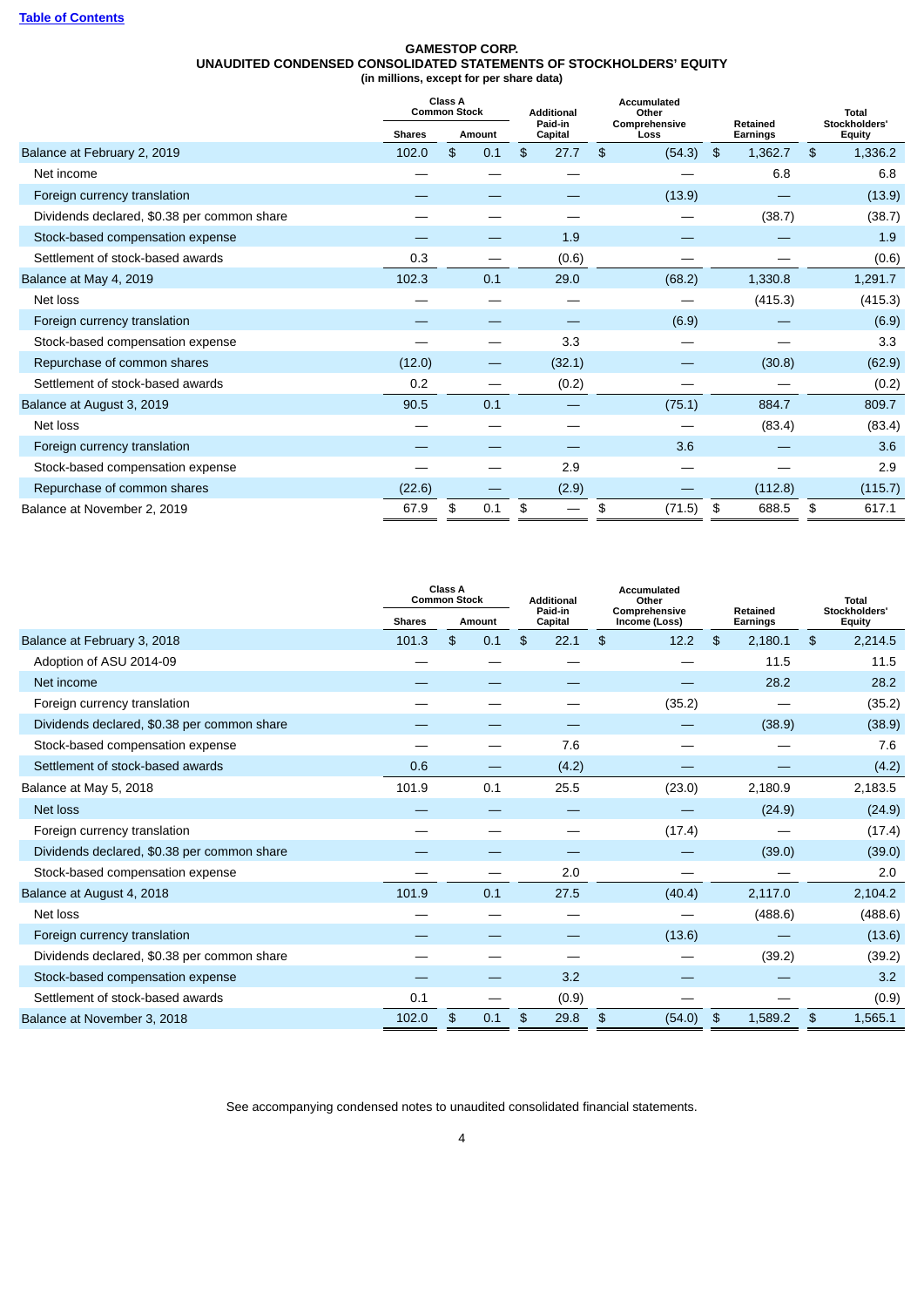#### **GAMESTOP CORP. UNAUDITED CONDENSED CONSOLIDATED STATEMENTS OF CASH FLOWS (in millions)**

<span id="page-6-0"></span>

|                                                                                | 39 Weeks Ended      |    |                     |  |  |
|--------------------------------------------------------------------------------|---------------------|----|---------------------|--|--|
|                                                                                | November 2,<br>2019 |    | November 3,<br>2018 |  |  |
| Cash flows from operating activities:                                          |                     |    |                     |  |  |
| Net loss                                                                       | \$<br>$(491.9)$ \$  |    | (485.3)             |  |  |
| Adjustments to reconcile net loss to net cash flows from operating activities: |                     |    |                     |  |  |
| Depreciation and amortization (including amounts in cost of sales)             | 70.1                |    | 97.4                |  |  |
| Goodwill and asset impairments                                                 | 375.2               |    | 587.5               |  |  |
| Stock-based compensation expense                                               | 8.1                 |    | 12.8                |  |  |
| Deferred income taxes                                                          | (11.8)              |    | (46.5)              |  |  |
| Loss on disposal of property and equipment                                     | 1.9                 |    | 1.4                 |  |  |
| Loss on divestitures                                                           | 1.3                 |    |                     |  |  |
| Other                                                                          | (13.1)              |    | (4.8)               |  |  |
| Changes in operating assets and liabilities:                                   |                     |    |                     |  |  |
| Receivables, net                                                               | (6.7)               |    | 20.5                |  |  |
| Merchandise inventories                                                        | (61.6)              |    | (705.3)             |  |  |
| Prepaid expenses and other current assets                                      | (10.7)              |    | (20.1)              |  |  |
| Prepaid income taxes and income taxes payable                                  | (44.2)              |    | (1.4)               |  |  |
| Accounts payable and accrued liabilities                                       | (472.2)             |    | 365.2               |  |  |
| Operating lease right-of-use assets and lease liabilities                      | 0.7                 |    |                     |  |  |
| Changes in other long-term liabilities                                         | 0.1                 |    | (0.6)               |  |  |
| Net cash flows used in operating activities                                    | (654.8)             |    | (179.2)             |  |  |
| Cash flows from investing activities:                                          |                     |    |                     |  |  |
| Purchase of property and equipment                                             | (61.4)              |    | (65.9)              |  |  |
| Proceeds from divestitures                                                     | 5.2                 |    |                     |  |  |
| Other                                                                          | (0.7)               |    | (0.3)               |  |  |
| Net cash flows used in investing activities                                    | (56.9)              |    | (66.2)              |  |  |
| Cash flows from financing activities:                                          |                     |    |                     |  |  |
| Repayment of acquisition-related debt                                          |                     |    | (12.2)              |  |  |
| Repurchase of common shares                                                    | (176.9)             |    |                     |  |  |
| Dividends paid                                                                 | (40.5)              |    | (118.7)             |  |  |
| Borrowings from the revolver                                                   |                     |    | 154.0               |  |  |
| Repayments of revolver borrowings                                              |                     |    | (154.0)             |  |  |
| Repayments of senior notes                                                     | (404.5)             |    |                     |  |  |
| Settlement of stock-based awards                                               | (0.8)               |    | (5.1)               |  |  |
| Net cash flows used in financing activities                                    | (622.7)             |    | (136.0)             |  |  |
| Exchange rate effect on cash and cash equivalents and restricted cash          | (1.7)               |    | (28.4)              |  |  |
| Decrease in cash held for sale                                                 |                     |    | 4.3                 |  |  |
| Decrease in cash and cash equivalents and restricted cash                      | (1, 336.1)          |    | (405.5)             |  |  |
| Cash and cash equivalents and restricted cash at beginning of period           | 1,640.5             |    | 869.1               |  |  |
| Cash and cash equivalents and restricted cash at end of period                 | \$<br>304.4         | \$ | 463.6               |  |  |
|                                                                                |                     |    |                     |  |  |

See accompanying condensed notes to unaudited consolidated financial statements.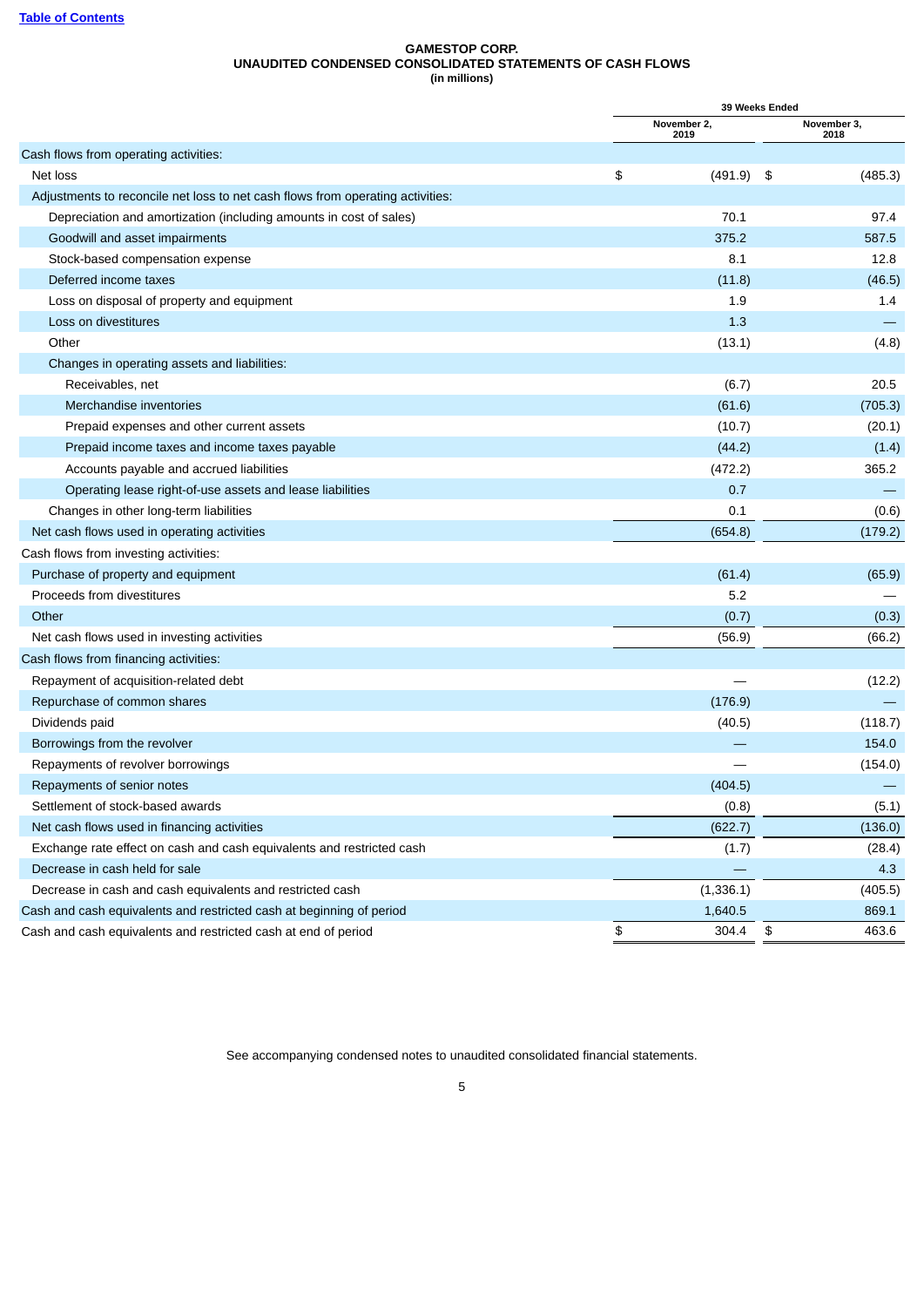#### <span id="page-7-0"></span>**1. General Information**

#### *The Company*

GameStop Corp. ("GameStop," "we," "us," "our," or the "Company") is a global, multichannel video game, consumer electronics and collectibles retailer. GameStop operates over 5,600 stores across 14 countries. Our consumer product network also includes www.gamestop.com and Game Informer® magazine, the world's leading print and digital video game publication.

We operate our business in four geographic segments: United States, Canada, Australia and Europe. Our former Technology Brands segment primarily consisted of Spring Mobile and Simply Mac. We sold Spring Mobile in January 2019. In September 2019, we closed on the sale of Simply Mac. See Note 2, "Discontinued Operations and Dispositions," for further information.

Simply Mac is included in the United States segment in these consolidated financial statements and accompanying condensed notes. The historical results of Spring Mobile are reported as discontinued operations in our consolidated statements of operations for all periods presented. The assets and liabilities held for sale as of November 3, 2018, relate to Spring Mobile. The consolidated statement of cash flows is presented on a combined basis for all periods presented and, therefore, does not segregate cash flows from continuing and discontinued operations. The information contained in these condensed notes to our consolidated financial statements refers to continuing operations unless otherwise noted.

#### *Basis of Presentation and Consolidation*

The unaudited condensed consolidated financial statements include our accounts and the accounts of our wholly-owned subsidiaries. All intercompany accounts and transactions have been eliminated in consolidation. The unaudited condensed consolidated financial statements included herein reflect all adjustments (consisting only of normal, recurring adjustments) which are, in our opinion, necessary for a fair presentation of the information as of and for the periods presented. These unaudited condensed consolidated interim financial statements have been prepared in accordance with accounting principles generally accepted in the United States of America ("GAAP") for interim financial information and the instructions to Quarterly Report on Form 10-Q and Article 10 of Regulation S-X. Accordingly, they do not include all disclosures required under GAAP for complete consolidated financial statements.

These unaudited condensed consolidated financial statements should be read in conjunction with our annual report on Form 10-K for the 52 weeks ended February 2, 2019, as filed with the Securities and Exchange Commission on April 2, 2019, (the "2018 Annual Report on Form 10-K"). The preparation of financial statements in conformity with GAAP requires us to make estimates and assumptions that affect the reported amounts of assets and liabilities, the disclosure of contingent assets and liabilities at the date of the financial statements and the reported amounts of revenues and expenses during the reporting period. In preparing these financial statements, we have made our best estimates and judgments of certain amounts included in the financial statements, and changes in the estimates and assumptions used by us could have a significant impact on our financial results. Actual results could differ from those estimates. Due to the seasonal nature of our business, the results of operations for the 39 weeks ended November 2, 2019 are not indicative of the results to be expected for the 52 weeks ending February 1, 2020 ("fiscal 2019").

#### *Reclassifications*

In our unaudited consolidated statements of cash flows, we reclassified the prior period provision for inventory reserves of \$42.4 million from other operating activities to changes in merchandise inventories in order to conform to the current year presentation.

#### *Significant Accounting Policies*

Except for the accounting policy for leases, which is discussed below within "—Adoption of New Accounting Pronouncements" and within Note 6, "Leases," there have been no material changes to our significant accounting policies included in Note 1, "Nature of Operations and Summary of Significant Accounting Policies," within our 2018 Annual Report on Form 10-K.

#### *Restricted Cash*

Restricted cash of \$14.1 million, \$15.0 million and \$16.1 million as of November 2, 2019, November 3, 2018 and February 2, 2019, respectively, consists primarily of bank deposits serving as collateral for bank guarantees issued on behalf of our foreign subsidiaries and is included in other noncurrent assets in our unaudited condensed consolidated balance sheets.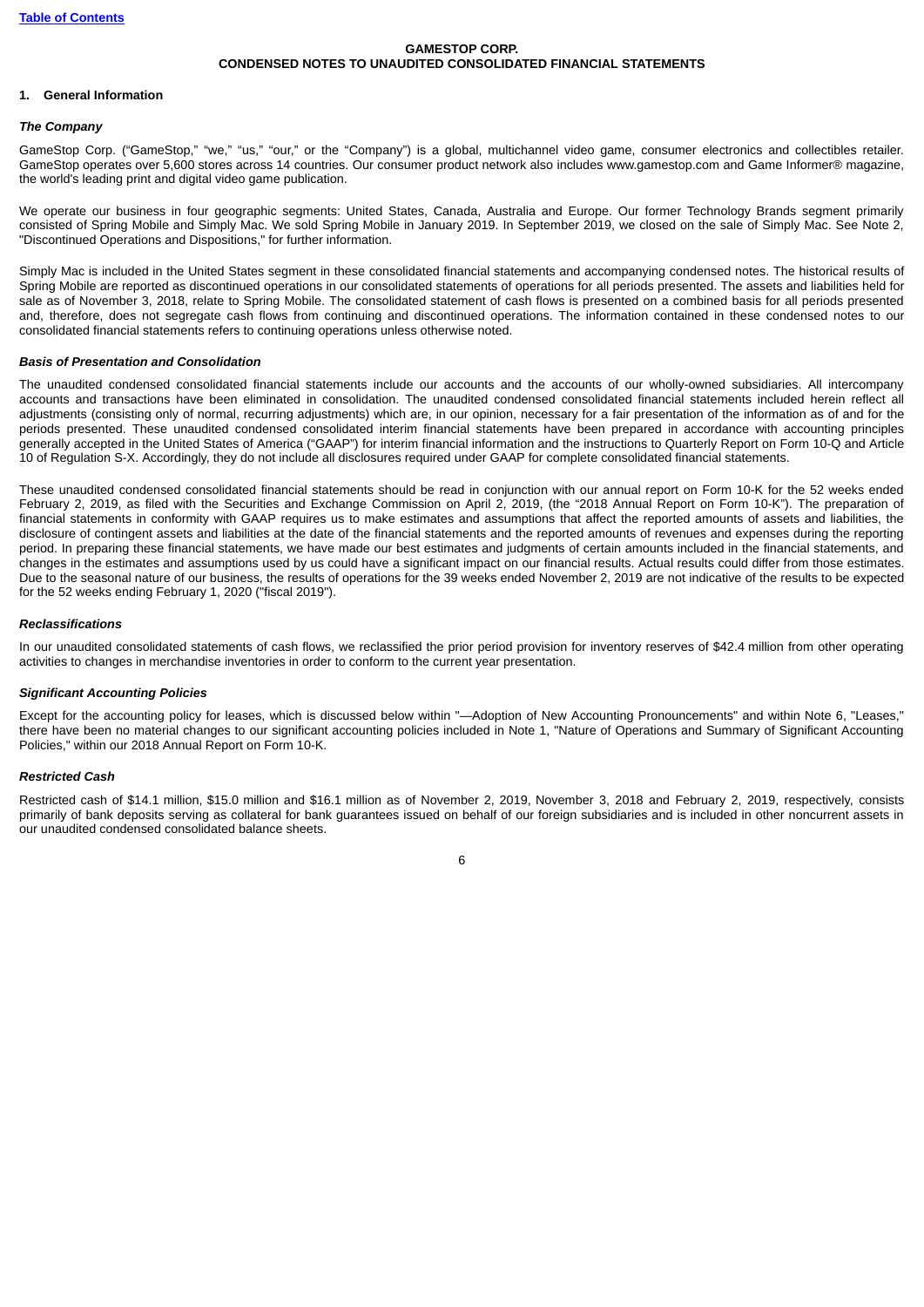The following table provides a reconciliation of cash and cash equivalents in the condensed consolidated balance sheets to total cash and cash equivalents and restricted cash in the condensed consolidated statements of cash flows (in millions):

|                                                                                     | November 2.<br>2019 | November 3.<br>2018 | February 2.<br>2019 |
|-------------------------------------------------------------------------------------|---------------------|---------------------|---------------------|
| Cash and cash equivalents                                                           | 290.3               | 448.6               | 1.624.4             |
| Restricted cash (included in prepaid expenses and other current assets)             | 0.3                 |                     |                     |
| Restricted cash (included in other noncurrent assets)                               | 13.8                | 12.3                | 13.4                |
| Total cash and cash equivalents and restricted cash in the statements of cash flows | 304.4               | 463.6               | 1.640.5             |

#### *Property and Equipment, Net*

Accumulated depreciation related to our property and equipment totaled \$1,230.4 million, \$1,237.9 million and \$1,235.8 million as of November 2, 2019, November 3, 2018 and February 2, 2019, respectively.

We periodically review our property and equipment when events or changes in circumstances indicate that its carrying amounts may not be recoverable or its depreciation or amortization periods should be accelerated. We assess recoverability based on several factors, including our intention with respect to our stores and those stores' projected undiscounted cash flows. An impairment loss is recognized for the amount by which the carrying amount of the assets exceeds its fair value, determined based on an estimate of discounted future cash flows. We recorded impairment losses totaling \$3.6 million during the third quarter of fiscal 2019.

#### *Share Repurchases*

On June 11, 2019, we commenced a modified Dutch auction tender offer for up to 12.0 million shares of our Class A common stock with a price range between \$5.20 and \$6.00 per share. The tender offer expired on July 10, 2019. Through the tender offer, we accepted for payment 12.0 million shares at a purchase price of \$5.20 per share for a total of \$62.9 million, including fees and commissions. The shares purchased through the tender offer were immediately retired. The excess purchase price over par value was recorded as a reduction to additional paid-in capital and retained earnings in our unaudited consolidated balance sheet.

In addition to the equity tender offer describe above, during the third quarter of fiscal 2019, we executed a series of open market repurchases for an aggregate of 22.6 million shares of our Class A common stock totaling \$115.7 million, including fees and commissions. Included in these amounts are repurchases of 0.3 million shares for \$1.7 million that were initiated prior to November 2, 2019, but not settled until the fourth quarter of fiscal 2019. As of November 2, 2019, we have \$121.4 million remaining under our share repurchase program.

#### *Income Tax Expense (Benefit)*

We have historically calculated the provision or benefit for income taxes during interim reporting periods by applying an estimate of the annual effective tax rate ("AETR") for the full fiscal year to "ordinary" income or loss (pre-tax income or loss excluding unusual or infrequently occurring discrete items) for the reporting period. For the 13 weeks ended November 2, 2019, we determined we could no longer reliably estimate income taxes utilizing an AETR. The AETR estimate is highly sensitive to estimates of ordinary income (loss) and permanent differences such that minor fluctuations in these estimates could result in significant fluctuations of the Company's AETR. Accordingly, we used our actual year-to-date effective tax rate to calculate income taxes for the 13 and 39 weeks ended November 2, 2019.

We recognized income tax expense of \$31.6 million, representing an effective tax rate of (61.2)%, for the 13 weeks ended November 2, 2019, and an income tax benefit of \$6.2 million, representing an effective tax rate of 1.3%, for the 39 weeks ended November 2, 2019. The difference between our effective tax rates and the U.S. Federal statutory tax rate of 21% primarily relate to discrete items recognized in the 13 and 39 weeks ended November 2, 2019, and the relative mix of earnings across the jurisdictions within which we operate, including increases in valuation allowances and losses not benefited in certain foreign jurisdictions during the 13 and 39 weeks ended November 2, 2019.

#### *Adoption of New Accounting Pronouncements*

In February 2016, the Financial Accounting Standards Board (the "FASB") issued Accounting Standard Update ("ASU") 2016-02, *Leases,* which requires a lessee to recognize a liability related to lease payments and a corresponding right-of-use asset representing a right to use the underlying asset for the lease term. Entities are required to use a modified retrospective transition approach for leases that exist or are entered into after the beginning of the earliest comparative period presented in the financial statements, with certain reliefs available. In July 2018, the FASB issued ASU 2018-11, *Leases (Topic 842): Targeted Improvements*, which provides clarifications and improvements to ASU 2016-02 including allowing entities to elect an additional transition method with which to adopt ASU 2016-02.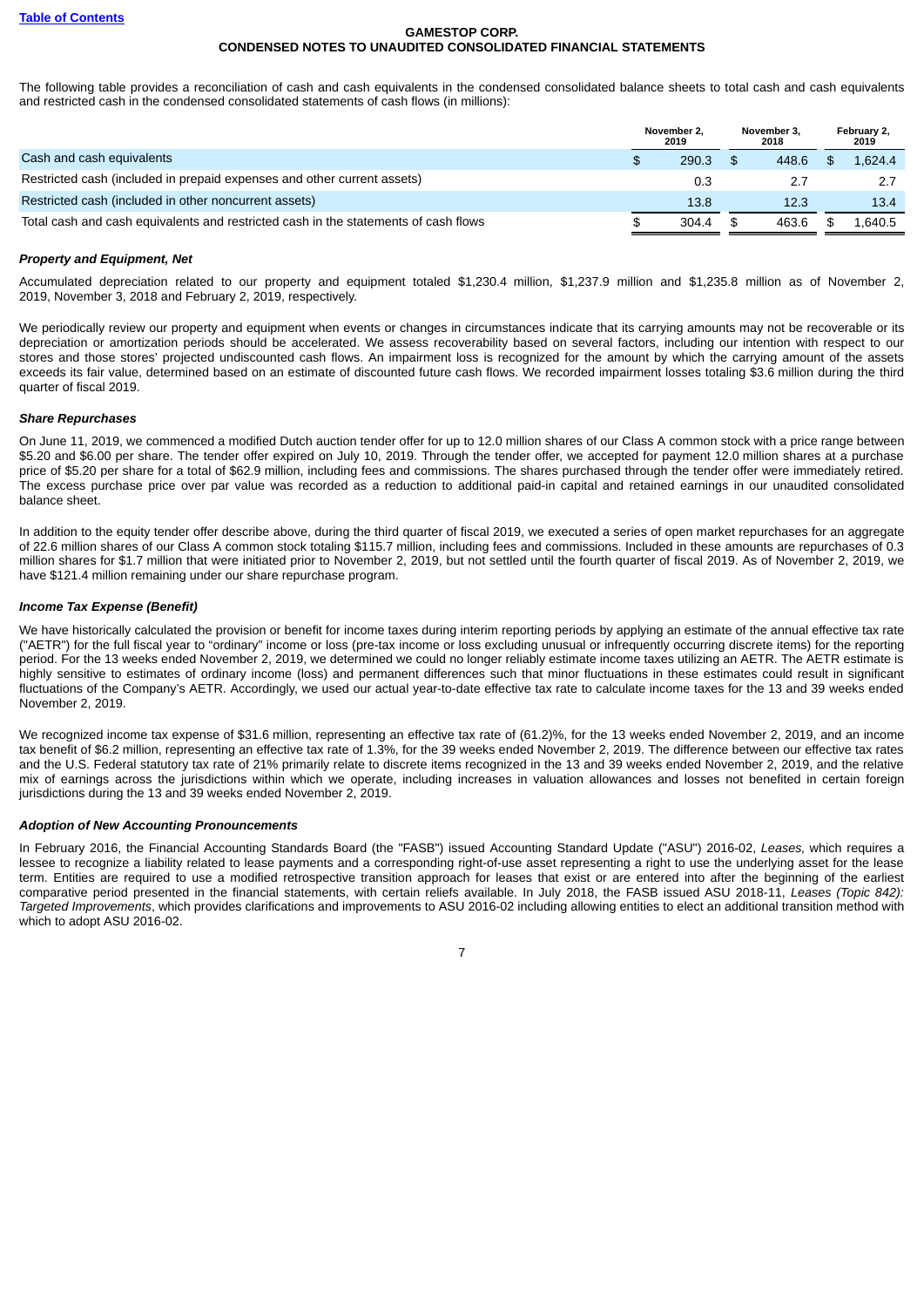The approved transition method enables entities to apply the transition requirements in this ASU at the effective date of ASU 2016-02 (rather than at the beginning of the earliest comparative period presented) with the effect of initially applying ASU 2016-02 recognized as a cumulative-effect adjustment to retained earnings in the period of adoption. Consequently, an entity's reporting for the comparative periods presented in the year of adoption would continue to be in accordance with ASC 840, Leases (Topic 840) ("ASC 840"), including the disclosure requirements of ASC 840. In March 2019, the FASB issued ASU 2019-01, *Leases* which clarifies the disclosure requirements for interim periods.

We adopted the new lease standard, Accounting Standards Codification Topic 842, *Leases* ("ASC 842"), effective February 3, 2019, using the modifiedretrospective transition approach as outlined in ASU 2018-11, with no restatement of comparative periods. As permitted by the standard, we elected certain practical expedients, including the "package of practical expedients," under which we did not reassess our prior conclusions regarding lease identification, lease classification, or capitalization of initial lease direct costs for existing or expired contracts. For our real estate leases, we elected the practical expedient to not separate lease and non-lease components. For our non-real estate leases, we elected to separate lease and non-lease components. We did not elect to exclude short-term leases from our right-of-use asset and liability balances, nor did we elect the hindsight practical expedient.

Under the modified-retrospective transition approach, we have recorded adjustments to our fiscal 2019 opening balance sheet (as of February 3, 2019) to recognize an initial operating lease right-of-use asset and corresponding initial lease liability of approximately \$850 million. See Note 6, "Leases" for further details.

#### **2. Discontinued Operations and Dispositions**

#### *Discontinued Operations*

On January 16, 2019, we completed the sale of all of the equity interest in our former wholly-owned subsidiary Spring Communications Holding, Inc. ("Spring Mobile") to Prime Acquisition Company, LLC, a wholly-owned subsidiary of Prime Communications, L.P., pursuant to an Equity Purchase Agreement dated as of November 21, 2018. The net cash proceeds received from the sale totaled \$727.9 million, which is subject to customary post-closing adjustments. The net proceeds received consisted of the purchase price of \$700.0 million less \$10.5 million of transaction costs, plus preliminary adjustments totaling \$38.4 million for working capital and indebtedness. We recognized a gain on sale of \$100.8 million (\$65.4 million, net of tax) during the fourth quarter of fiscal 2018. Except for customary post-closing adjustments and transition services, we have no contingencies or continuing involvement with Spring Mobile subsequent to the completion of the sale.

The historical results of Spring Mobile are reported as discontinued operations in our consolidated statements of operations for all periods presented. The results of our discontinued operations for the 13 and 39 weeks ended November 2, 2019 and November 3, 2018 are as follows (in millions):

|                                                                   | 13 Weeks Ended          |    | 39 Weeks Ended   |                         |       |    |                         |  |  |
|-------------------------------------------------------------------|-------------------------|----|------------------|-------------------------|-------|----|-------------------------|--|--|
|                                                                   | <b>November 2, 2019</b> |    | November 3, 2018 | <b>November 2, 2019</b> |       |    | <b>November 3, 2018</b> |  |  |
| Net sales                                                         | \$                      |    | 149.0            | \$                      |       |    | 442.8                   |  |  |
| Cost of sales                                                     |                         |    | 16.4             |                         |       |    | 57.9                    |  |  |
| Gross profit                                                      |                         |    | 132.6            |                         |       |    | 384.9                   |  |  |
| Selling, general and administrative expenses                      | 0.2                     |    | 103.0            |                         | 3.2   |    | 313.8                   |  |  |
| Depreciation and amortization                                     |                         |    | 5.2              |                         |       |    | 16.0                    |  |  |
| (Loss) income from discontinued operations before income<br>taxes | (0.2)                   |    | 24.4             |                         | (3.2) |    | 55.1                    |  |  |
| Income tax (benefit) expense                                      |                         |    | 6.1              |                         | (0.6) |    | 14.1                    |  |  |
| Net (loss) income from discontinued operations                    | (0.2)                   | \$ | 18.3             | \$                      | (2.6) | \$ | 41.0                    |  |  |

There were no significant operating noncash items for our discontinued operations for the 39 weeks ended November 2, 2019. The following table presents capital expenditures, depreciation and amortization and other significant operating noncash items of our discontinued operations for the 39 weeks ended November 3, 2018 (in millions):

|                                  | <b>November 3, 2018</b> |
|----------------------------------|-------------------------|
| Capital expenditures             | 6.1                     |
| Depreciation and amortization    | 16.0                    |
| Provision for inventory reserves | 9.5                     |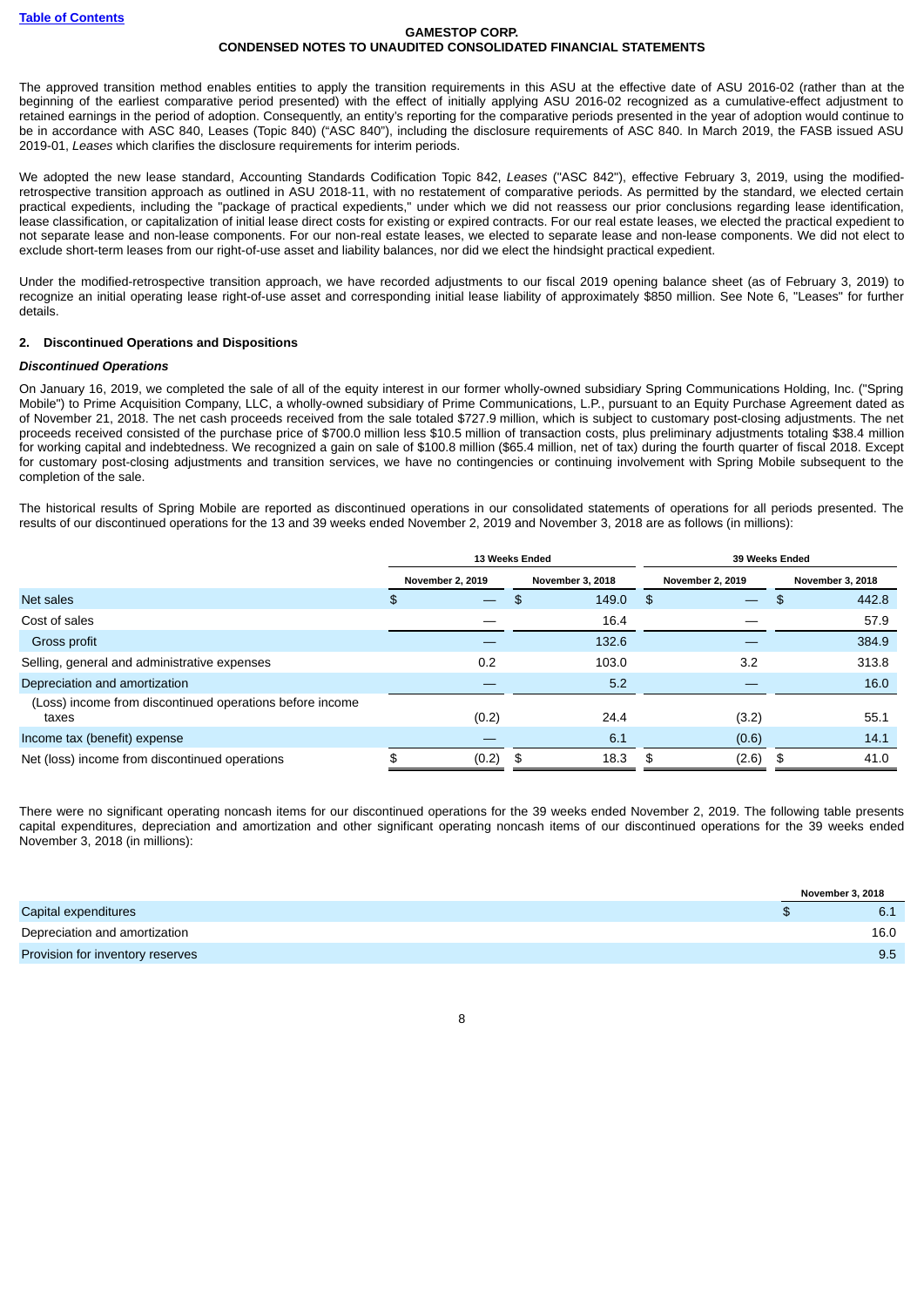#### *Disposition of Simply Mac*

On May 9, 2019, we entered into a definitive agreement to sell our Simply Mac business to Cool Holdings, Inc., which closed on September 25, 2019, for total consideration of \$12.9 million. The consideration received is subject to customary post-closing adjustments and consisted of \$5.2 million in cash and a note receivable of \$7.7 million. We recognized a loss on sale of \$1.3 million, net of tax, during the third quarter of fiscal 2019.

#### *Assets and Liabilities Held for Sale*

As of November 2, 2019, we classified our corporate aircraft, with an estimated fair value, less costs to sell, of \$12.8 million as assets held for sale. The assets and liabilities classified as held for sale as of November 3, 2018 relate to our former Spring Mobile business, which we sold in the fourth quarter of fiscal 2018. The major classes of assets and liabilities held for sale as of November 3, 2018 are as follows (in millions):

|                                           | November 3, 2018 |
|-------------------------------------------|------------------|
| Assets:                                   |                  |
| Cash and cash equivalents                 | \$<br>5.9        |
| Receivables, net                          | 5.2              |
| Merchandise inventories, net              | 145.9            |
| Prepaid expenses and other current assets | 8.7              |
| Property and equipment, net               | 69.6             |
| Goodwill                                  | 316.9            |
| Other intangible assets, net              | 77.0             |
| Other assets                              | 2.4              |
| Total assets held for sale                | \$<br>631.6      |
|                                           |                  |
| Liabilities:                              |                  |
| Accounts payable                          | \$<br>16.1       |
| <b>Accrued liabilities</b>                | 23.3             |
| Other liabilities                         | 14.9             |
| Total liabilities held for sale           | \$<br>54.3       |

#### **3. Revenue**

 $\mathcal{L}_\text{max} = \mathcal{L}_\text{max} = \mathcal{L}_\text{max} = \mathcal{L}_\text{max} = \mathcal{L}_\text{max} = \mathcal{L}_\text{max} = \mathcal{L}_\text{max}$ 

Net sales by significant product category for the periods indicated is as follows (in millions):

|                                         |     | 13 Weeks Ended          |    |                         | 39 Weeks Ended |                         |     |                  |  |
|-----------------------------------------|-----|-------------------------|----|-------------------------|----------------|-------------------------|-----|------------------|--|
|                                         |     | <b>November 2, 2019</b> |    | <b>November 3, 2018</b> |                | <b>November 2, 2019</b> |     | November 3, 2018 |  |
| New video game hardware (1)             | \$  | 189.0                   | \$ | 349.0                   | -\$            | 598.1                   | -\$ | 1,006.5          |  |
| New video game software                 |     | 485.9                   |    | 720.7                   |                | 1,217.3                 |     | 1,488.3          |  |
| Pre-owned and value video game products |     | 344.2                   |    | 396.9                   |                | 1,112.6                 |     | 1,344.7          |  |
| Video game accessories                  |     | 156.5                   |    | 180.8                   |                | 526.3                   |     | 567.2            |  |
| <b>Digital</b>                          |     | 37.0                    |    | 45.4                    |                | 111.4                   |     | 128.6            |  |
| Collectibles                            |     | 161.2                   |    | 154.6                   |                | 490.3                   |     | 438.7            |  |
| Other $(2)$                             |     | 64.7                    |    | 88.0                    |                | 215.9                   |     | 248.3            |  |
| Total                                   | \$. | 1,438.5                 | \$ | 1,935.4                 | -\$            | 4,271.9                 | \$  | 5,222.3          |  |
|                                         |     |                         |    |                         |                |                         |     |                  |  |

(1) Includes sales of hardware bundles, in which physical hardware and digital or physical software are sold together as a single SKU.

(2) Includes mobile and consumer electronics sold through our Simply Mac branded stores, which were sold in September 2019. Also includes sales of PC entertainment software, interactive game figures, strategy guides, mobile and consumer electronics, and revenues from PowerUp Pro loyalty members receiving *Game Informer* magazine in print form.

See Note 10, "Segment Information," for net sales by geographic location.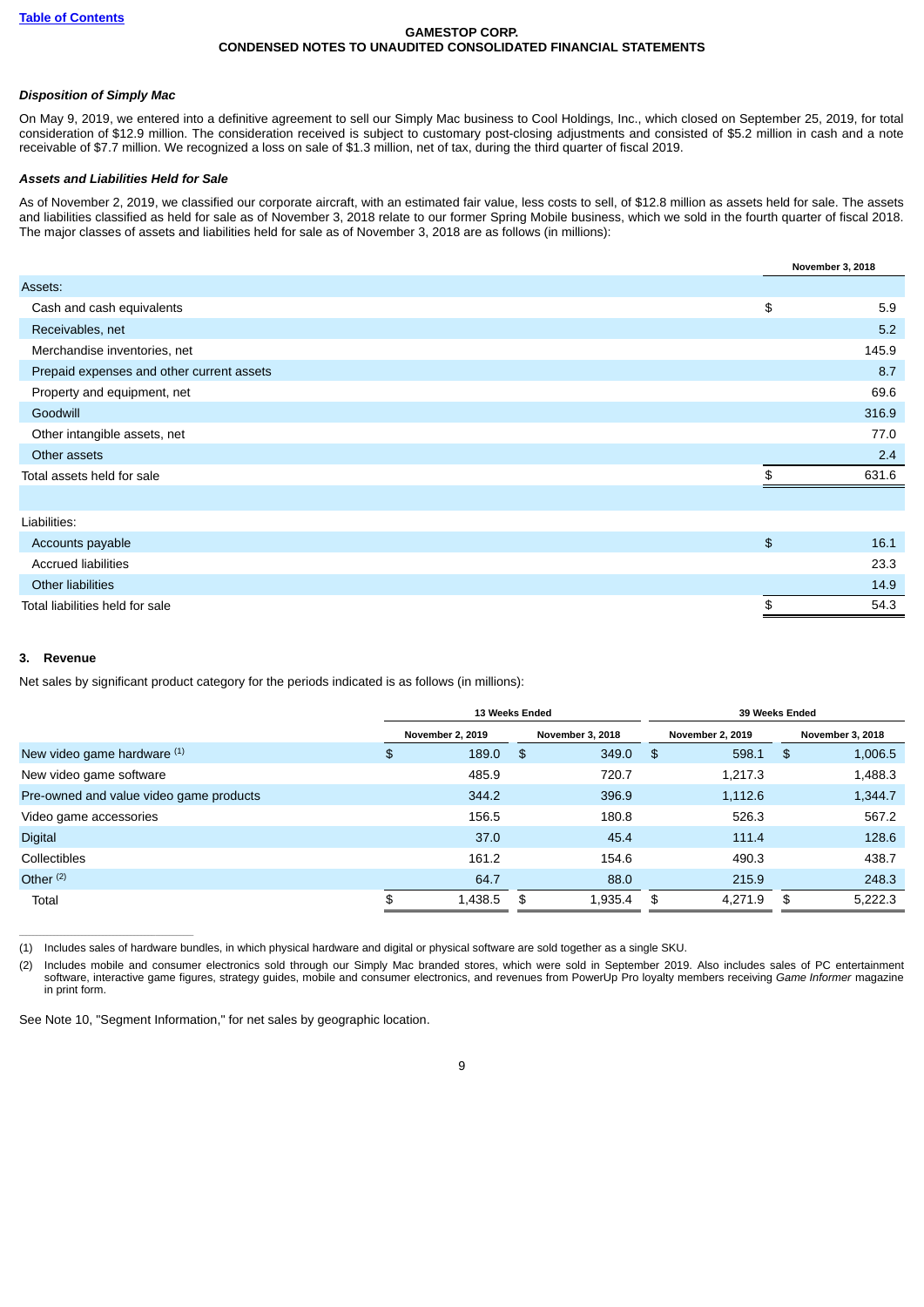#### *Performance Obligations*

We expect to recognize revenue in future periods for remaining performance obligations related to unredeemed gift cards, trade-in credits, reservation deposits and our PowerUp Rewards loyalty program (collectively, "unredeemed customer liabilities"), extended warranties and subscriptions to our *Game Informer* magazine.

Performance obligations associated with unredeemed customer liabilities are primarily satisfied at the time our customers redeem gift cards, trade-in credits, reservation deposits or loyalty program points for products that we offer. Unredeemed customer liabilities are generally redeemed within one year of issuance. As of November 2, 2019, our unredeemed customer liabilities totaled \$250.5 million.

We offer extended warranties on certain new and pre-owned video game products with terms generally ranging from 12 to 24 months, depending on the product. Revenues for extended warranties sold are recognized on a straight-line basis over the life of the contract. As of November 2, 2019, our deferred revenue liability related to extended warranties totaled \$58.9 million.

Performance obligations associated with subscriptions to our *Game Informer* magazine are satisfied when monthly magazines are delivered in print form or made available in digital format. The significant majority of our customers' subscriptions is for 12 monthly issues. As of November 2, 2019, we had deferred revenue of \$39.2 million associated with our *Game Informer* magazine.

#### *Contract Balances*

Our contract liabilities primarily consist of unredeemed customer liabilities and deferred revenues associated with extended warranties and subscriptions to our *Game Informer* magazine. The opening balance, current period changes and ending balance of our contract liabilities are as follows (in millions):

|                                      | <b>Contract Liabilities</b> |
|--------------------------------------|-----------------------------|
| Balance at February 2, 2019          | 376.9                       |
| Increase to contract liabilities (1) | 677.1                       |
| Decrease to contract liabilities (2) | (705.0)                     |
| Other adjustments (3)                | (0.4)                       |
| Balance at November 2, 2019          | 348.6                       |
|                                      |                             |

(1) Includes issuances of gift cards, trade-in credits and loyalty points, new reservation deposits, new subscriptions to *Game Informer* and extended warranties sold.

(2) Includes redemptions of gift cards, trade-in credits, loyalty points and reservation deposits as well as revenues recognized for *Game Informer* and extended warranties. During the 39 weeks ended November 2, 2019, there were \$47.3 million of gift cards redeemed that were outstanding as of February 2, 2019.

(3) Primarily includes foreign currency translation adjustments.

#### **4. Fair Value Measurements and Financial Instruments**

Fair value is defined as the price that would be received from selling an asset or paid to transfer a liability in an orderly transaction between market participants at the measurement date. Applicable accounting standards require disclosures that categorize assets and liabilities measured at fair value into one of three different levels depending on the observability of the inputs employed in the measurement. Level 1 inputs are quoted prices in active markets for identical assets or liabilities. Level 2 inputs are observable inputs other than quoted prices included within Level 1 for the asset or liability, either directly or indirectly through market-corroborated inputs. Level 3 inputs are unobservable inputs for the asset or liability reflecting our assumptions about pricing by market participants.

#### *Assets and Liabilities that are Measured at Fair Value on a Recurring Basis*

Assets and liabilities measured at fair value on a recurring basis include our foreign currency contracts, life insurance policies we own that have a cash surrender value, and certain nonqualified deferred compensation liabilities.

We value our foreign currency contracts, our life insurance policies with cash surrender values and certain nonqualified deferred compensation liabilities based on Level 2 inputs using quotations provided by major market news services, such as *Bloomberg*, and industry-standard models that consider various assumptions, including quoted forward prices, time value, volatility factors, and contractual prices for the underlying instruments, as well as other relevant economic measures, all of which are observable in active markets. When appropriate, valuations are adjusted to reflect credit considerations, generally based on available market evidence.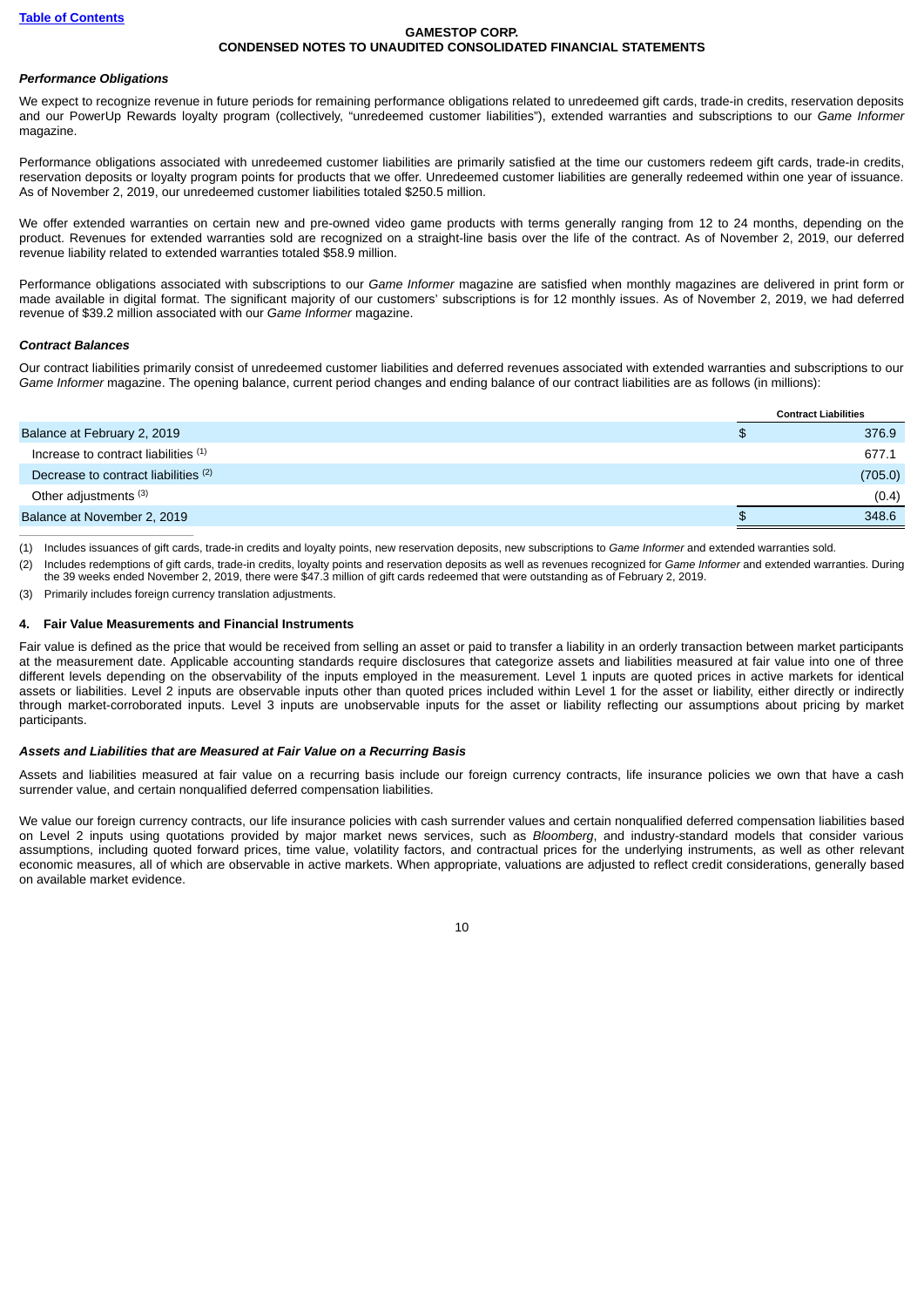$\mathcal{L}_\text{max}$  and the contract of the contract of the contract of the contract of the contract of the contract of the contract of the contract of the contract of the contract of the contract of the contract of the contrac

#### **GAMESTOP CORP. CONDENSED NOTES TO UNAUDITED CONSOLIDATED FINANCIAL STATEMENTS**

Our assets and liabilities measured at fair value on a recurring basis as of November 2, 2019, November 3, 2018 and February 2, 2019, utilize Level 2 inputs and include the following (in millions):

|                                                   |    | <b>November 2, 2019</b> |      | November 3, 2018 | <b>February 2, 2019</b> |      |
|---------------------------------------------------|----|-------------------------|------|------------------|-------------------------|------|
| <b>Assets</b>                                     |    |                         |      |                  |                         |      |
| Foreign currency contracts $(1)$                  | \$ | 1.2                     | - \$ | 4.6              | -\$                     | 1.0  |
| Company-owned life insurance <sup>(2)</sup>       |    | 16.2                    |      | 14.4             |                         | 14.6 |
| Total assets                                      | .ቴ | 17.4                    | - \$ | 19.0             | - \$                    | 15.6 |
| <b>Liabilities</b>                                |    |                         |      |                  |                         |      |
| Foreign currency contracts <sup>(3)</sup>         | \$ | 0.5                     | - \$ | 0.5              | -\$                     | 1.2  |
| Nonqualified deferred compensation <sup>(3)</sup> |    | 0.8                     |      | 1.1              |                         | 1.1  |
| <b>Total liabilities</b>                          | \$ | 1.3                     |      | 1.6              |                         | 2.3  |

(1) Recognized in prepaid expenses and other current assets in our unaudited condensed consolidated balance sheets.

(2) Recognized in other non-current assets in our unaudited condensed consolidated balance sheets.

(3) Recognized in accrued liabilities in our unaudited condensed consolidated balance sheets.

We use forward exchange contracts to manage currency risk primarily related to intercompany loans denominated in foreign currencies. The foreign currency contracts are not designated as hedges and, therefore, changes in the fair values of these derivatives are recognized in earnings, thereby offsetting the current earnings effect of the re-measurement of related intercompany loans denominated in foreign currencies. The total gross notional value of derivatives related to our foreign currency contracts was \$147.1 million, \$319.5 million and \$240.0 million as of November 2, 2019, November 3, 2018 and February 2, 2019, respectively.

Activity related to the trading of derivative instruments and the offsetting impact of intercompany loans denominated in foreign currencies recognized in selling. general and administrative expense is as follows (in millions):

|                                                                                                         | 13 Weeks Ended |                     |  |                     |  | 39 Weeks Ended      |  |                     |  |  |
|---------------------------------------------------------------------------------------------------------|----------------|---------------------|--|---------------------|--|---------------------|--|---------------------|--|--|
|                                                                                                         |                | November 2.<br>2019 |  | November 3.<br>2018 |  | November 2,<br>2019 |  | November 3,<br>2018 |  |  |
| Gains on the change in fair value of derivative instruments                                             |                | 0.4                 |  | 0.6                 |  | 3.2                 |  | 10.0                |  |  |
| Gains (losses) on the re-measurement of related intercompany loans<br>denominated in foreign currencies |                | 0.1                 |  | (0.2)               |  | 2.7                 |  | (7.7)               |  |  |
| Net gains                                                                                               |                | 0.5                 |  | 0.4                 |  | 0.5                 |  | 2.3                 |  |  |

We do not use derivative financial instruments for trading or speculative purposes. We are exposed to counterparty credit risk on all of our derivative financial instruments and cash equivalent investments. We manage counterparty risk according to the guidelines and controls established under our comprehensive risk management and investment policies. We continuously monitor our counterparty credit risk and utilize a number of different counterparties to minimize our exposure to potential defaults. We do not require collateral under derivative or investment agreements.

#### *Assets that are Measured at Fair Value on a Nonrecurring Basis*

Assets that are measured at fair value on a nonrecurring basis relate primarily to property and equipment, right-of-use assets and intangible assets, which are remeasured when the estimated fair value is below its carrying value. For these assets, we do not periodically adjust carrying value to fair value; rather, when we determine that impairment has occurred, the carrying value of the asset is reduced to its fair value.

During the 39 weeks ended November 2, 2019, we recognized impairment charges totaling \$3.6 million related to store-level property and equipment, to reflect their estimated fair value of zero. We also recognized an impairment charge of \$7.7 million related to our corporate aircraft, to reflect the fair value of \$12.8 million. The corporate aircraft is classified as assets held-for-sale in our consolidated balance sheet as of November 2, 2019.

During the 39 weeks ended November 3, 2018, we recognized impairment charges totaling \$30.2 million related to intangible assets. We recognized impairment charges of \$19.0 million and \$5.3 million associated with our Micromania and ThinkGeek trade names, respectively, to reflect their fair values of \$19.0 million and \$2.8 million, respectively. We also recognized an impairment charge of \$5.9 million associated with other ThinkGeek intangible assets, to reflect their fair values of zero.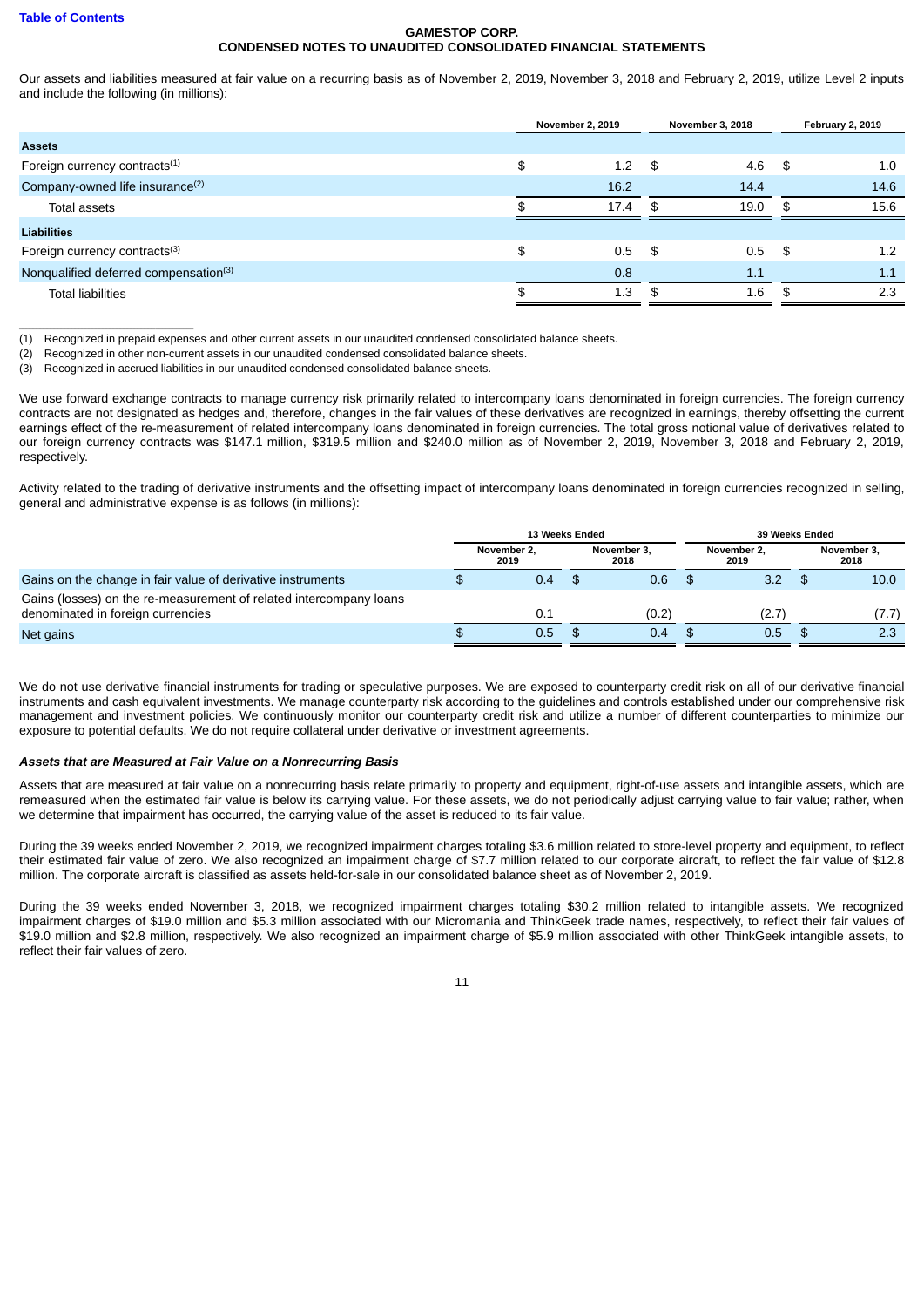The fair value estimates of the store-level property and equipment, trade names and other intangible assets are based on significant unobservable inputs (Level 3) developed from company-specific information. These assets were valued using variations of the discounted cash flow method, which require assumptions associated with, among others, projected sales and cost estimates, capital expenditures, royalty rates, discount rates, terminal values and remaining useful lives. The fair value of the corporate aircraft was estimated by evaluating significant unobservable inputs (Level 3), including recent sales of similar assets, market statistics and fleet information.

#### *Other Fair Value Disclosures*

The carrying values of our cash equivalents, receivables, net, accounts payable and notes payable approximate the fair value due to their short-term maturities.

As of November 2, 2019 our unsecured 6.75% senior notes due in 2021 had a net carrying value of \$419.4 million and a fair value of \$422.9 million. The fair value of our 6.75% senior notes were determined based on quoted market prices obtained through an external pricing source which derives its price valuations from daily marketplace transactions, with adjustments to reflect the spreads of benchmark bonds, credit risk and certain other variables. We have determined this to be a Level 2 measurement as all significant inputs into the quote provided by our pricing source are observable in active markets.

#### **5. Goodwill**

Goodwill represents the excess purchase price over tangible net assets and identifiable intangible assets acquired. Intangible assets are recorded apart from goodwill if they arise from a contractual right and are capable of being separated from the entity and sold, transferred, licensed, rented or exchanged individually. We are required to evaluate goodwill and other intangible assets not subject to amortization for impairment at least annually. This annual test is completed at the beginning of the fourth quarter of each fiscal year or when circumstances indicate the carrying value of the goodwill or other intangible assets might be impaired. Goodwill has been assigned to reporting units for the purpose of impairment testing. We have four operating segments, including the United States, Canada, Australia and Europe, which also define our reporting units based upon the similar economic characteristics of operations within each segment, including the nature of products, product distribution and the type of customer and separate management within these businesses. In order to test goodwill for impairment, we compare a reporting unit's carrying amount to its estimated fair value. If the reporting unit's carrying value exceeds its estimated fair value, then an impairment charge is recorded in the amount of the excess.

The changes in the carrying amounts of goodwill, by reportable segment, for fiscal 2019 were as follows (in millions):

|                                        |    | <b>United States</b>     | Canada                         | Australia                      |     | Europe                   | Total   |
|----------------------------------------|----|--------------------------|--------------------------------|--------------------------------|-----|--------------------------|---------|
| Balance at February 2, 2019            | \$ | 363.9                    | \$<br>$\overline{\phantom{0}}$ | $\qquad \qquad \longleftarrow$ |     | $\overline{\phantom{a}}$ | 363.9   |
| Impairment charge                      |    | (363.9)                  | —                              |                                |     |                          | (363.9) |
| Balance at November 2, 2019            | £. | $\overline{\phantom{0}}$ |                                | $\overline{\phantom{0}}$       |     | $\overline{\phantom{0}}$ |         |
|                                        |    |                          |                                |                                |     |                          |         |
| Cumulative goodwill impairment charges | \$ | 1.173.0                  | 129.1                          | 173.5                          | \$. | 499.5                    | 1,975.1 |

During the second quarter of fiscal 2019, we determined that a triggering event occurred as a result of a decline in our market capitalization; therefore, we performed an interim impairment test for our goodwill and indefinite-lived intangible assets. As a result of the interim impairment test, we recognized a goodwill impairment charge totaling \$363.9 million related to our United States segment. We have no remaining goodwill as a result of the impairment charge. We estimated the fair value of our United States segment by using a combination of the income approach and market approach. The income approach is based on the present value of future cash flows, which are derived from our long-term financial forecasts, and requires significant assumptions including, among others, a discount rate and a terminal value. The market approach is based on the observed ratios of enterprise value to earnings of the Company and other comparable, publicly-traded companies.

During the third quarter of fiscal 2018, we determined that a triggering event occurred as a result of a decline in our market capitalization; therefore, we performed an interim impairment test for our goodwill and indefinite-lived intangible assets. As a result of the interim impairment testing, we recognized goodwill impairment charges totaling \$557.3 million and intangible asset impairment charges totaling \$30.2 million.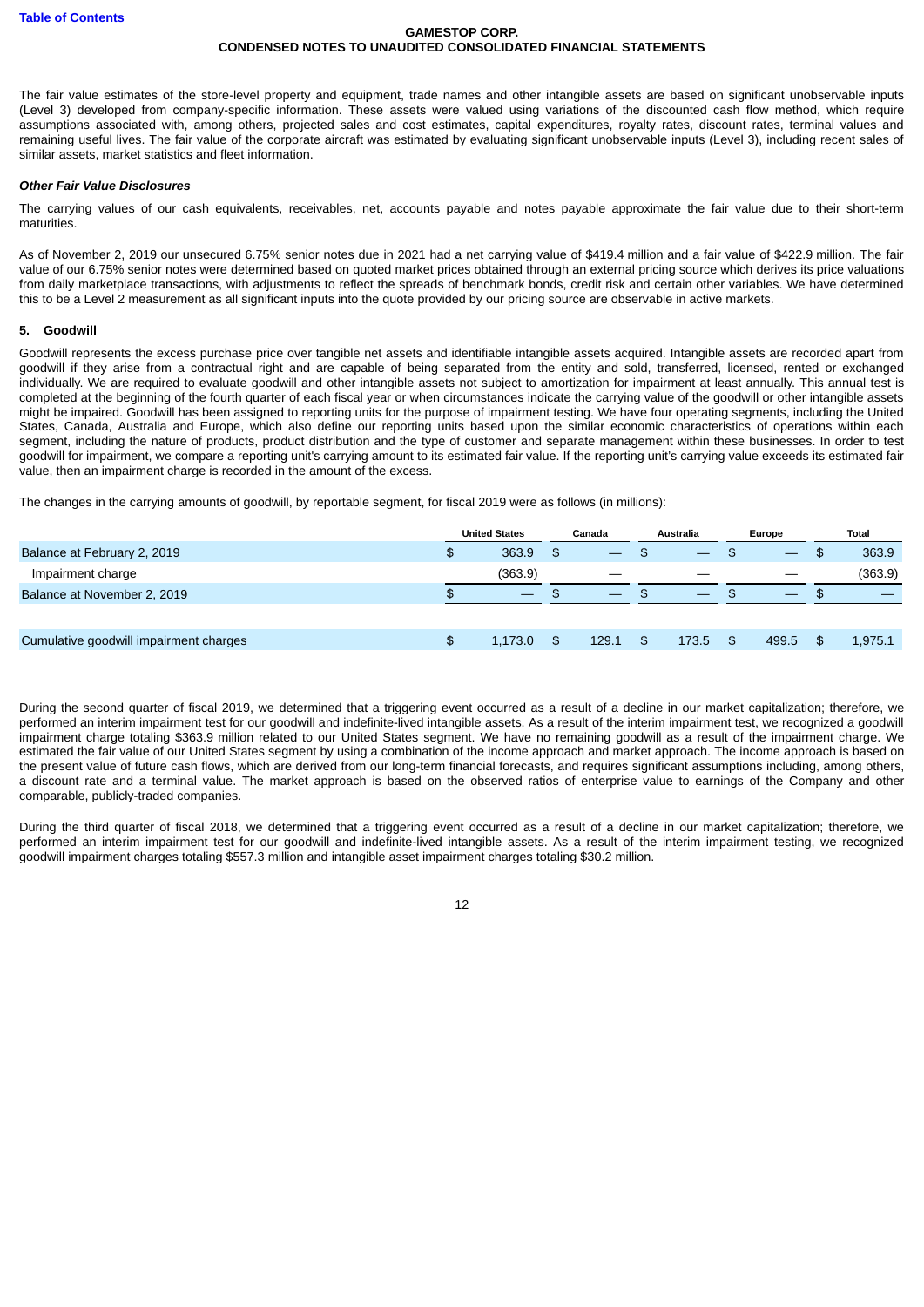## **6. Leases**

We conduct the substantial majority of our business with leased real estate properties, including retail stores, warehouse facilities and office space. We also lease certain equipment and vehicles. These are generally leased under noncancelable agreements and include various renewal options for additional periods. These agreements generally provide for minimum, and in some cases, percentage rentals, and require us to pay insurance, taxes and other maintenance costs. Percentage rentals are based on sales performance in excess of specified minimums at various stores and are accounted for in the period in which the amount of percentage rentals can be accurately estimated. All of our lease agreements are classified as operating leases.

Effective February 3, 2019, we adopted ASC 842, Leases (see Note 1, "General Information"). Under ASC 842, fixed payments associated with our operating leases are included in operating lease right-of-use ("ROU") assets and both current and noncurrent operating lease liabilities on the balance sheet. We determine if an arrangement is considered a lease at inception. We recognize ROU assets, on the commencement date based on the present value of future minimum lease payments over the lease term, including reasonably certain renewal options. As the rate implicit in the lease is not readily determinable for most leases, we utilize our incremental borrowing rate ("IBR") to determine the present value of future payments. The incremental borrowing rate represents a significant judgment that is based on an analysis of our credit rating, country risk, corporate bond yields, the effect of collateralization, as well as comparison to our borrowing rates. For our real estate leases, we do not separate the components of a contract, thus our future payments include minimum rent payments and fixed executory costs. For our non-real estate leases, future payments include only fixed minimum rent payments. We record the amortization of our ROU assets and the accretion of our lease liabilities as a single lease cost on a straight-line basis over the lease term, which includes option terms we are reasonably certain to exercise. We recognize our cash or lease incentives as a reduction to the ROU asset. We assess ROU assets for impairment in accordance with our long-lived asset impairment policy, which is performed periodically or when events or changes in circumstances indicate that the carrying amount may not be recoverable.

Prior to our adoption of ASC 842, liabilities for future rental payments for operating leases were not recognized on the balance sheet. Leases with step rent provisions, escalation clauses or other lease concessions were accounted for on a straight-line basis over the lease term, which included renewal option periods when we were reasonably assured of exercising the renewal options and included "rent holidays" (periods in which we were not obligated to pay rent). Cash or lease incentives received upon entering into certain store leases ("tenant improvement allowances") were also recognized on a straight-line basis as a reduction to rent expense over the lease term. We recorded the unamortized portion of tenant improvement allowances as a part of deferred rent.

Rent expense under operating leases was as follows (in millions):

|                         | 13 Weeks Ended<br><b>November 2, 2019</b> |       |     | 39 weeks ended          |
|-------------------------|-------------------------------------------|-------|-----|-------------------------|
|                         |                                           |       |     | <b>November 2, 2019</b> |
| Operating lease cost    | ъ                                         | 86.6  | \$  | 257.8                   |
| Variable lease cost (1) |                                           | 23.1  |     | 72.2                    |
| Total rent expense      | £.                                        | 109.7 | \$. | 330.0                   |

(1) Variable lease cost includes percentage rentals and variable executory costs.

During the 39 weeks ended November 2, 2019, we had cash outflows of \$223.0 million associated with operating leases included in the measurement of our lease liabilities and we recognized \$147.3 million of ROU assets that were obtained in exchange for operating lease obligations.

The weighted-average remaining lease term, which includes reasonably certain renewal options, and the weighted-average discount rate for operating leases included in the measurement of our lease liabilities, as of November 2, 2019, were as follows:

|                                               | <b>November 2, 2019</b> |
|-----------------------------------------------|-------------------------|
| Weighted-average remaining lease term (years) |                         |
| Weighted-average discount rate                | 4.4%                    |

\_\_\_\_\_\_\_\_\_\_\_\_\_\_\_\_\_\_\_\_\_\_\_\_\_\_\_\_\_\_\_\_\_\_\_\_\_\_\_\_\_\_\_\_\_

\_\_\_\_\_\_\_\_\_\_\_\_\_\_\_\_\_\_\_\_\_\_\_\_\_\_\_\_\_\_\_\_\_\_\_\_\_\_\_\_\_\_\_\_\_

(1) The weighted-average remaining lease term is weighted based on the lease liability balance for each lease as of November 2, 2019. This weighted average calculation differs from our simple average remaining lease term due to the inclusion of reasonably certain renewal options and the effect of the lease liability value of longer term leases.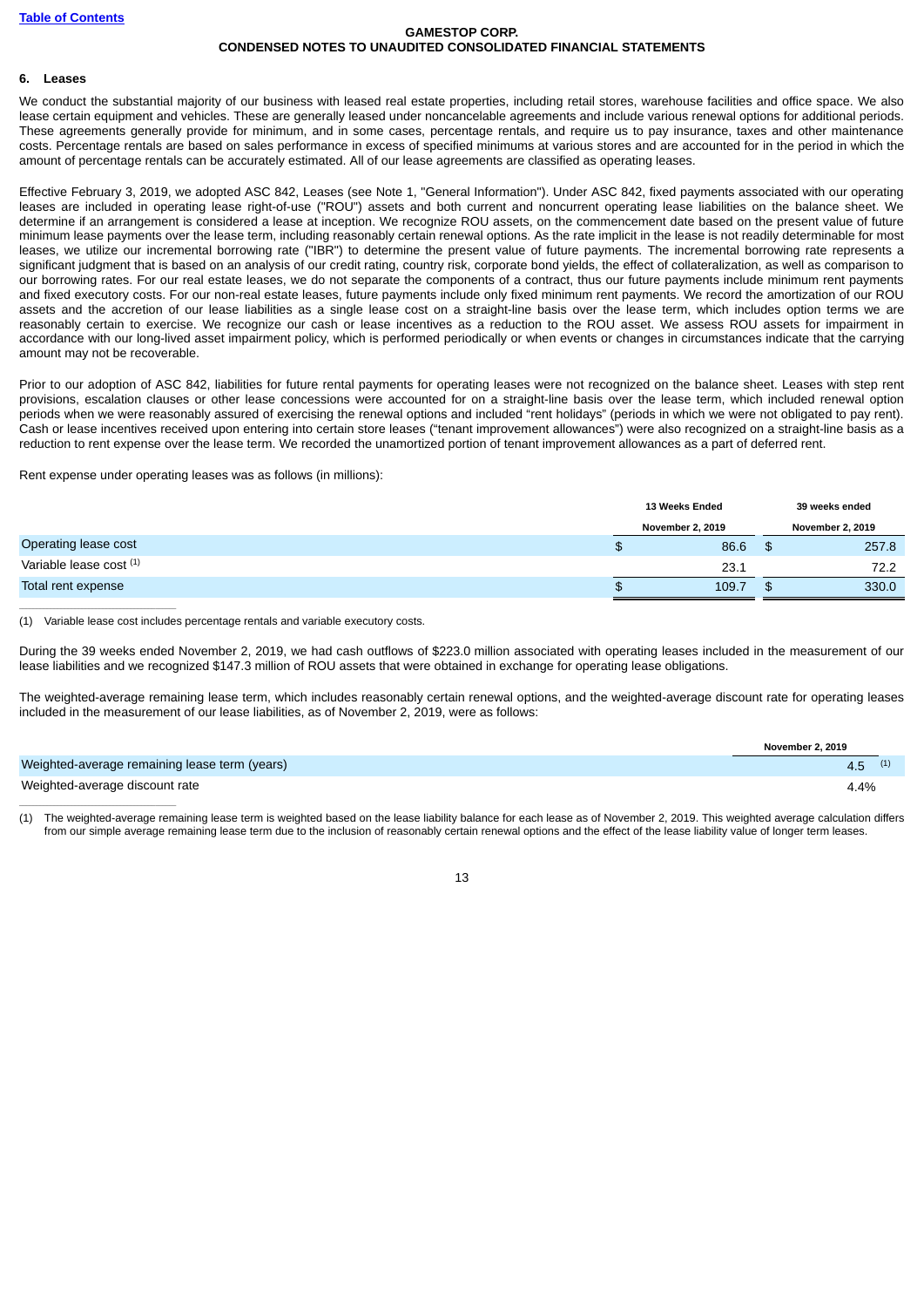Expected lease payments associated with our operating lease liabilities, excluding percentage rentals, as of November 2, 2019, are as follows (in millions):

| Period                                                | Operating Leases (1) |
|-------------------------------------------------------|----------------------|
| Remainder of Fiscal Year 2019, as of November 2, 2019 | \$<br>76.7           |
| Fiscal Year 2020                                      | 247.5                |
| Fiscal Year 2021                                      | 172.1                |
| Fiscal Year 2022                                      | 124.6                |
| Fiscal Year 2023                                      | 78.0                 |
| Thereafter                                            | 137.5                |
| Total remaining lease payments                        | 836.4                |
| Less: Interest                                        | (81.4)               |
| Present value of lease liabilities (2)                | 755.0                |

(1) Operating lease payments exclude legally binding lease payments for leases signed but not yet commenced.

(2) The present value of lease liabilities consist of \$238.5 million classified as current portion of operating lease liabilities and \$516.5 million classified as long-term operating lease liabilities.

As previously disclosed in our 2018 Annual Report on Form 10-K and under the previous lease accounting standard, ASC 840, future minimum annual rentals, including reasonably assured options, as of February 2, 2019, were as follows (in millions):

| Period           |    |       |
|------------------|----|-------|
| Fiscal Year 2019 | Ф  | 296.2 |
| Fiscal Year 2020 |    | 208.7 |
| Fiscal Year 2021 |    | 149.1 |
| Fiscal Year 2022 |    | 105.4 |
| Fiscal Year 2023 |    | 71.4  |
| Thereafter       |    | 116.2 |
|                  | \$ | 947.0 |

## **7. Debt**

#### *Senior Notes*

The carrying values of our long-term debt, net consist of the following (in millions):

|                                        |    | <b>November 2, 2019</b>  |  | <b>November 3, 2018</b> |             | <b>February 2, 2019</b> |
|----------------------------------------|----|--------------------------|--|-------------------------|-------------|-------------------------|
| 2019 Senior Notes principal amount     | \$ | $\overline{\phantom{0}}$ |  | 350.0                   | \$<br>350.0 |                         |
| 2021 Senior Notes principal amount     |    | 421.4                    |  | 475.0                   | 475.0       |                         |
| Less: Unamortized debt financing costs |    | (2.0)                    |  | (5.0)                   | (4.2)       |                         |
|                                        | \$ | 419.4                    |  | 820.0                   | \$<br>820.8 |                         |
| Less: Current portion                  |    | __                       |  | (348.8)                 | (349.2)     |                         |
| Long-term debt, net                    |    | 419.4                    |  | 471.2                   | 471.6       |                         |

*2019 Senior Notes.* In September 2014, we issued \$350.0 million aggregate principal amount of unsecured 5.50% senior notes due October 1, 2019 (the "2019 Senior Notes"). On April 4, 2019, we used cash on hand to redeem all of our \$350.0 million unsecured senior notes due October 2019, plus accrued but unpaid interest, at the redemption price equal to 100% of par value.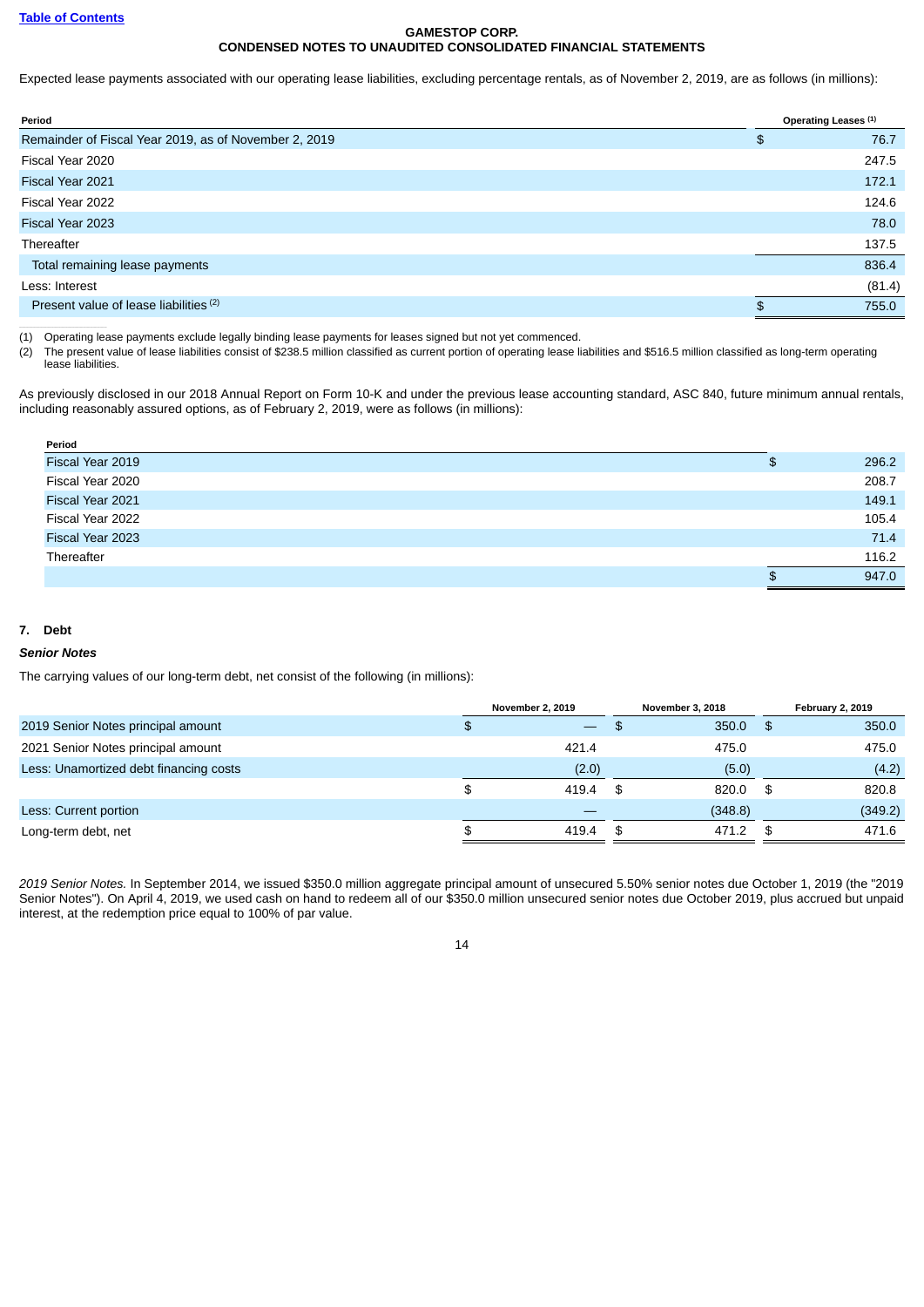*2021 Senior Notes.* In March 2016, we issued \$475.0 million aggregate principal amount of unsecured 6.75% senior notes due March 15, 2021 (the "2021 Senior Notes"). The 2021 Senior Notes bear interest at the rate of 6.75% per annum with interest payable semi-annually in arrears on March 15 and September 15 of each year beginning on September 15, 2016. The net proceeds from the offering were used for general corporate purposes, including acquisitions and dividends. We incurred fees and expenses related to the 2021 Senior Notes offering of \$8.1 million, which were capitalized during the first quarter of fiscal 2016 and are being amortized as interest expense over the term of the notes. The 2021 Senior Notes were sold in a private placement and are not registered under the Securities Act of 1933 (the "Securities Act"). The 2021 Senior Notes were offered in the United States to "qualified institutional buyers" pursuant to the exemption from registration under Rule 144A of the Securities Act and in exempted offshore transactions pursuant to Regulation S under the Securities Act.

During the 39 weeks ended November 2, 2019, we repurchased \$53.6 million of our 2021 Senior Notes in open market transactions at prices ranging from 99.6% to 101.5% of par value.

The indenture governing the 2021 Senior Notes does not contain financial covenants but does contain covenants which place certain restrictions on us and our subsidiaries, including limitations on asset sales, additional liens, investments, stock repurchases, the incurrence of additional debt and the repurchase of debt that is junior to the 2021 Senior Notes. In addition, the indenture restricts payments of dividends to stockholders (other than dividends payable in shares of capital stock) if one of the following conditions exist: (i) an event of default has occurred, (ii) we could not incur additional debt under the general debt covenant of the indentures or (iii) the sum of the proposed dividend and all other dividends and other restricted payments made under the indenture from the date of the indenture governing the 2021 Senior Notes exceeds the sum of 50% of consolidated net income plus 100% of net proceeds from capital stock sales and other amounts set forth in and determined as provided in the indenture. These restrictions are subject to exceptions and qualifications, including that we can pay up to \$175 million in dividends to stockholders in each fiscal year and we can pay dividends and make other restricted payments in an unlimited amount if our leverage ratio on a pro forma basis after giving effect to the dividend payment and other restricted payments would be less than or equal to 1.0:1.0.

The indenture contains customary events of default, including payment defaults, breaches of covenants, failure to pay certain judgments and certain events of bankruptcy, insolvency and reorganization. If an event of default occurs and is continuing, the principal amount of the 2021 Senior Notes, plus accrued and unpaid interest, if any, may be declared immediately due and payable. These amounts automatically become due and payable if an event of default relating to certain events of bankruptcy, insolvency or reorganization occurs.

#### *Revolving Credit Facility*

We maintain an asset-based revolving credit facility (the "Revolver") with a borrowing base capacity of \$420 million and a maturity date of November 2022. The Revolver also includes a \$200 million expansion feature and \$50 million letter of credit sublimit, and allows for an incremental \$50 million first-in, last-out facility. The applicable margins for prime rate loans range from 0.25% to 0.50% and, for the London Interbank Offered ("LIBO") rate loans, range from 1.25% to 1.50%. The Revolver is secured by substantially all of the assets of GameStop Corp. and the assets of its domestic subsidiaries.

Borrowing availability under the Revolver is limited to a borrowing base which allows us to borrow up to 90% of the appraisal value of the inventory, plus 90% of eligible credit card receivables, net of certain reserves. The borrowing base provides for borrowing of up to 92.5% of the appraisal value during the period between July 15 and October 15 of each year. Letters of credit reduce the amount available to borrow under the Revolver by an amount equal to the face value of the letters of credit. Our ability to pay cash dividends, redeem options and repurchase shares is generally permitted, except under certain circumstances, including if either (1) excess availability under the Revolver is less than 20%, or is projected to be within six months after such payment or (2) excess availability under the Revolver is less than 15%, or is projected to be within six months after such payment, and the fixed charge coverage ratio, as calculated on a pro-forma basis for the prior 12 months, is 1.0:1.0 or less. In the event that excess availability under the Revolver is at any time less than the greater of (1) \$30 million or (2) 10% of the lesser of the total commitment or the borrowing base, we will be subject to a fixed charge coverage ratio covenant of 1.0:1.0.

The Revolver places certain restrictions on us and our subsidiaries, including limitations on asset sales, additional liens, investments, loans, guarantees, acquisitions and the incurrence of additional indebtedness. Absent consent from our lenders, we may not incur more than \$1 billion of senior secured debt and \$750 million of additional unsecured indebtedness to be limited to \$250 million in general unsecured obligations and \$500 million in unsecured obligations to finance acquisitions valued at \$500 million or more.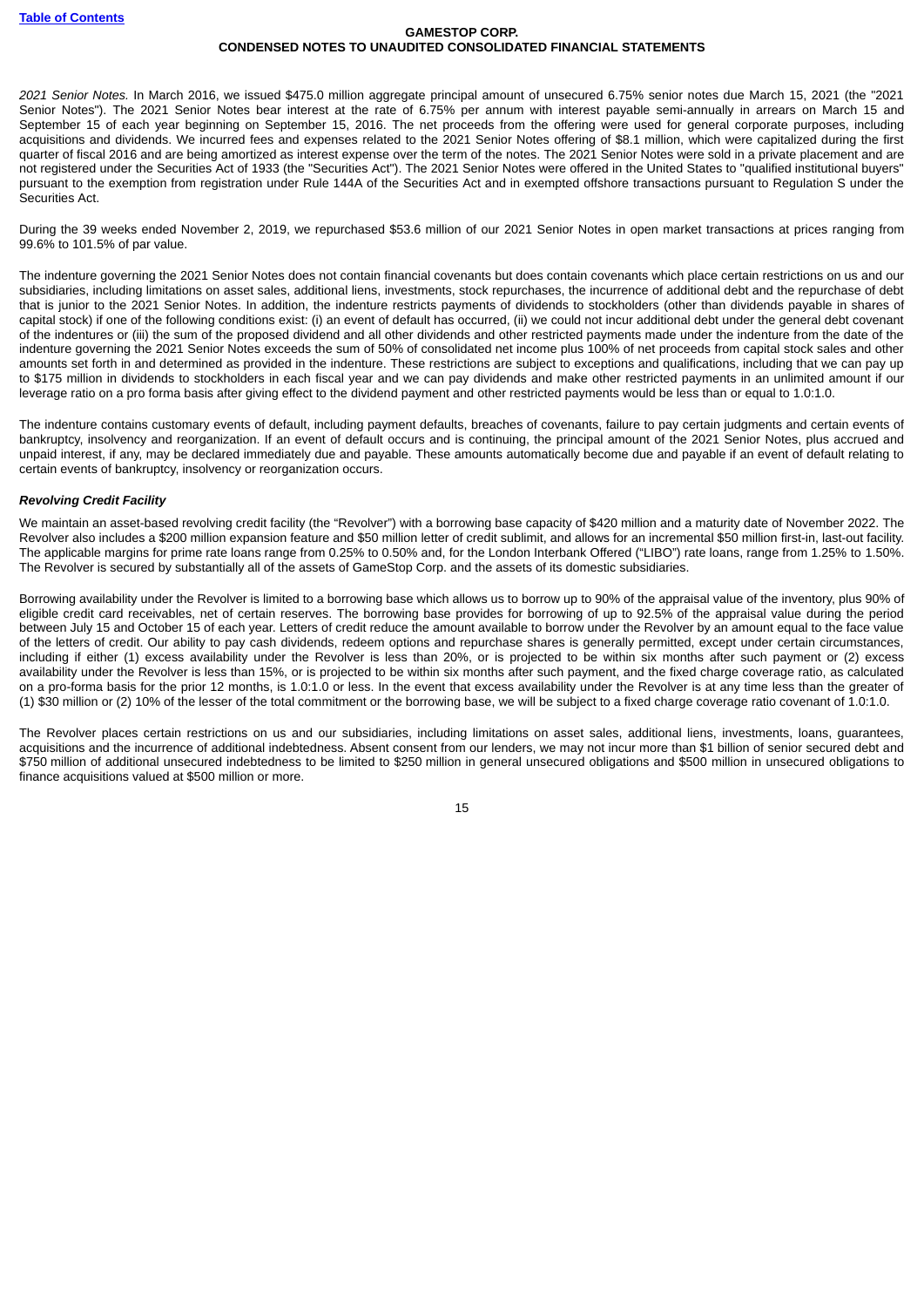The per annum interest rate under the Revolver is variable and is calculated by applying a margin (1) for prime rate loans of 0.25% to 0.50% above the highest of (a) the prime rate of the administrative agent, (b) the federal funds effective rate plus 0.50% and (c) the LIBO rate for a one month interest period as determined on such day plus 1.00%, and (2) for LIBO rate loans of 1.25% to 1.50% above the LIBO rate. The applicable margin is determined quarterly as a function of our average daily excess availability under the facility. In addition, we are required to pay a commitment fee of 0.25% for any unused portion of the total commitment under the Revolver. As of November 2, 2019, the applicable margin was 0.25% for prime rate loans and 1.25% for LIBO rate loans.

The Revolver provides for customary events of default with corresponding grace periods, including failure to pay any principal or interest when due, failure to comply with covenants, any material representation or warranty made by us or the borrowers proving to be false in any material respect, certain bankruptcy, insolvency or receivership events affecting us or our subsidiaries, defaults relating to certain other indebtedness, imposition of certain judgments and mergers or the liquidation of the Company or certain of its subsidiaries. During the 39 weeks ended November 2, 2019, we had no borrowings or repayments under our revolving credit facility. As of November 2, 2019, total availability under the Revolver was \$412.7 million, with no outstanding borrowings and outstanding standby letters of credit of \$7.3 million. We are currently in compliance with the financial requirements of the Revolver.

#### *Luxembourg Line of Credit*

In September 2007, our Luxembourg subsidiary entered into a \$20.0 million Uncommitted Line of Credit (the "Line of Credit") with Bank of America. There is no term associated with the Line of Credit and Bank of America may withdraw the facility at any time without notice. The Line of Credit is available to our foreign subsidiaries for use primarily as a bank overdraft facility for short-term liquidity needs and for the issuance of bank guarantees and letters of credit to support operations. As of November 2, 2019, there were no cash overdrafts outstanding under the Line of Credit and bank guarantees outstanding totaled \$1.8 million.

#### **8. Commitments and Contingencies**

#### **Commitments**

During the 39 weeks ended November 2, 2019, there were no material changes to our commitments as disclosed in our 2018 Annual Report on Form 10-K.

#### **Contingencies**

#### *Legal Proceedings*

In the ordinary course of business, we are, from time to time, subject to various legal proceedings, including matters involving wage and hour employee class actions, stockholder actions and consumer class actions. We may enter into discussions regarding settlement of these and other types of lawsuits, and may enter into settlement agreements, if we believe settlement is in the best interest of our stockholders. We do not believe that any such existing legal proceedings or settlements, individually or in the aggregate, will have a material effect on our financial condition, results of operations or liquidity.

#### **9. Earnings Per Share**

Basic net income (loss) per common share is computed by dividing the net income (loss) available to common stockholders by the weighted-average number of common shares outstanding during the period. Diluted net income (loss) per common share is computed by dividing the net income (loss) available to common stockholders by the weighted-average number of common shares outstanding and potentially dilutive securities outstanding during the period. Potentially dilutive securities include stock options and unvested restricted stock outstanding during the period, using the treasury stock method. Potentially dilutive securities are excluded from the computations of diluted earnings per share if their effect would be antidilutive. A net loss from continuing operations causes all potentially dilutive securities to be antidilutive.

A reconciliation of shares used in calculating basic and diluted net income (loss) per common share is as follows (in millions):

|                                                              | 13 Weeks Ended      |                     | 39 Weeks Ended      |                     |  |  |
|--------------------------------------------------------------|---------------------|---------------------|---------------------|---------------------|--|--|
|                                                              | November 2.<br>2019 | November 3.<br>2018 | November 2.<br>2019 | November 3,<br>2018 |  |  |
| Weighted-average common shares outstanding                   | 82.1                | 102.2               | 94.8                | 102.0               |  |  |
| Dilutive effect of stock options and restricted stock awards |                     |                     |                     |                     |  |  |
| Weighted-average diluted common shares outstanding           | 82.1                | 102.2               | 94.8                | 102.0               |  |  |
|                                                              |                     |                     |                     |                     |  |  |
| Anti-dilutive stock options and restricted stock awards      | 2.3                 | 1.7                 | 2.3                 | 1.7                 |  |  |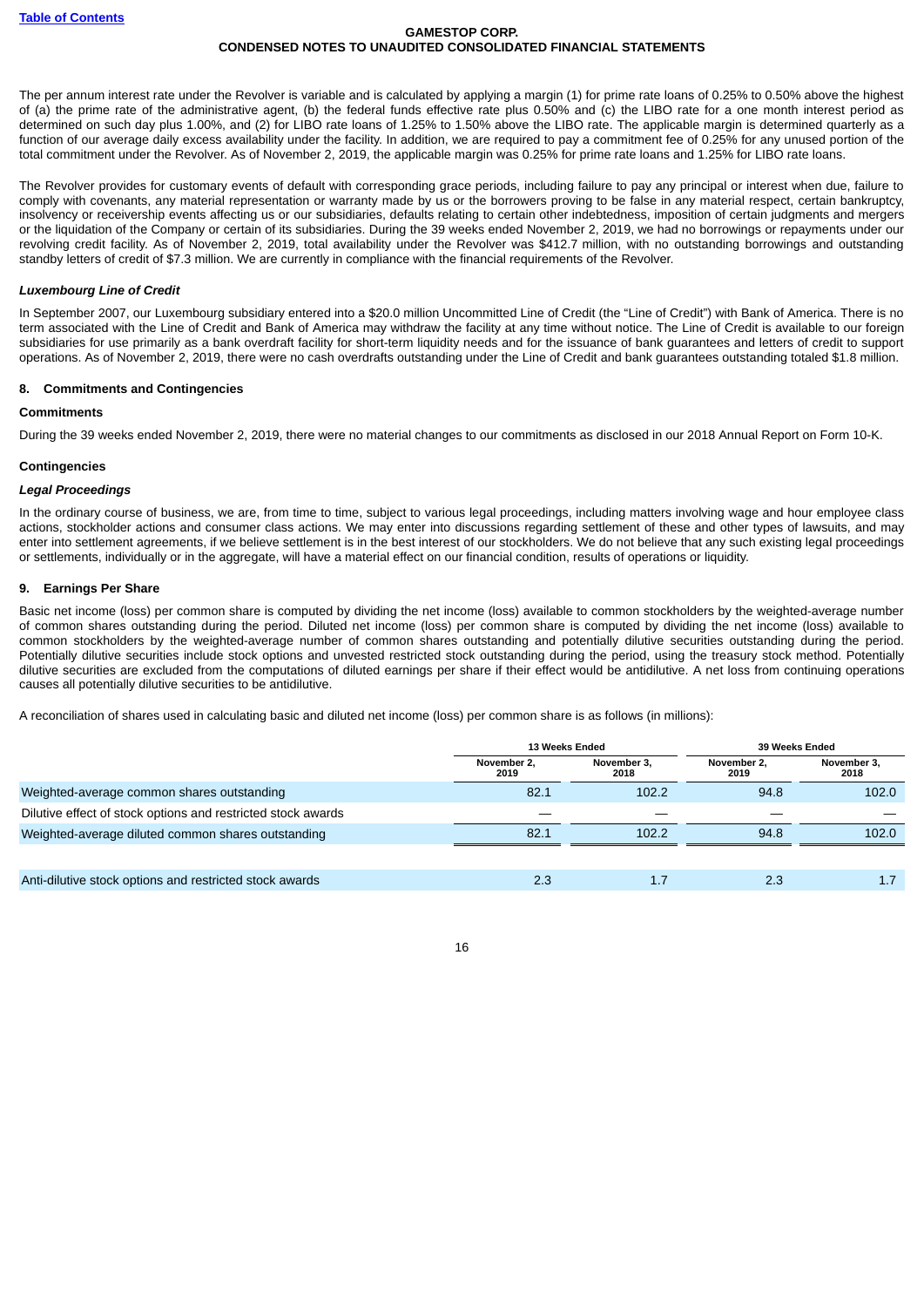#### **10. Segment Information**

We operate our business in four geographic segments: United States, Canada, Australia and Europe, Our former Technology Brands segment primarily consisted of Spring Mobile and Simply Mac. We sold Spring Mobile in January 2019. In September 2019, we closed on the sale of Simply Mac, which is reported in the United States segment in these consolidated financial statements and accompanying notes. The historical results of Spring Mobile are reported as discontinued operations and are excluded from our segment results for all periods presented.

We identify segments based on a combination of geographic areas and management responsibility. Segment results for the United States include retail operations in 50 states, the District of Columbia and Guam; our e-commerce website www.gamestop.com; *Game Informer* magazine; and Simply Mac, which was sold in September 2019. The United States segment also includes general and administrative expenses related to our corporate headquarters in Grapevine, Texas. Segment results for Canada include retail and e-commerce operations in Canada and segment results for Australia include retail and ecommerce operations in Australia and New Zealand. Segment results for Europe include retail and e-commerce operations in 10 European countries. We measure segment profit using operating earnings, which is defined as income from continuing operations before intercompany royalty fees, net interest expense and income taxes. Transactions between reportable segments consist primarily of royalties, management fees, intersegment loans and related interest. There were no material intersegment sales during the 13 and 39 weeks ended November 2, 2019 and November 3, 2018.

Segment information for the 13 and 39 weeks ended November 2, 2019 and November 3, 2018 is as follows (in millions):

|                                 |               | <b>United</b><br><b>States</b> | Canada         |        | Australia |           | Europe |        | <b>Consolidated</b> |              |
|---------------------------------|---------------|--------------------------------|----------------|--------|-----------|-----------|--------|--------|---------------------|--------------|
| 13 weeks ended November 2, 2019 |               |                                |                |        |           |           |        |        |                     |              |
| Net sales                       | \$            | 987.5                          | \$             | 79.8   | \$        | 117.0     | \$     | 254.2  | \$                  | 1,438.5      |
| <b>Operating loss</b>           |               | (24.2)                         |                | (3.9)  |           | (0.2)     |        | (17.3) |                     | (45.6)       |
| 13 weeks ended November 3, 2018 |               |                                |                |        |           |           |        |        |                     |              |
| Net sales                       | $\frac{2}{3}$ | 1,326.4                        | $\mathfrak{L}$ | 107.0  | \$        | 147.4     | \$     | 354.6  | $\mathfrak{L}$      | 1,935.4      |
| Operating loss                  |               | (427.2)                        |                | (7.1)  |           | (30.4)    |        | (53.2) |                     | (517.9)      |
|                                 |               | <b>United</b><br><b>States</b> |                | Canada |           | Australia |        | Europe |                     | Consolidated |
| 39 weeks ended November 2, 2019 |               |                                |                |        |           |           |        |        |                     |              |
| Net sales                       | \$            | 3,010.7                        | \$             | 215.4  | \$        | 339.8     | \$     | 706.0  | \$                  | 4,271.9      |
| <b>Operating loss</b>           |               | (386.1)                        |                | (16.3) |           | (10.6)    |        | (61.8) |                     | (474.8)      |
| 39 weeks ended November 3, 2018 |               |                                |                |        |           |           |        |        |                     |              |
| Net sales                       | $\frac{2}{3}$ | 3,661.1                        | \$             | 263.4  | \$        | 405.9     | \$     | 891.9  | $\mathfrak{L}$      | 5,222.3      |
| Operating loss                  |               | (336.4)                        |                | (10.7) |           | (37.5)    |        | (85.3) |                     | (469.9)      |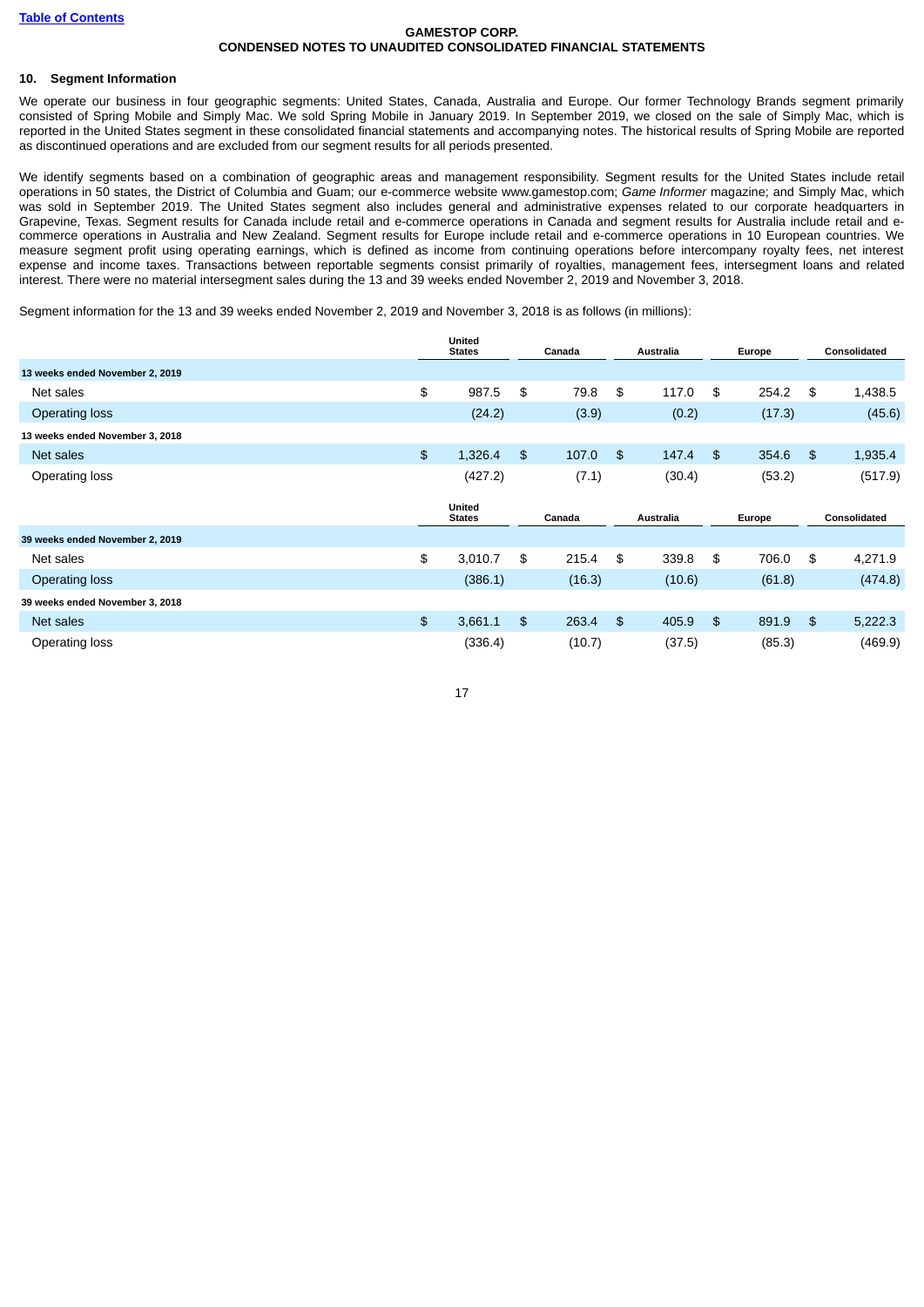#### <span id="page-19-0"></span>**ITEM 2. MANAGEMENT'S DISCUSSION AND ANALYSIS OF FINANCIAL CONDITION AND RESULTS OF OPERATIONS**

*The following discussion should be read in conjunction with the information contained in our unaudited condensed consolidated financial statements, including the notes thereto. Statements regarding future economic performance, management's plans and objectives, and any statements concerning assumptions related to the foregoing contained in Management's Discussion and Analysis of Financial Condition and Results of Operations, constitute forward-looking statements within the meaning of Section 27A of the Securities Act of 1933 and Section 21E of the Securities Exchange Act of 1934, as amended (the "Exchange Act"). Such statements are based upon management's current beliefs, views, estimates and expectations. These forward-looking statements are based upon the current beliefs, views, estimates and expectations of our management including as to the Company's industry, business strategy, goals and expectations concerning its market position, future operations, margins, profitability, capital expenditures, liquidity and capital resources and other financial and operating information. Such statements include without limitation those about the Company's expectations for fiscal 2019, future financial and operating results, projections, expectations and other statements that are not historical facts. All statements regarding targeted and expected benefits of our transformation, capital allocation, profit improvement and cost-savings initiatives, and expected fiscal 2019 results, are forward-looking statements and are inherently subject to significant business, economic and competitive risks, uncertainties and contingencies, many of which are difficult to predict and beyond our control. In addition, these forward-looking statements are subject to assumptions with respect to future business strategies and decisions that are subject to change. Actual results may differ materially from the anticipated results discussed in these forward-looking statements. A number of factors could cause our actual results, performance, achievements or industry results to be materially different from any future results, performance or achievements expressed or implied by these forward-looking statements. Such factors include, without limitation, the uncertain impact, effects and results of pursuit of operating, strategic, financial and structural alternatives, including the Reboot strategic plan; volatility in capital and credit markets, including changes that reduce availability, and increase costs, of capital and credit; our inability to obtain sufficient quantities of product to meet consumer demand; the timing of release and consumer demand for new and pre-owned products; our ability to continue to expand, and successfully open and operate new stores for our collectibles business; risks associated with achievement of anticipated financial and operating results from acquisitions; our ability to sustain and grow our console digital video game sales; the impact intangible asset impairments; cost reduction initiatives, including store closing costs; risks related to changes in, and our continued retention of, executives and other key personnel; changes in consumer preferences and economic conditions; increased operating costs, including wages; cyber security events and related costs; risks associated with international operations; and increased competition. Please refer to the "Disclosure Regarding Forward-looking Statements" and "Risk Factors" sections in our Annual Report on Form 10-K for the fiscal year ended February 2, 2019 filed with the SEC on April 2, 2019 (the "2018 Annual Report on Form 10-K").*

*We caution you not to place undue reliance on these forward-looking statements, which speak only as of the date of this report. All subsequent written and oral forward-looking statements attributable to us or any person acting on our behalf are expressly qualified in their entirety by the cautionary statements contained or referred to in this section and in our 2018 Annual Report on Form 10-K and other filings with the SEC. Except to the extent required by applicable law or regulation, we undertake no obligation to update these forward-looking statements to reflect events or circumstances after the date of this filing or to reflect the occurrence of unanticipated events.*

#### **OVERVIEW**

GameStop Corp. ("GameStop," "we," "us," "our," or the "Company") is a global, multichannel video game, consumer electronics and collectibles retailer. We operate over 5,600 stores across 14 countries. Our consumer product network also includes www.gamestop.com and Game Informer® magazine, the world's leading print and digital video game publication.

We operate our business in four geographic segments: United States, Canada, Australia and Europe. Our former Technology Brands segment had been primarily comprised of Spring Mobile and Simply Mac. Spring Mobile was sold in January 2019 and Simply Mac was sold in September 2019. In this Quarterly Report, for all periods presented, Simply Mac is reported in the United States segment, and the historical results of Spring Mobile are reported as discontinued operations. The discussion and analysis of our results of operations refers to continuing operations unless otherwise noted.

Our fiscal year is composed of the 52 or 53 weeks ending on the Saturday closest to the last day of January. The fiscal years ending February 1, 2020 ("fiscal 2019") and February 2, 2019 ("fiscal 2018") each consist of 52 weeks. Our business, like that of many retailers, is seasonal, with the major portion of the net sales realized during the fourth fiscal quarter, which includes the holiday selling season.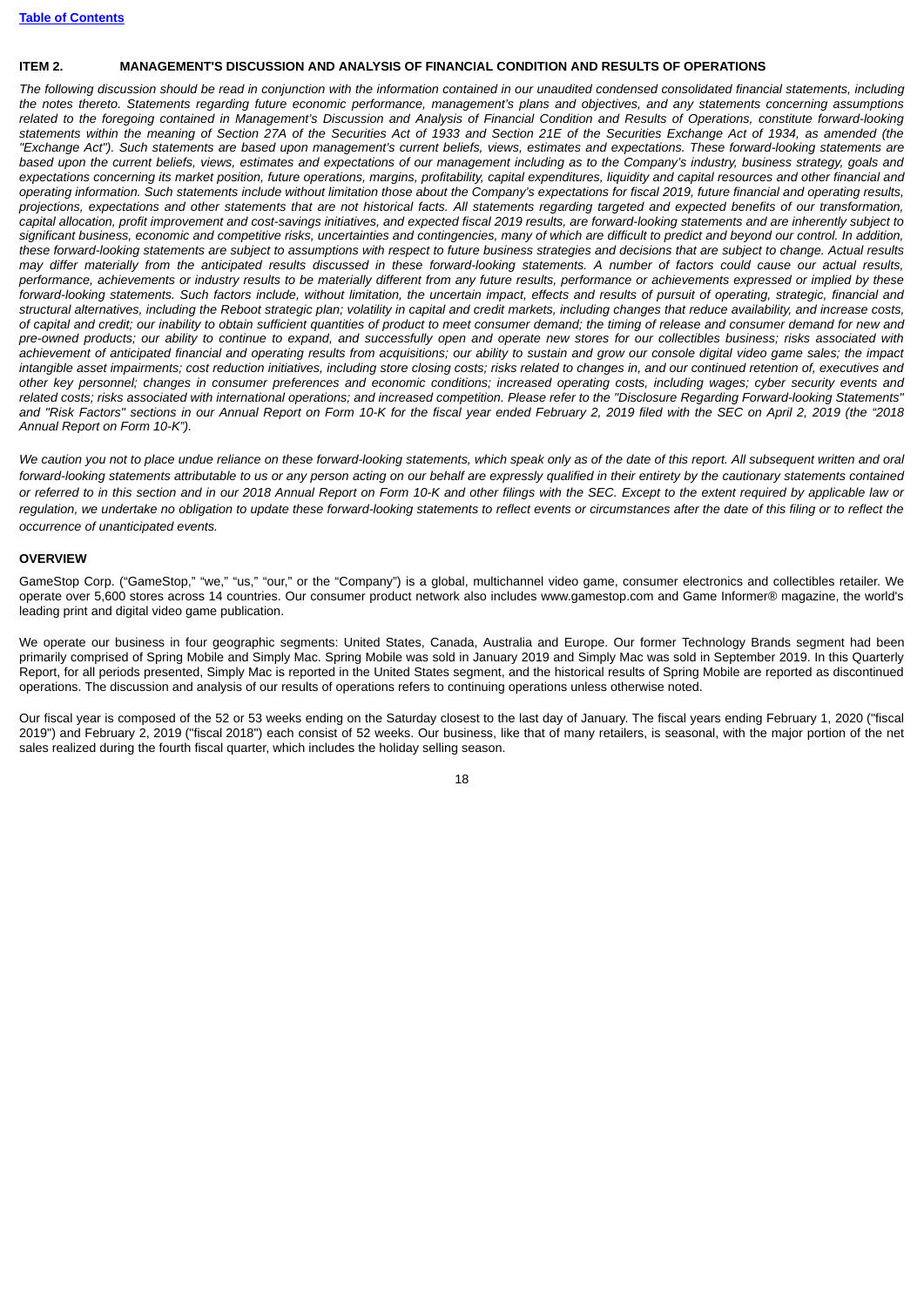Growth in the video game industry is generally driven by the introduction of new technology. Gaming consoles have historically launched in five to seven-year cycles as technological developments provide significant improvements in the gaming experience and add other entertainment capabilities. Consumer demand for gaming consoles are typically the highest in the early years of the cycle and the weakest in the latter years. The current generation of consoles include the Sony PlayStation 4 (launched in 2013), Microsoft Xbox One (launched in 2013) and the Nintendo Switch (launched in 2017). We believe the current generation consoles from Sony and Microsoft are nearing the end of their cycle and we anticipate that the next generation consoles from these manufacturers will launch in the second half of 2020.

The sale of video games delivered through digital channels and other forms of gaming continue to grow and take an increasing percentage of physical video game sales. We currently sell various types of products that relate to the digital category, including digitally downloadable content ("DLC"), full game downloads, Xbox LIVE, PlayStation Plus and Nintendo network points cards, as well as prepaid digital and prepaid subscription cards. We have made significant investments in e-commerce and in-store and website functionality to enable our customers to access digital content easily and facilitate the digital sales and delivery process. We plan to continue to invest in these types of processes and channels to grow our digital sales base and enhance our market leadership position in the video game industry and in the digital aggregation and distribution category.

In our discussion of the results of operations, we refer to comparable store sales, which is a measure commonly used in the retail industry and indicates store performance by measuring the growth or decline in sales for certain stores for a particular period over the corresponding period in the prior year. Our comparable store sales are comprised of sales from our video game brands stores, including stand-alone collectible stores, operating for at least 12 full months as well as sales related to our websites and sales we earn from sales of pre-owned merchandise to wholesalers or dealers. Comparable store sales for our international operating segments exclude the effect of changes in foreign currency exchange rates. The calculation of comparable store sales for the 13 and 39 weeks ended November 2, 2019 compares those periods to the most closely comparable weeks for the prior year period. The method of calculating comparable store sales varies across the retail industry. As a result, our method of calculating comparable store sales may not be the same as other retailers' methods. We believe our calculation of comparable store sales best represents our strategy as an omnichannel retailer that provides its consumers several ways to access its products.

#### **BUSINESS STRATEGY**

In May of 2019, we announced our multi-year transformation initiative, which we refer to as GameStop Reboot to position GameStop on the correct strategic path and fully leverage our unique position and brand in the video game industry. Our strategic plan is anchored on the following four tenets.

*Optimize the core.* Improve the efficiency and effectiveness of operations across the organization, including cost restructuring, inventory management optimization, adding and growing high margin product categories, and rationalizing the global store base.

*Become the social / cultural hub for gaming.* Create the social and cultural hub of gaming across the GameStop platform.

**Build digital platform.** Develop a Frictionless Digital Ecosystem. Develop and deploy a frictionless consumer facing digital environment, including the recent relaunch of GameStop.com, to reach customers more broadly across the omni-channel platform and give them the full spectrum of content and access to products they desire.

*Transform vendor partnerships.* Transform our vendor and partner relationships to unlock additional high-margin revenue streams and optimize the lifetime value of every customer.

Connected to our transformation efforts, we have incurred and expect to incur future costs including, but not limited to, consulting fees, severance and store closure costs. See "Consolidated Results from Operations—Selling, General and Administrative Expenses" for further information.

We remain committed to a balanced and disciplined capital allocation approach, which will return capital to shareholders when the time is right and balancing that opportunity against the need to maintain a strong balance sheet and to invest in responsible growth that will drive innovation for the business. As of November 2, 2019, we have repurchased \$178.6 million, or 34.6 million shares, under our authorized repurchase program. See Note 1, "General Information," for further information.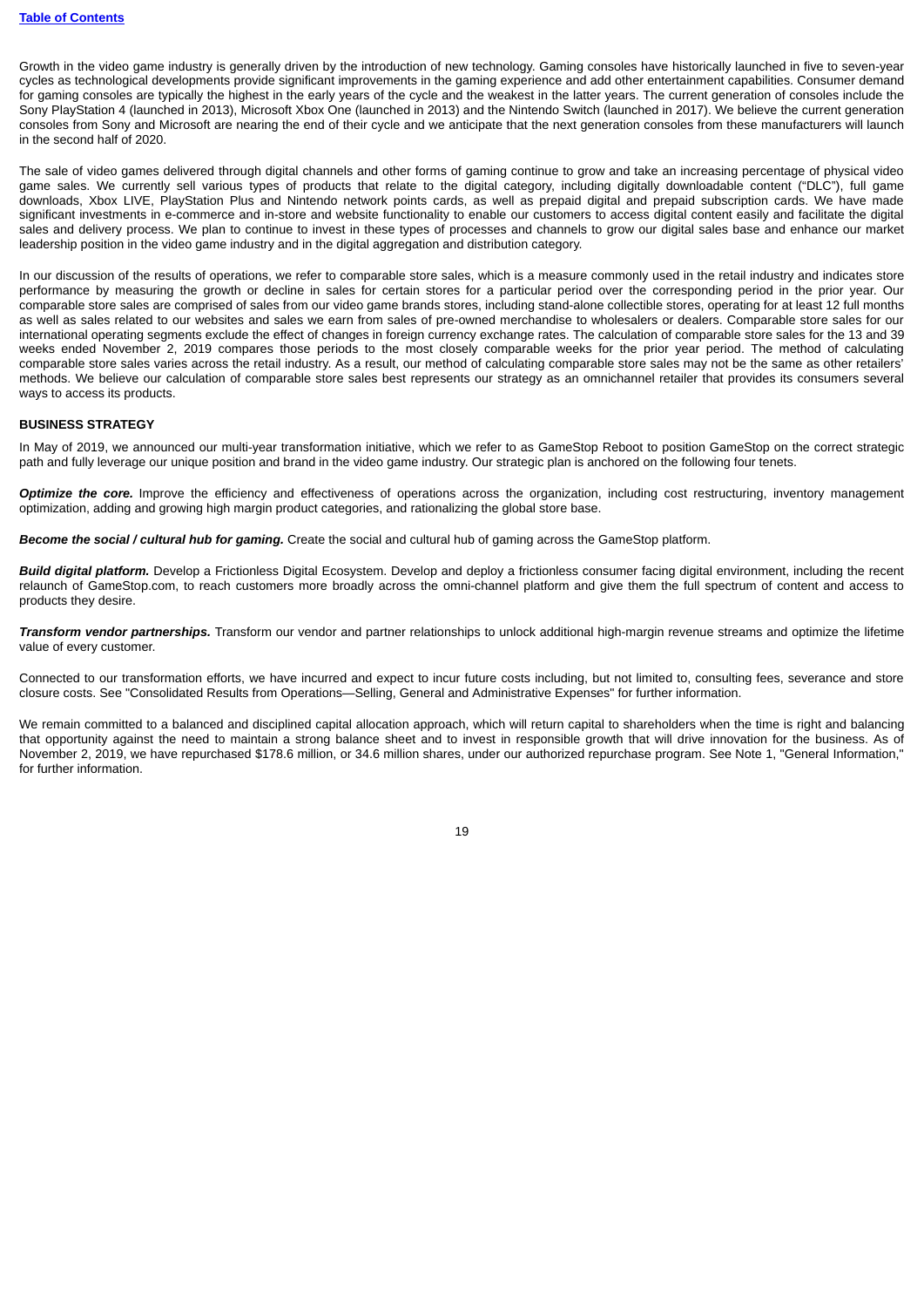## **CONSOLIDATED RESULTS OF OPERATIONS**

**13 weeks ended November 2, 2019 compared with the 13 weeks ended November 3, 2018**

|                                                        |                         | 13 Weeks Ended   |                         | Change        |            |  |  |  |
|--------------------------------------------------------|-------------------------|------------------|-------------------------|---------------|------------|--|--|--|
|                                                        | <b>November 2, 2019</b> |                  | <b>November 3, 2018</b> | \$            | %          |  |  |  |
|                                                        |                         | (\$ in millions) |                         |               |            |  |  |  |
| Net sales                                              | \$                      | 1,438.5          | \$<br>1,935.4           | \$<br>(496.9) | $(25.7)\%$ |  |  |  |
| Cost of sales                                          |                         | 997.4            | 1,377.2                 | (379.8)       | (27.6)     |  |  |  |
| Gross profit                                           |                         | 441.1            | 558.2                   | (117.1)       | (21.0)     |  |  |  |
| Selling, general and administrative expenses           |                         | 451.8            | 463.6                   | (11.8)        | (2.5)      |  |  |  |
| Depreciation and amortization                          |                         | 23.6             | 25.0                    | (1.4)         | (5.6)      |  |  |  |
| Goodwill impairments                                   |                         |                  | 557.3                   | (557.3)       | <b>NM</b>  |  |  |  |
| Asset impairments                                      |                         | 11.3             | 30.2                    | (18.9)        | (62.6)     |  |  |  |
| Operating loss                                         |                         | (45.6)           | (517.9)                 | 472.3         | (91.2)     |  |  |  |
| Interest expense, net                                  |                         | 6.0              | 13.0                    | (7.0)         | (53.8)     |  |  |  |
| Loss from continuing operations before income taxes    |                         | (51.6)           | (530.9)                 | 479.3         | (90.3)     |  |  |  |
| Income tax expense (benefit)                           |                         | 31.6             | (24.0)                  | 55.6          | <b>NM</b>  |  |  |  |
| Net loss from continuing operations                    |                         | (83.2)           | (506.9)                 | 423.7         | (83.6)     |  |  |  |
| (Loss) income from discontinued operations, net of tax |                         | (0.2)            | 18.3                    | (18.5)        | <b>NM</b>  |  |  |  |
| Net loss                                               |                         | (83.4)           | \$<br>(488.6)           | \$<br>405.2   | $(82.9)\%$ |  |  |  |

NM - Not meaningful.

 $\mathcal{L}_\text{max}$  and the contract of the contract of the contract of the contract of the contract of the contract of the contract of the contract of the contract of the contract of the contract of the contract of the contrac

|                                            |                     | 13 Weeks Ended      |                            |                         |        |         |            |
|--------------------------------------------|---------------------|---------------------|----------------------------|-------------------------|--------|---------|------------|
|                                            |                     | November 2, 2019    |                            | <b>November 3, 2018</b> | Change |         |            |
| Net sales by significant product category: | Net<br><b>Sales</b> | Percent<br>of Total | <b>Net</b><br><b>Sales</b> | Percent<br>of Total     |        |         | %          |
| New video game hardware $(1)$              | \$<br>189.0         | 13.1%               | \$<br>349.0                | 18.0%                   | \$     | (160.0) | $(45.8)\%$ |
| New video game software                    | 485.9               | 33.8                | 720.7                      | 37.2                    |        | (234.8) | (32.6)     |
| Pre-owned and value video game products    | 344.2               | 23.9                | 396.9                      | 20.5                    |        | (52.7)  | (13.3)     |
| Video game accessories                     | 156.5               | 10.9                | 180.8                      | 9.3                     |        | (24.3)  | (13.4)     |
| <b>Digital</b>                             | 37.0                | 2.6                 | 45.4                       | 2.3                     |        | (8.4)   | (18.5)     |
| Collectibles                               | 161.2               | 11.2                | 154.6                      | 8.0                     |        | 6.6     | 4.3        |
| Other <sup>(2)</sup>                       | 64.7                | 4.5                 | 88.0                       | 4.7                     |        | (23.3)  | (26.5)     |
| Total                                      | \$<br>1,438.5       | 100.0%              | \$<br>1,935.4              | 100.0%                  | \$     | (496.9) | $(25.7)\%$ |

(1) Includes sales of hardware bundles, in which physical hardware and digital or physical software are sold together as a single SKU.

(2) Includes mobile and consumer electronics sold through our Simply Mac branded stores, which were sold in September 2019. Also includes sales of PC entertainment software, interactive game figures, strategy guides, mobile and consumer electronics sold through our video game brands, and revenues from PowerUp Pro loyalty members receiving *Game Informer* magazine in print form.

We include certain purchasing, receiving and distribution costs in selling, general and administrative expenses ("SG&A") in the statement of operations. We include processing fees associated with purchases made by check and credit cards in cost of sales in the statement of operations. As a result of these classifications, our gross margins are not comparable to those retailers that include purchasing, receiving and distribution costs in cost of sales and include processing fees associated with purchases made by check and credit cards in SG&A. The net effect of these classifications as a percentage of sales has not historically been material.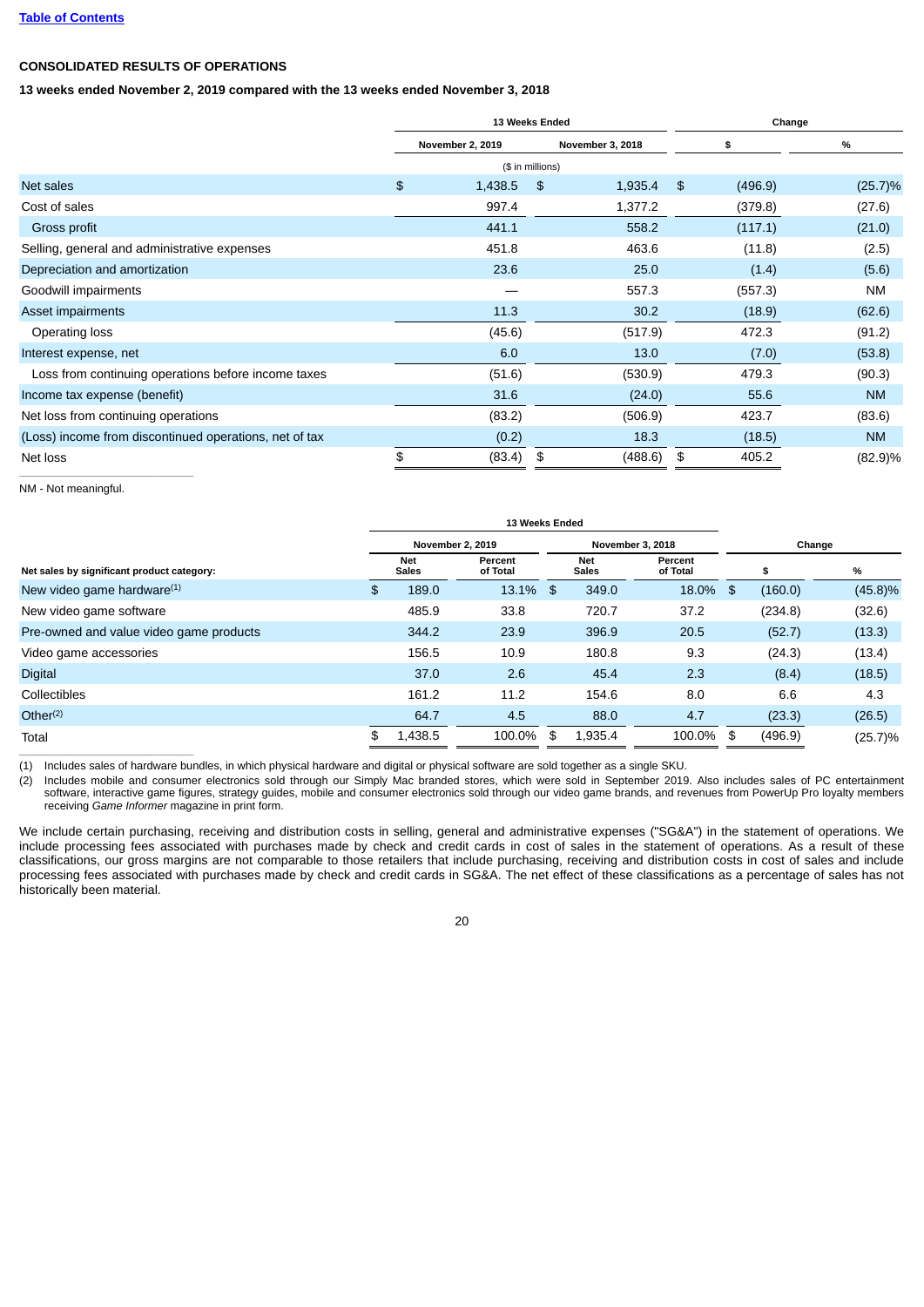#### *Net Sales*

Net sales decreased \$496.9 million, or 25.7%, for the 13 weeks ended November 2, 2019 compared to the 13 weeks ended November 3, 2018. The decrease in net sales was primarily attributable to a decline in comparable store sales of 23.2%.

The decrease in net sales was due to the following:

- New video game software sales decreased \$234.8 million, or 32.6%, for the 13 weeks ended November 2, 2019 compared to the 13 weeks ended November 3, 2018, primarily due to a reduction in the number and success of title releases versus the prior year period.
- New video game hardware sales decreased \$160.0 million, or 45.8%, for the 13 weeks ended November 2, 2019 compared to the 13 weeks ended November 3, 2018, primarily driven by lower demand for the current generation consoles from Sony and Microsoft as they near the end of their console cycle.
- Pre-owned and value video game product sales decreased \$52.7 million, or 13.3%, for the 13 weeks ended November 2, 2019 compared to the 13 weeks ended November 3, 2018. The decrease was primarily driven by weakening demand as a result of digital adoption, including digital access to older titles, and the maturation of the current generation of consoles from Sony and Microsoft as they near the end of their cycle.
- Video game accessories decreased \$24.3 million, or 13.4%, for the 13 weeks ended November 2, 2019 compared to the 13 weeks ended November 3, 2018, primarily due to the strength in sales in the prior year period of audio-related and other accessories associated with the growth in the battle royale gaming genre.

#### *Gross Profit*

Gross profit decreased \$117.1 million, or 21.0%, for the 13 weeks ended November 2, 2019 compared to the 13 weeks ended November 3, 2018, primarily due to the decrease in sales. Gross profit as a percentage of net sales increased to 30.7% in the current year quarter compared to 28.8% in the prior year quarter, due primarily as a result of a shift in product mix between categories, specifically the decline in new video game hardware.

#### *Selling, General and Administrative Expenses*

SG&A decreased by \$11.8 million, or 2.5%, to \$451.8 million for the 13 weeks ended November 2, 2019, compared to the 13 weeks ended November 3, 2018. The decrease in SG&A was primarily due to cost reduction efforts and a lower store count as we rationalize our global store base, partially offset by costs associated with our transformation initiatives and severance totaling \$14.4 million.

#### *Goodwill and Asset Impairments*

During the 13 weeks ended November 2, 2019, we recognized asset impairment charges totaling \$11.3 million, consisting of a \$7.7 million impairment of our corporate aircraft, which was classified as held for sale during the period, and \$3.6 million in impairment charges related to store-level property and equipment. During the same period in the prior year, we performed an interim impairment test for all of our reporting units and indefinite-lived intangible assets, which was triggered by a decline in our market capitalization. As a result, we recognized impairment charges of \$557.3 million and \$30.2 million associated with our goodwill and intangible assets, respectively, during the 13 weeks ended November 3, 2018.

#### *Interest Expense, Net*

Interest expense, net decreased by \$7.0 million, or 53.8%, for the 13 weeks ended November 2, 2019 compared to the 13 weeks ended November 3, 2018, primarily due to the redemption of our \$350.0 million unsecured senior notes during the first quarter of fiscal 2019.

#### *Income Tax Expense (Benefit)*

We have historically calculated the provision or benefit for income taxes during interim reporting periods by applying an estimate of the annual effective tax rate ("AETR") for the full fiscal year to "ordinary" income or loss (pre-tax income or loss excluding unusual or infrequently occurring discrete items) for the reporting period. For the 13 weeks ended November 2, 2019, we determined we could no longer reliably estimate income taxes utilizing an AETR. The AETR estimate is highly sensitive to estimates of ordinary income (loss) and permanent differences such that minor fluctuations in these estimates could result in significant fluctuations of the Company's AETR. Accordingly, we used our actual year-to-date effective tax rate to calculate income taxes for the 13 weeks ended November 2, 2019.

Income tax expense was \$31.6 million, representing an effective tax rate of (61.2)%, for the 13 weeks ended November 2, 2019 compared to income tax benefit of \$24.0 million, representing an effective tax rate of 4.5%, for the 13 weeks ended November 3, 2018. The change in the effective income tax rate compared to the same period in the prior year was primarily driven by discrete items recorded in the respective periods and the relative mix of earnings across the jurisdictions within which we operate, including increases in valuation allowances and losses not benefited in certain foreign jurisdictions during the 13 weeks ended November 2, 2019.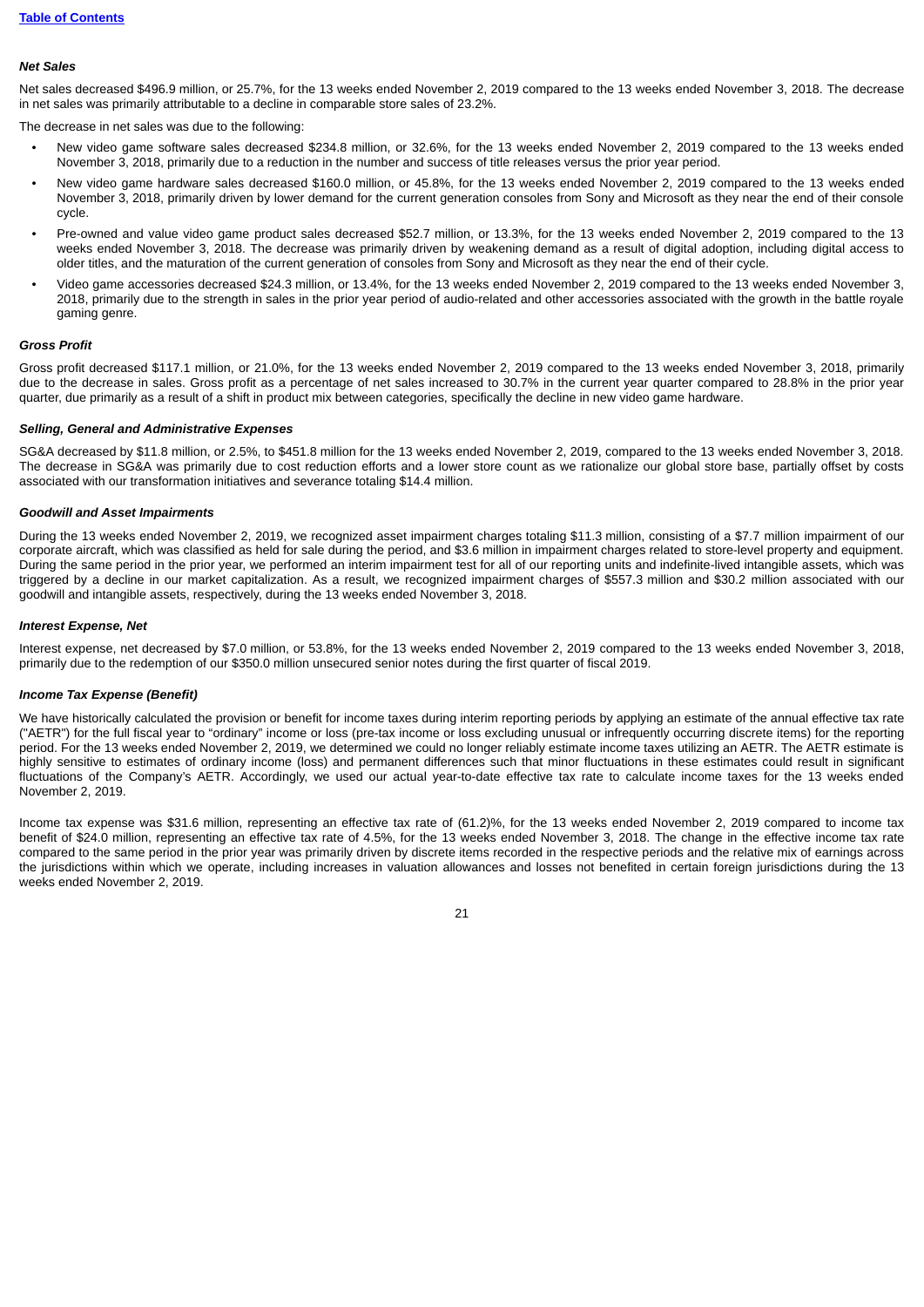We assess the available positive and negative evidence to estimate whether sufficient future taxable income will be generated to permit use of the existing deferred tax assets. We have established valuation allowances in certain foreign jurisdictions where the Company has determined existing deferred tax assets are not more likely than not to be realized. We continue to evaluate the realizability of all deferred tax assets on a jurisdictional basis as it relates to expected future earnings. Should the Company fail to achieve its expected earnings in the coming periods, it may be necessary to establish a valuation allowance against some or all of its deferred tax assets in those jurisdictions not currently subject to a valuation allowance.

#### **39 weeks ended November 2, 2019 compared with the 39 weeks ended November 3, 2018**

|                                                        |                         | 39 Weeks Ended          | Change        |            |  |  |  |
|--------------------------------------------------------|-------------------------|-------------------------|---------------|------------|--|--|--|
|                                                        | <b>November 2, 2019</b> | <b>November 3, 2018</b> | \$            | %          |  |  |  |
|                                                        |                         | (\$ in millions)        |               |            |  |  |  |
| Net sales                                              | \$<br>4,271.9           | 5,222.3<br>\$           | \$<br>(950.4) | $(18.2)\%$ |  |  |  |
| Cost of sales                                          | 2,960.5                 | 3,663.0                 | (702.5)       | (19.2)     |  |  |  |
| Gross profit                                           | 1,311.4                 | 1,559.3                 | (247.9)       | (15.9)     |  |  |  |
| Selling, general and administrative expenses           | 1,341.7                 | 1,361.2                 | (19.5)        | (1.4)      |  |  |  |
| Depreciation and amortization                          | 69.3                    | 80.5                    | (11.2)        | (13.9)     |  |  |  |
| Goodwill impairments                                   | 363.9                   | 557.3                   | (193.4)       | (34.7)     |  |  |  |
| Asset impairments                                      | 11.3                    | 30.2                    | (18.9)        | (62.6)     |  |  |  |
| Operating loss                                         | (474.8)                 | (469.9)                 | (4.9)         | 1.0        |  |  |  |
| Interest expense, net                                  | 20.7                    | 40.6                    | (19.9)        | (49.0)     |  |  |  |
| Loss from continuing operations before income taxes    | (495.5)                 | (510.5)                 | 15.0          | (2.9)      |  |  |  |
| Income tax (benefit) expense                           | (6.2)                   | 15.8                    | (22.0)        | <b>NM</b>  |  |  |  |
| Net loss from continuing operations                    | (489.3)                 | (526.3)                 | 37.0          | (7.0)      |  |  |  |
| (Loss) income from discontinued operations, net of tax | (2.6)                   | 41.0                    | (43.6)        | <b>NM</b>  |  |  |  |
| Net loss                                               | \$<br>(491.9)           | (485.3)<br>\$           | \$<br>(6.6)   | 1.4 %      |  |  |  |

NM - Not meaningful.

 $\mathcal{L}_\text{max}$  and the contract of the contract of the contract of the contract of the contract of the contract of the contract of the contract of the contract of the contract of the contract of the contract of the contrac

|                                            |     |                         | 39 Weeks Ended      |                         |                     |        |         |            |  |
|--------------------------------------------|-----|-------------------------|---------------------|-------------------------|---------------------|--------|---------|------------|--|
|                                            |     | <b>November 2, 2019</b> |                     | <b>November 3, 2018</b> |                     | Change |         |            |  |
| Net sales by significant product category: |     | <b>Net</b><br>Sales     | Percent<br>of Total | <b>Net</b><br>Sales     | Percent<br>of Total |        | £.      | %          |  |
| New video game hardware $(1)$              | \$  | 598.1                   | 14.0%               | \$<br>1,006.5           | 19.3%               | \$     | (408.4) | $(40.6)\%$ |  |
| New video game software                    |     | 1,217.3                 | 28.5                | 1,488.3                 | 28.5                |        | (271.0) | (18.2)     |  |
| Pre-owned and value video game products    |     | 1,112.6                 | 26.0                | 1,344.7                 | 25.7                |        | (232.1) | (17.3)     |  |
| Video game accessories                     |     | 526.3                   | 12.3                | 567.2                   | 10.9                |        | (40.9)  | (7.2)      |  |
| <b>Digital</b>                             |     | 111.4                   | 2.6                 | 128.6                   | 2.5                 |        | (17.2)  | (13.4)     |  |
| Collectibles                               |     | 490.3                   | 11.5                | 438.7                   | 8.4                 |        | 51.6    | 11.8       |  |
| Other <sup>(2)</sup>                       |     | 215.9                   | 5.1                 | 248.3                   | 4.7                 |        | (32.4)  | (13.0)     |  |
| Total                                      | \$. | 4,271.9                 | 100.0%              | \$<br>5,222.3           | 100.0%              | \$     | (950.4) | $(18.2)\%$ |  |

(1) Includes sales of hardware bundles, in which physical hardware and digital or physical software are sold together as a single SKU.

(2) Includes mobile and consumer electronics sold through our Simply Mac branded stores, which were sold in September 2019. Also includes sales of PC entertainment software, interactive game figures, strategy guides, mobile and consumer electronics sold through our video game brands, and revenues from PowerUp Pro loyalty members receiving *Game Informer* magazine in print form.

#### *Net Sales*

Net sales decreased \$950.4 million, or 18.2% for the 39 weeks ended November 2, 2019 compared to the 39 weeks ended November 3, 2018. The decrease in net sales was primarily attributable to a decline in comparable store sales of 15.5%, which was driven by a decrease in sales of video game products, partially offset by an increase in sales of collectibles.

The decrease in net sales was due to the following:

• New video game hardware sales decreased \$408.4 million, or 40.6%, for the 39 weeks ended November 2, 2019 compared to the 39 weeks ended November 3, 2018, primarily driven by lower demand for the current generation consoles from Sony and Microsoft as they near the end of their console cycle.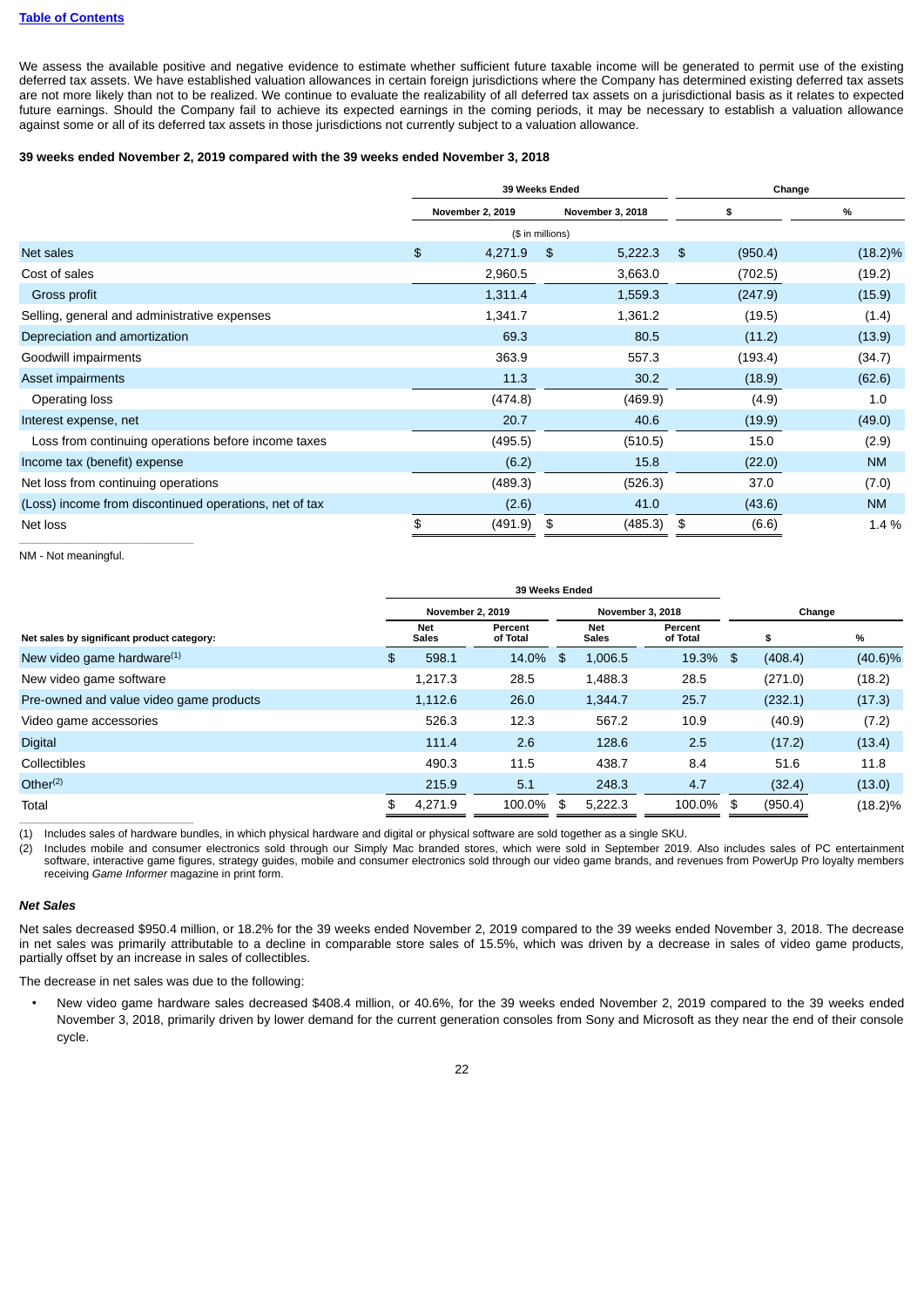#### **[Table of Contents](#page-1-0)**

- New video game software sales decreased \$271.0 million or 18.2%, for the 39 weeks ended November 2, 2019 compared to the 39 weeks ended November 3, 2018, primarily due to a reduction in the number and success of title releases versus the prior year period.
- Pre-owned and value video game product sales decreased \$232.1 million or 17.3% for the 39 weeks ended November 2, 2019 compared to the 39 weeks ended November 3, 2018. The decrease was primarily driven by weakening demand as a result of digital adoption, including digital access to older titles, and the maturation of the current generation of consoles from Sony and Microsoft as they near the end of their cycle.
- Video game accessories sales decreased \$40.9 million, or 7.2%, for the 39 weeks ended November 2, 2019 compared to the 39 weeks ended November 3, 2018, primarily due to the strength in sales in the prior year period of audio-related and other accessories associated with growth in the battle royale gaming genre.

The decreases described above were partially offset by an increase in sales of collectibles of \$51.6 million, or 11.8%, for the 39 weeks ended November 2, 2019 compared to the 39 weeks ended November 3, 2018, primarily driven by our focus on the category and higher customer demand.

#### *Gross Profit*

Gross profit decreased \$247.9 million, or 15.9%, for the 39 weeks ended November 2, 2019 compared to the 39 weeks ended November 3, 2018, primarily due to the decline in sales. Gross profit as a percentage of net sales increased to 30.7% in the current year period compared to 29.9% in the same period in the prior year, primarily due to a shift in mix between product categories, driven by the decline in new video game hardware.

#### *Selling, General and Administrative Expenses*

SG&A decreased \$19.5 million, or 1.4% in the 39 weeks ended November 2, 2019 compared to the 39 weeks ended November 3, 2018, primarily due to the positive impact of foreign exchange rate fluctuations of \$26.3 million, cost reduction efforts and a lower store count as we rationalize our global store base. These decreases were partially offset by an increase in costs primarily associated with our transformation initiatives and severance of \$36.3 million.

#### *Depreciation and Amortization*

Depreciation and amortization expense decreased \$11.2 million, or 13.9%, in the 39 weeks ended November 2, 2019 compared to the 39 weeks ended November 3, 2018, primarily due to declining capital expenditures over the past several years.

#### *Goodwill and Asset Impairments*

During the 39 weeks ended November 2, 2019 and November 3, 2018, we performed interim impairment tests for all of our reporting units and indefinite-lived intangible assets, which were triggered by declines in our market capitalization. As a result of these interim tests, we recognized goodwill and intangible asset impairment charges of \$363.9 million and \$587.5 million during the 39 weeks ended November 2, 2019 and November 3, 2018, respectively. We have no remaining goodwill balances as of November 2, 2019. In addition, we recognized asset impairment charges totaling \$11.3 million during the current year period, which consisted of a \$7.7 million impairment of our corporate aircraft that was classified as held for sale during the period and \$3.6 million in impairment charges related to store-level property and equipment.

#### *Interest Expense, Net*

Interest expense, net decreased by \$19.9 million, or 49.0%, for the 39 weeks ended November 2, 2019 compared to the 39 weeks ended November 2, 2019, primarily due to the redemption of our \$350.0 million unsecured senior notes during the first quarter of fiscal 2019.

#### *Income Tax (Benefit) Expense*

We have historically calculated the provision or benefit for income taxes during interim reporting periods by applying an estimate of the annual effective tax rate ("AETR") for the full fiscal year to "ordinary" income or loss (pre-tax income or loss excluding unusual or infrequently occurring discrete items) for the reporting period. For the 39 weeks ended November 2, 2019, we determined we could no longer reliably estimate income taxes utilizing an AETR. The AETR estimate is highly sensitive to estimates of ordinary income (loss) and permanent differences such that minor fluctuations in these estimates could result in significant fluctuations of the Company's AETR. Accordingly, we used our actual year-to-date effective tax rate to calculate income taxes for the 39 weeks ended November 2, 2019.

Income tax benefit was \$6.2 million for the 39 weeks ended November 2, 2019, compared to income tax expense of \$15.8 million for the 39 weeks ended November 3, 2018. Income tax expense for the prior year period included a \$29.6 million charge associated with a tax dispute in France. Excluding this charge, our adjusted effective income tax rate was 2.7% for the prior year period, which decreased to 1.3% in the current year period. The change in the effective income tax rate compared to the same period in the prior year was primarily driven by discrete items recorded in the respective periods and the relative mix of earnings across the jurisdictions within which we operate, including increases in valuation allowances and losses not benefited in certain foreign jurisdictions during the 39 weeks ended November 2, 2019.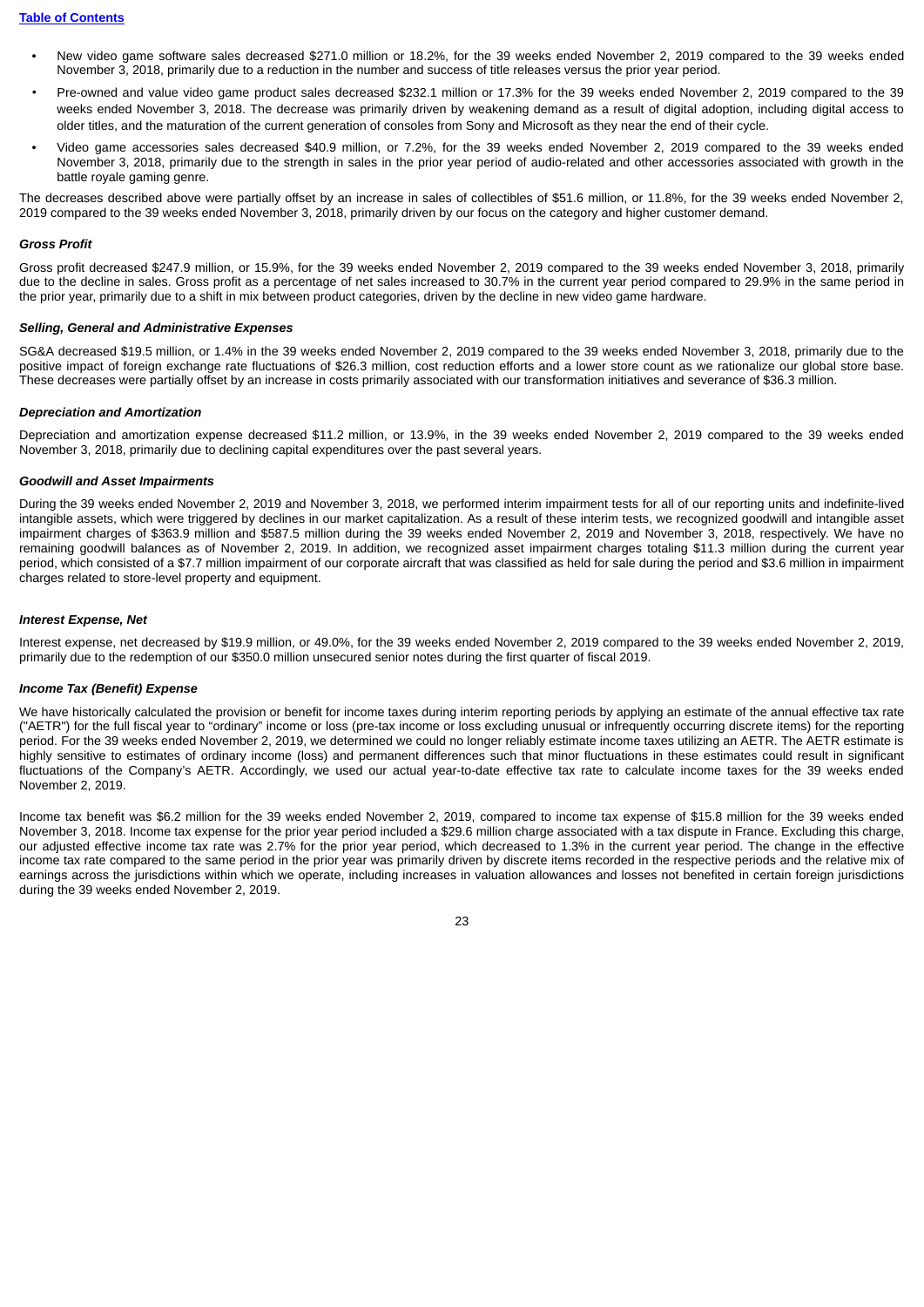We assess the available positive and negative evidence to estimate whether sufficient future taxable income will be generated to permit use of the existing deferred tax assets. We have established valuation allowances in certain foreign jurisdictions where the Company has determined existing deferred tax assets are not more likely than not to be realized. We continue to evaluate the realizability of all deferred tax assets on a jurisdictional basis as it relates to expected future earnings. Should the Company fail to achieve its expected earnings in the coming periods, it may be necessary to establish a valuation allowance against some or all of its deferred tax assets in those jurisdictions not currently subject to a valuation allowance.

#### **SEGMENT PERFORMANCE**

We report our business in four geographic segments: United States, Canada, Australia and Europe. We identified these segments based on a combination of geographic areas, the methods with which we analyze performance, the way in which our sales and profits are derived and how we divide management responsibility. Our sales and profits are driven through our physical stores, which are highly integrated with our e-commerce, digital and mobile businesses. Due to this integration, our physical stores are the basis for our segment reporting. Each of our segments consists primarily of retail operations, with all stores engaged in the sale of new and pre-owned video game hardware, software and accessories (which we refer to as video game products), new and pre-owned mobile devices, related accessories and collectibles. These products are substantially the same regardless of geographic location, with the primary differences in merchandise carried being the timing of the release of new products or technologies in the various segments.

With our presence in international markets, we have operations in several foreign currencies, including the Euro, Australian dollar, New Zealand dollar, Canadian dollar, Swiss franc, Danish kroner, Swedish krona, and the Norwegian kroner.

#### **13 weeks ended November 2, 2019 compared with the 13 weeks ended November 3, 2018**

| As of and for the 13 Weeks Ended November 2, 2019 | <b>United</b><br><b>States</b> |                         | Canada      |    | Australia        |    | Europe     |    | Consolidated        |  |
|---------------------------------------------------|--------------------------------|-------------------------|-------------|----|------------------|----|------------|----|---------------------|--|
| Net sales                                         | \$                             | 987.5                   | \$<br>79.8  | \$ | 117.0            | \$ | 254.2      | \$ | 1,438.5             |  |
| Operating loss                                    | \$                             | (24.2)                  | \$<br>(3.9) | \$ | (0.2)            | \$ | (17.3)     | \$ | (45.6)              |  |
| Segment operating data:                           |                                |                         |             |    |                  |    |            |    |                     |  |
| Store count                                       |                                | 3.732                   | 305         |    | 446              |    | 1.172      |    | 5,655               |  |
| Comparable store sales                            |                                | $(24.0)\%$              | $(23.7)\%$  |    | $(14.7)\%$       |    | $(23.7)\%$ |    | $(23.2)\%$          |  |
| As of and for the 13 Weeks Ended November 3, 2018 |                                | United<br><b>States</b> | Canada      |    | <b>Australia</b> |    | Europe     |    | <b>Consolidated</b> |  |
| Net sales                                         | \$                             | 1.326.4                 | \$<br>107.0 | \$ | 147.4            | \$ | 354.6      | \$ | 1,935.4             |  |
| Operating loss                                    | \$                             | (427.2)                 | \$<br>(7.1) | \$ | (30.4)           | \$ | (53.2)     | \$ | (517.9)             |  |
| Segment operating data:                           |                                |                         |             |    |                  |    |            |    |                     |  |
| Store count                                       |                                | 3.884                   | 313         |    | 468              |    | 1.224      |    | 5,889               |  |
|                                                   |                                |                         |             |    |                  |    |            |    |                     |  |

#### *United States*

Segment results in the United States include retail GameStop operations in 50 states, the District of Columbia and Guam; our e-commerce website www.gamestop.com; *Game Informer* magazine; and Simply Mac, which was sold in September 2019. Net sales for the 13 weeks ended November 2, 2019 decreased \$338.9 million, or 25.6%, compared to the 13 weeks ended November 3, 2018, primarily due to a 24.0% decrease in comparable store sales driven by declines across all of our video game product categories, partially offset by an increase in sales of collectibles. Operating loss for the 13 weeks ended November 2, 2019 was \$24.2 million compared to \$427.2 million for the same period in the prior year. The current year quarter included a \$7.7 million impairment charge related to our corporate aircraft and the prior year quarter included \$488.7 million of impairment charges, primarily related to goodwill. Excluding these impairment charges, our operating loss would have been \$16.5 million in the current year quarter compared to operating earnings of \$61.5 million in the prior year quarter. The decline in operating earnings was primarily driven by the decrease in net sales and an increase in expenses associated with our transformation initiatives and severance totaling \$13.9 million, which were partially offset by overhead cost reductions and lower store expenses due to a lower store count.

#### *Canada*

Segment results for Canada include retail and e-commerce operations in Canada. Net sales for the 13 weeks ended November 2, 2019 decreased \$27.2 million, or 25.4%, compared to the 13 weeks ended November 3, 2018, primarily due to a 23.7% decrease in comparable store sales. The decrease in comparable stores sales was primarily the result of a decrease in sales of video game products. Operating loss for the 13 weeks ended November 2, 2019 decreased to \$3.9 million compared to \$7.1 million for the same period in the prior year. Operating loss for the 13 weeks ended November 3, 2018 included a goodwill impairment charge of \$9.7 million.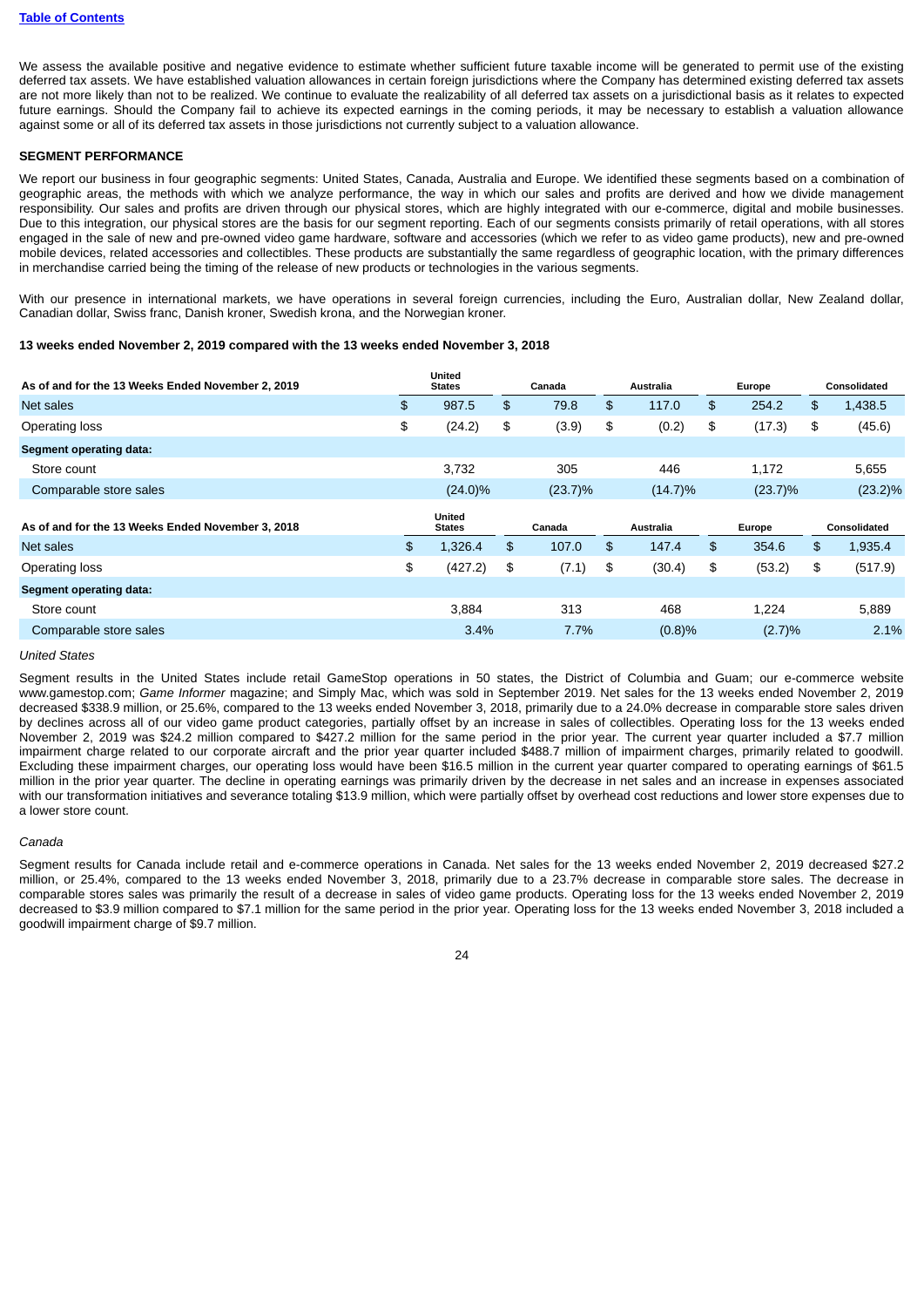#### *Australia*

Segment results for Australia include retail and e-commerce operations in Australia and New Zealand. Net sales for the 13 weeks ended November 2, 2019 decreased \$30.4 million, or 20.6%, compared to the 13 weeks ended November 3, 2018 primarily due to a 14.7% decrease in comparable store sales. The decrease in comparable store sales was primarily the result of a decrease in sales of video game products, partially offset by an increase in sales of collectibles. Operating loss for the 13 weeks ended November 2, 2019 decreased to \$0.2 million compared to \$30.4 million during the same period in the prior year. The 13 weeks ended November 3, 2018 included a goodwill impairment charge of \$31.5 million.

#### *Europe*

Segment results for Europe include retail and e-commerce operations in 10 European countries. Net sales for the 13 weeks ended November 2, 2019 decreased \$100.4 million, or 28.3%, compared to the 13 weeks ended November 3, 2018 primarily due to a 23.7% decrease in comparable store sales. The decrease in comparable store sales was primarily the result of a decrease in sales of video game products, partially offset by an increase in sales of collectibles. Operating loss for the 13 weeks ended November 2, 2019 was \$17.3 million compared to \$53.2 million during the prior year quarter, which included goodwill and asset impairment charges totaling \$57.6 million. Excluding the impairment charge in the prior year quarter, operating earnings in the current year quarter would have decreased by \$21.7 million, primarily due to the decrease in sales.

#### *39 weeks ended November 2, 2019 compared with the 39 weeks ended November 3, 2018*

|                                                   | <b>United</b>                  |              |                  |                |            |                     |
|---------------------------------------------------|--------------------------------|--------------|------------------|----------------|------------|---------------------|
| As of and for the 39 Weeks Ended November 2, 2019 | <b>States</b>                  | Canada       | <b>Australia</b> |                | Europe     | <b>Consolidated</b> |
| Net sales                                         | \$<br>3,010.7                  | \$<br>215.4  | \$<br>339.8      | $\frac{1}{2}$  | 706.0      | \$<br>4,271.9       |
| <b>Operating loss</b>                             | \$<br>(386.1)                  | \$<br>(16.3) | \$<br>(10.6)     | \$             | (61.8)     | \$<br>(474.8)       |
| Segment operating data:                           |                                |              |                  |                |            |                     |
| Store count                                       | 3.732                          | 305          | 446              |                | 1,172      | 5,655               |
| Comparable store sales                            | $(16.3)\%$                     | $(15.5)\%$   | (9.1)%           |                | $(15.1)\%$ | $(15.5)\%$          |
|                                                   |                                |              |                  |                |            |                     |
| As of and for the 39 Weeks Ended November 3, 2018 | <b>United</b><br><b>States</b> | Canada       | <b>Australia</b> |                | Europe     | <b>Consolidated</b> |
| Net sales                                         | \$<br>3,661.1                  | \$<br>263.4  | \$<br>405.9      | $\mathfrak{p}$ | 891.9      | \$<br>5,222.3       |
| Operating earnings (loss)                         | \$<br>(336.4)                  | \$<br>(10.7) | \$<br>(37.5)     | \$             | (85.3)     | \$<br>(469.9)       |
| Segment operating data:                           |                                |              |                  |                |            |                     |
| Store count                                       | 3,884                          | 313          | 468              |                | 1,224      | 5,889               |
| Comparable store sales                            | 0.9%                           | (0.4)%       | (7.0)%           |                | $(7.1)\%$  | (1.3)%              |

#### *United States*

Net sales for the 39 weeks ended November 2, 2019 decreased \$650.4 million, or 17.8%, compared to the 39 weeks ended November 3, 2018, primarily due to a 16.3% decrease in comparable store sales. The decrease in comparable store sales was primarily the result of decreases in sales of video game products, partially offset by an increase in sales of collectibles. Operating loss for the 39 weeks ended November 2, 2019 was \$386.1 million compared to \$336.4 million during the same period in the prior year, which included impairment charges, primarily related to goodwill, of \$371.6 million and \$488.7 million, respectively. Excluding these impairment charges, operating loss for the 39 weeks ended November 2, 2019 would have been \$14.5 million compared to operating earnings of \$152.3 million for the same period in the prior year. The decrease in operating earnings is primarily due to the decline in sales and an increase in costs associated with our transformation initiatives and severance totaling \$36.3 million, which were partially offset by overhead cost reductions and lower store expenses due to a reduced store count.

#### *Canada*

Net sales for the 39 weeks ended November 2, 2019 decreased \$48.0 million, or 18.2%, compared to the 39 weeks ended November 3, 2018, primarily due to a 15.5% decrease in comparable store sales. The decrease in comparable store sales was primarily the result of a decrease in sales of video game products, partially offset by an increase in sales of collectibles. Operating loss for the 39 weeks ended November 2, 2019 increased to \$16.3 million compared to \$10.7 million during the same period in the prior year. Excluding a goodwill impairment charge of \$9.7 million in the prior year period, operating loss for the 39 weeks ended November 2, 2019 would have increased by \$15.3 million, primarily due to the decline in sales.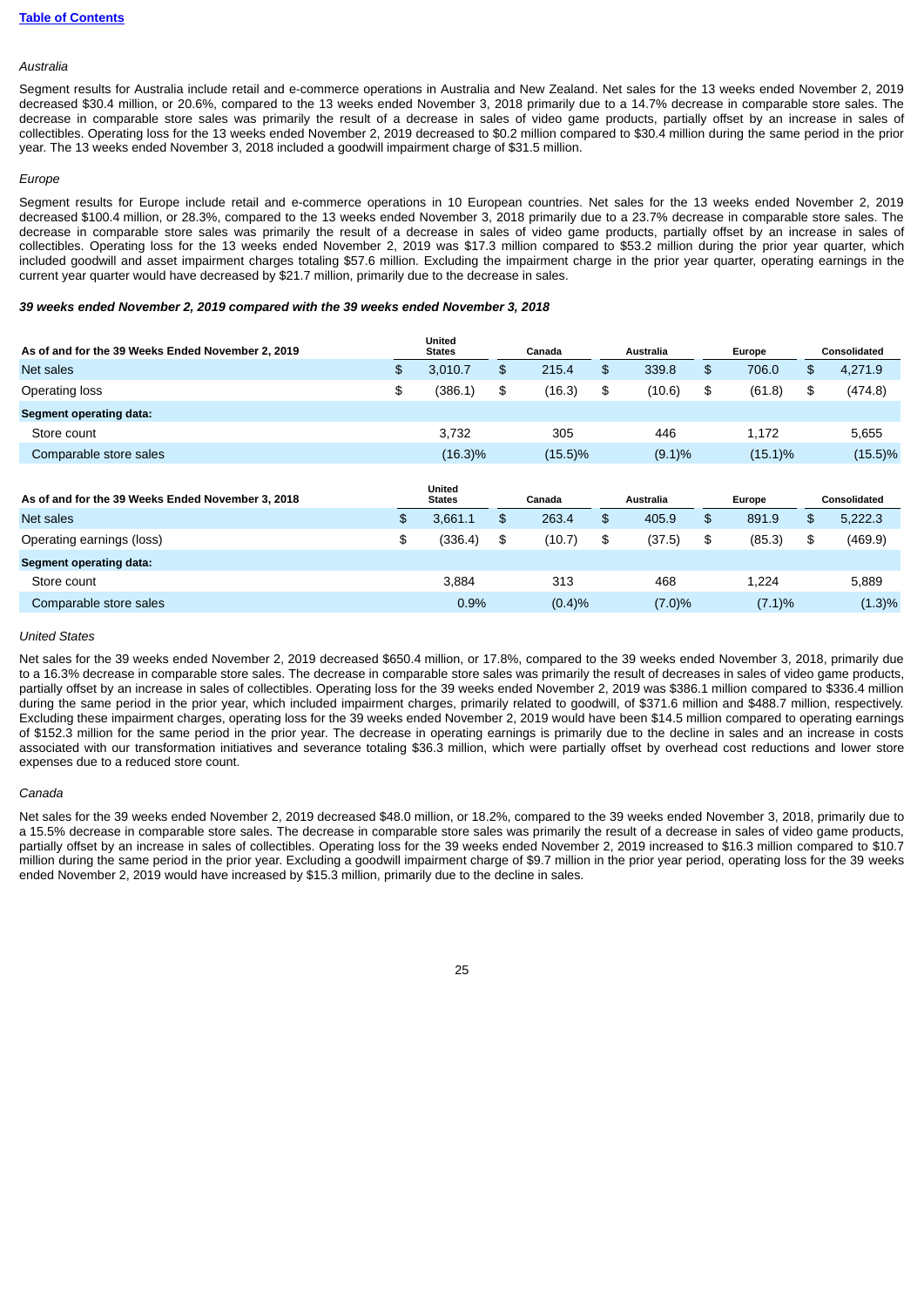#### *Australia*

Net sales for the 39 weeks ended November 2, 2019 decreased \$66.1 million, or 16.3%, compared to the 39 weeks ended November 3, 2018 primarily due to a 9.1% decrease in comparable store sales. The decline in comparable store sales was primarily the result of a decrease in sales of video game products, partially offset by an increase in sales of collectibles. Operating loss for the 39 weeks ended November 2, 2019 decreased to \$10.6 million compared to \$37.5 million during the same period in the prior year. Excluding a goodwill impairment charge of \$31.5 million in the prior year period, operating loss for the 39 weeks ended November 2, 2019 would have increased by \$4.6 million, primarily due to the decrease in sales.

#### *Europe*

Net sales for the 39 weeks ended November 2, 2019 decreased \$185.9 million, or 20.8%, compared to the 39 weeks ended November 3, 2018, primarily due to a decrease in comparable store sales of 15.1%. The decrease in comparable store sales was primarily as a result of a decrease in sales of video game products, partially offset by an increase in sales of collectibles. Operating loss for the 39 weeks ended November 2, 2019 decreased to \$61.8 million compared to \$85.3 million during the same period in the prior year. Excluding goodwill and intangible asset impairment charges of \$57.6 million in the prior year period, operating loss for the 39 weeks ended November 2, 2019 would have increased by \$34.1 million, primarily due to the decrease in sales.

#### **LIQUIDITY AND CAPITAL RESOURCES**

#### **Overview**

As of November 2, 2019, we had total cash and liquidity of \$703.0 million, including cash on hand of \$290.3 million and an additional \$412.7 million of available borrowing capacity under our revolving credit facility. Based on our current operating plans, we believe that available cash balances, cash generated from our operating activities and funds available under our asset-based revolving credit facility together will provide sufficient liquidity to fund our operations, transformation initiatives and corporate capital allocation programs, including any share or debt repurchases that we may undertake, for at least the next 12 months.

On an ongoing basis, we evaluate and consider certain strategic operating alternatives, including divestitures, restructuring or dissolution of unprofitable business segments, repurchasing shares of our common stock or our outstanding debt obligations, as well as other transactions that we believe may enhance stockholder value. The amount, nature and timing of any strategic operational changes, or purchases of our debt or equity securities will depend on our available cash and liquidity, operating performance and other circumstances; our then-current commitments and obligations; the amount, nature and timing of our capital requirements; any limitations imposed by our current credit arrangements; and overall market conditions. As part of our previously announced GameStop Reboot profit improvement initiative, we are evaluating future strategic and operating alternatives for certain of our unprofitable operating subsidiaries and business units that operate within our international segments. In total, we currently believe that any potential charges associated with the disposition or wind-down of certain operations under consideration, primarily relating to lease and severance obligations and accelerated depreciation and amortization, would not be material, but may be incurred during the balance of fiscal 2019 and the first half of fiscal 2020, depending on the outcome of our evaluation.

#### **Uses of Capital**

On April 4, 2019, we used cash on hand to redeem all of our \$350.0 million unsecured senior notes due October 2019, plus accrued but unpaid interest, at the redemption price equal to 100% of par value. In addition, during the 39 weeks ended November 2, 2019, we repurchased \$53.6 million of our 2021 Senior Notes in open market transactions at prices ranging from 99.6% to 101.5% of par value.

On June 11, 2019, we commenced a modified Dutch auction tender offer for up to 12.0 million shares of our Class A common stock with a price range between \$5.20 and \$6.00 per share. The tender offer expired on July 10, 2019. Through the tender offer, we accepted for payment 12.0 million shares at a purchase price of \$5.20 per share for a total of \$62.9 million, including fees and commissions. The shares purchased through the tender offer were immediately retired.

In addition to the equity tender offer describe above, during the third quarter of fiscal 2019, we executed a series of open market repurchases for an aggregate of 22.6 million shares of our Class A common stock totaling \$115.7 million. Included in these amounts are repurchases of 0.3 million shares for \$1.7 million that were initiated prior to November 2, 2019, but not settled until the fourth quarter of fiscal 2019. These share repurchases were immediately retired.

On June 3, 2019, our Board of Directors elected to eliminate the Company's quarterly dividend, effective immediately, in an effort to strengthen the Company's balance sheet and provide increased financial flexibility and optionality. We paid an aggregate of approximately \$157 million in cash dividends in fiscal 2018, and we believe the decision to eliminate the dividend will enable us to further reduce debt and provide us flexibility as we seek to drive value creation for stockholders.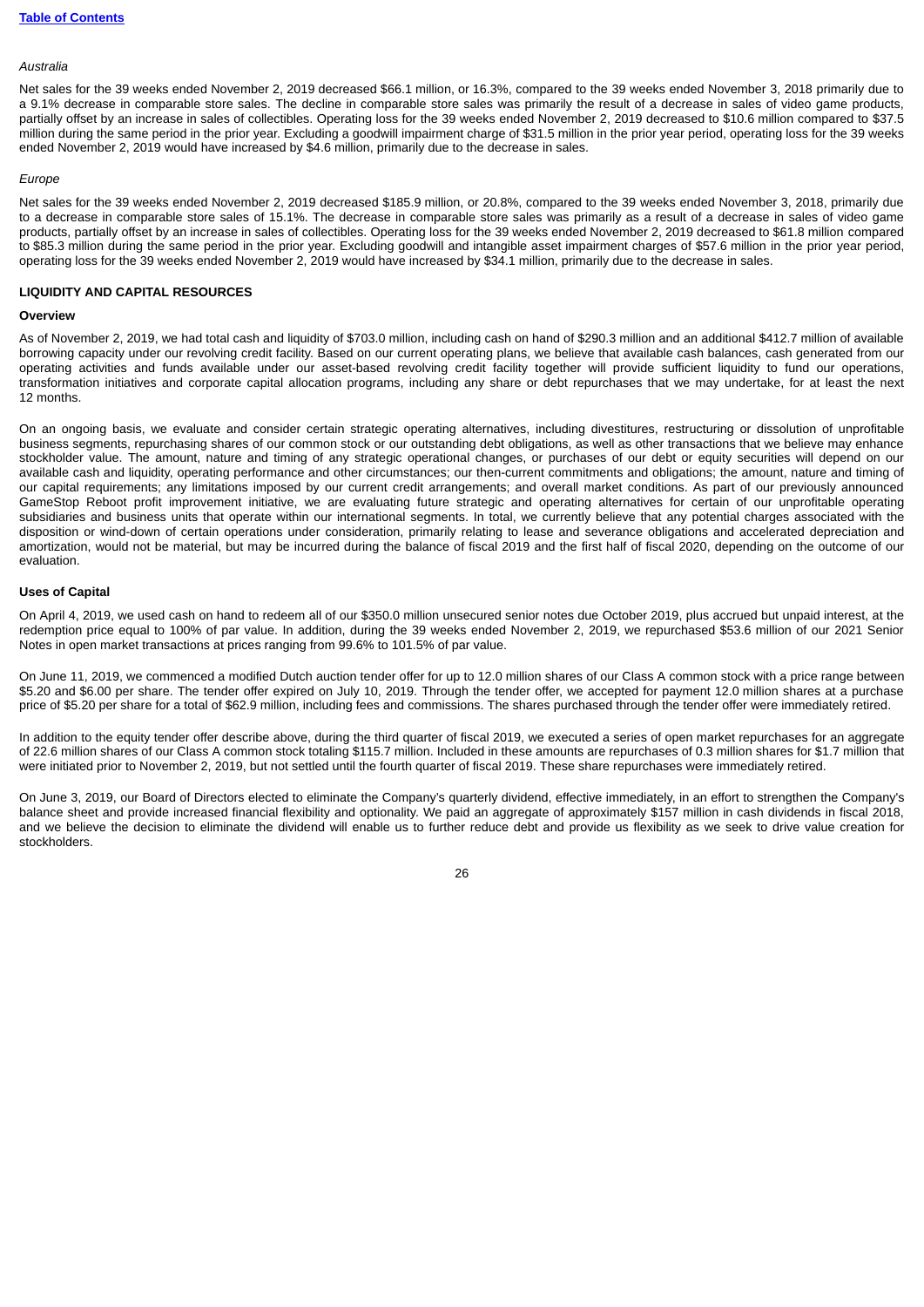#### **Cash Flows**

During the 39 weeks ended November 2, 2019, cash used in operations was \$654.8 million, compared to cash used in operations of \$179.2 million during the 39 weeks ended November 3, 2018. The increase in cash used in operations of \$475.6 million was primarily attributable to the timing of vendor payments and a decrease in earnings.

Cash used in investing activities decreased to \$56.9 million during the 39 weeks ended November 2, 2019, from \$66.2 million during the 39 weeks ended November 3, 2018. The decline is due to lower capital expenditures and \$5.2 million in proceeds received from the sale of Simply Mac during the third quarter of fiscal 2019.

Cash used in financing activities was \$622.7 million during the 39 weeks ended November 2, 2019, compared to \$136.0 million during the 39 weeks ended November 3, 2018. The increase in cash used is primarily due to the redemption of our \$350.0 million 2019 senior notes in April 2019, repurchases of our common stock totaling \$176.9 million and open market repurchases of our 2021 senior notes totaling \$53.6 million, partially offset by a decline in dividends paid on our common stock of \$78.2 million.

#### **Sources of Liquidity**

We utilize cash generated from operations and have funds available to us under our revolving credit facility to cover seasonal fluctuations in cash flows and to support our various initiatives. Our cash and cash equivalents are carried at cost and consist primarily of time deposits with commercial banks.

We maintain an asset-based revolving credit facility (the "Revolver") with a borrowing base capacity of \$420 million and a maturity date of November 2022. The Revolver has a \$200 million expansion feature and \$50 million letter of credit sublimit, and allows for an incremental \$50 million first-in, last-out facility. The applicable margins for prime rate loans range from 0.25% to 0.50% and, for London Interbank Offered ("LIBO") rate loans, range from 1.25% to 1.50%. The Revolver is secured by substantially all of the assets of GameStop Corp. and the assets of its domestic subsidiaries. We are required to pay a commitment fee of 0.25% for any unused portion of the total commitment under the Revolver. As of November 2, 2019, our applicable margins were 0.25% for prime rate loans and 1.25% for LIBO rate loans. As of November 2, 2019, total availability under the Revolver was \$412.7 million, with no outstanding borrowings and outstanding standby letters of credit of \$7.3 million.

In March 2016, we issued \$475.0 million aggregate principal amount of unsecured 6.75% senior notes due March 15, 2021 (the "2021 Senior Notes"). Interest is payable semi-annually in arrears on March 15 and September 15 of each year. The net proceeds from the offering were used for general corporate purposes, including acquisitions and dividends.

The agreement governing our Revolver and the indenture governing our 2021 Senior Notes place certain restrictions on us and our subsidiaries, including, among others, limitations on asset sales, additional liens, investments, incurrence of additional debt and share repurchases. In addition, the indentures governing our Revolver and 2021 Senior Notes contain customary events of default, including, among others, payment defaults, breaches of covenants and certain events of bankruptcy, insolvency and reorganization. The Revolver is also subject to a fixed charge coverage ratio covenant if excess availability is below certain thresholds. We are currently in compliance with all covenants under our indentures governing the 2021 Senior Notes and our Revolver.

See Note 7, "Debt," to our consolidated financial statements for additional information related to our Revolver and 2021 Senior Notes.

Our Luxembourg subsidiary maintains a \$20.0 million Uncommitted Line of Credit (the "Line of Credit") with Bank of America. There is no term associated with the Line of Credit and Bank of America may withdraw the facility at any time without notice. The Line of Credit is available to our foreign subsidiaries for use primarily as a bank overdraft facility for short-term liquidity needs and for the issuance of bank guarantees and letters of credit to support operations. As of November 2, 2019, there were no cash overdrafts outstanding under the Line of Credit and bank guarantees outstanding totaled \$1.8 million.

#### **CRITICAL ACCOUNTING POLICIES**

Our unaudited consolidated financial statements have been prepared in accordance with accounting principles generally accepted in the United States of America ("GAAP") for interim financial information and do not include all disclosures required under GAAP for complete financial statements. Preparation of these statements requires us to make judgments and estimates. Some accounting policies have a significant impact on amounts reported in these financial statements. For a summary of significant accounting policies and the means by which we develop estimates thereon, see "Part II—Item 7, Management's Discussion and Analysis of Financial Condition and Results of Operations" in our 2018 Annual Report on Form 10-K. There have been no material changes to our critical accounting policies from those included in our 2018 Annual Report on Form 10-K.

#### **RECENTLY ISSUED ACCOUNTING PRONOUNCEMENTS**

See Note 1 to our unaudited consolidated financial statements included in this Quarterly Report on Form 10-Q for a description of recent accounting pronouncements, including the expected dates of adoption and estimated effects, if any, on our consolidated financial statements.

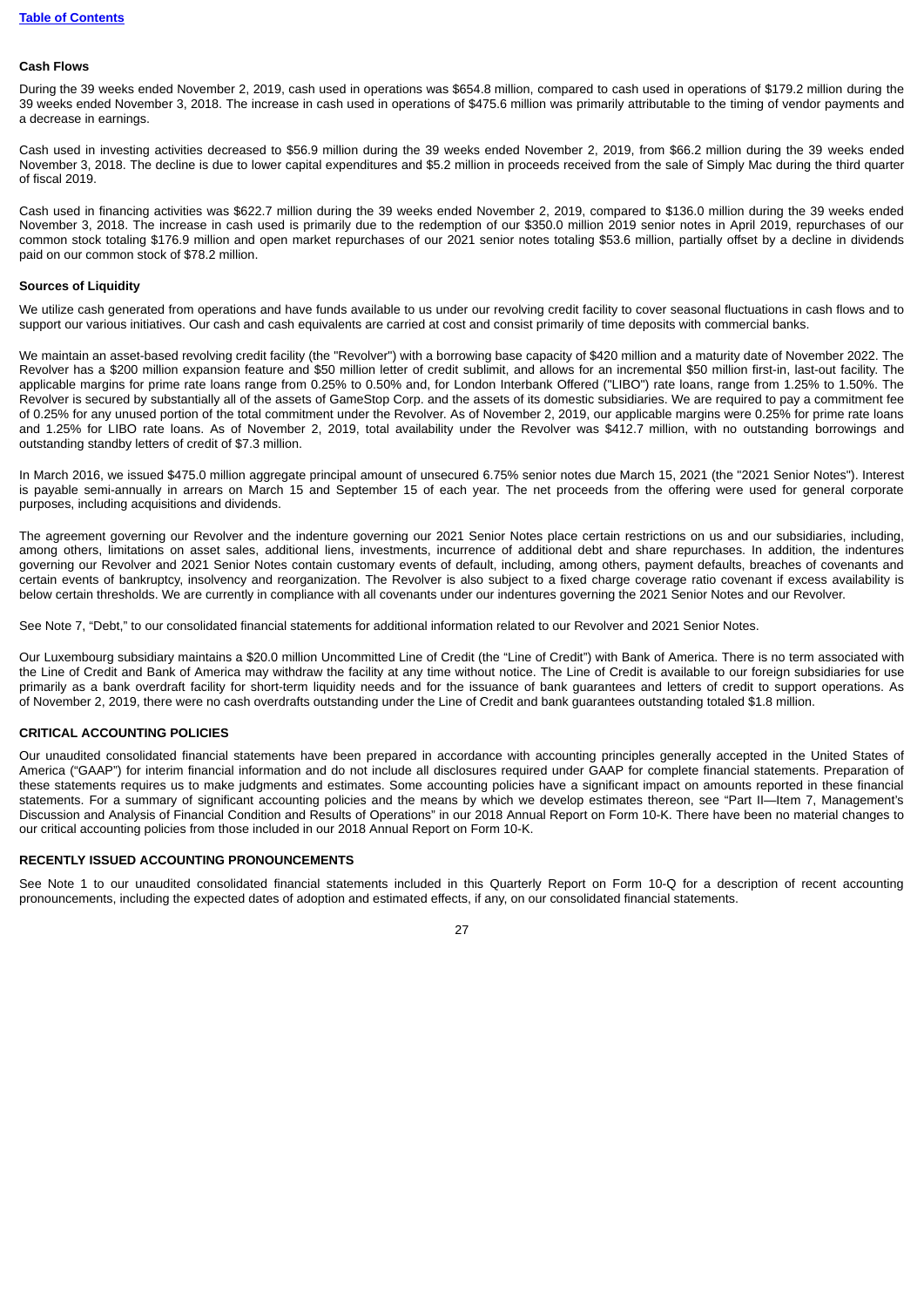## <span id="page-29-0"></span>**ITEM 3. QUANTITATIVE AND QUALITATIVE DISCLOSURES ABOUT MARKET RISK**

Our Revolver references LIBOR, which is expected to be discontinued after 2021. As our Revolver matures in November 2022, we anticipate that we will amend the Revolver prior to the LIBOR quotation termination date. There can be no assurances as to what alternative reference rates may be and whether such rates will be more or less favorable than LIBOR and any other unforeseen impacts of the potential discontinuation of LIBOR. We intend to monitor the developments with respect to the potential phasing out of LIBOR after 2021 and work with our lenders to ensure any transition away from LIBOR will have minimal impact on our financial condition, but can provide no assurances regarding the impact of the discontinuation of LIBOR.

Except for as described above, there have been no material changes in our quantitative and qualitative disclosures about market risk as set forth in our 2018 Annual Report on Form 10-K.

## <span id="page-29-1"></span>**ITEM 4. CONTROLS AND PROCEDURES**

## **Evaluation of Disclosure Controls and Procedures**

Our disclosure controls and procedures (as defined in Rules 13a-15(e) and 15d-15(e) under the Exchange Act) are designed to provide reasonable assurance that the information required to be disclosed in the reports that we file or submit under the Exchange Act has been appropriately recorded, processed, summarized and reported on a timely basis and are effective in ensuring that such information is accumulated and communicated to management, including our principal executive officer and principal financial officer, as appropriate to allow timely decisions regarding required disclosure. Our principal executive officer and principal financial officer, with assistance from other members of management, have reviewed the effectiveness of our disclosure controls and procedures as of the end of the period covered by this report and, based on that evaluation, determined that our disclosure controls and procedures were not effective because of the material weaknesses in internal control over financial reporting that were disclosed in our 2018 Annual Report on Form 10-K for the fiscal year ended February 2, 2019. Specifically, the control deficiencies associated with the material weaknesses primarily relate to end-user and privileged access to certain information technology systems that support our financial reporting process. As a result of these deficiencies, the related process-level manual and automated application controls that rely on information generated from the affected information technology systems were also deemed ineffective. These material weaknesses did not result in any identified misstatements to the financial statements, and there were no changes to previously released financial results.

Notwithstanding the material weaknesses, management, including the principal executive officer and principal financial officer, believes that the consolidated financial statements included in this Quarterly Report on Form 10-Q fairly present, in all material respects our financial condition, results of operations and cash flows as of and for the periods presented in accordance with GAAP.

#### **Remediation**

As previously described in Part II, Item 9A of our 2018 Annual Report on Form 10-K, our management has been implementing and continues to implement measures designed to ensure that control deficiencies contributing to the identified material weaknesses are remediated. We expect that the remediation of these material weaknesses will be completed by the end of fiscal 2019.

#### **Changes in Internal Control Over Financial Reporting**

Upon adoption of ASU 2016-02, Leases, on February 3, 2019, we implemented changes in our internal controls over financial reporting by implementing new accounting processes, systems and control procedures for lease accounting. Other than the changes related to our remediation efforts and ASU 2016-02, there were no other changes in our internal control over financial reporting (as such term is defined in Rules 13a-15(f) and 15d-15(f) under the Exchange Act) during our most recently completed fiscal quarter that has materially affected, or is reasonably likely to materially affect, our internal control over financial reporting.

#### **PART II — OTHER INFORMATION**

### <span id="page-29-3"></span><span id="page-29-2"></span>**ITEM 1. LEGAL PROCEEDINGS**

In the ordinary course of our business, we are, from time to time, subject to various legal proceedings, including matters involving wage and hour employee class actions and consumer class actions. We may enter into discussions regarding settlement of these and other types of lawsuits, and may enter into settlement agreements, if we believe settlement is in the best interest of our stockholders. We do not believe that any such existing legal proceedings or settlements, individually or in the aggregate, will have a material effect on our financial condition, results of operations or liquidity.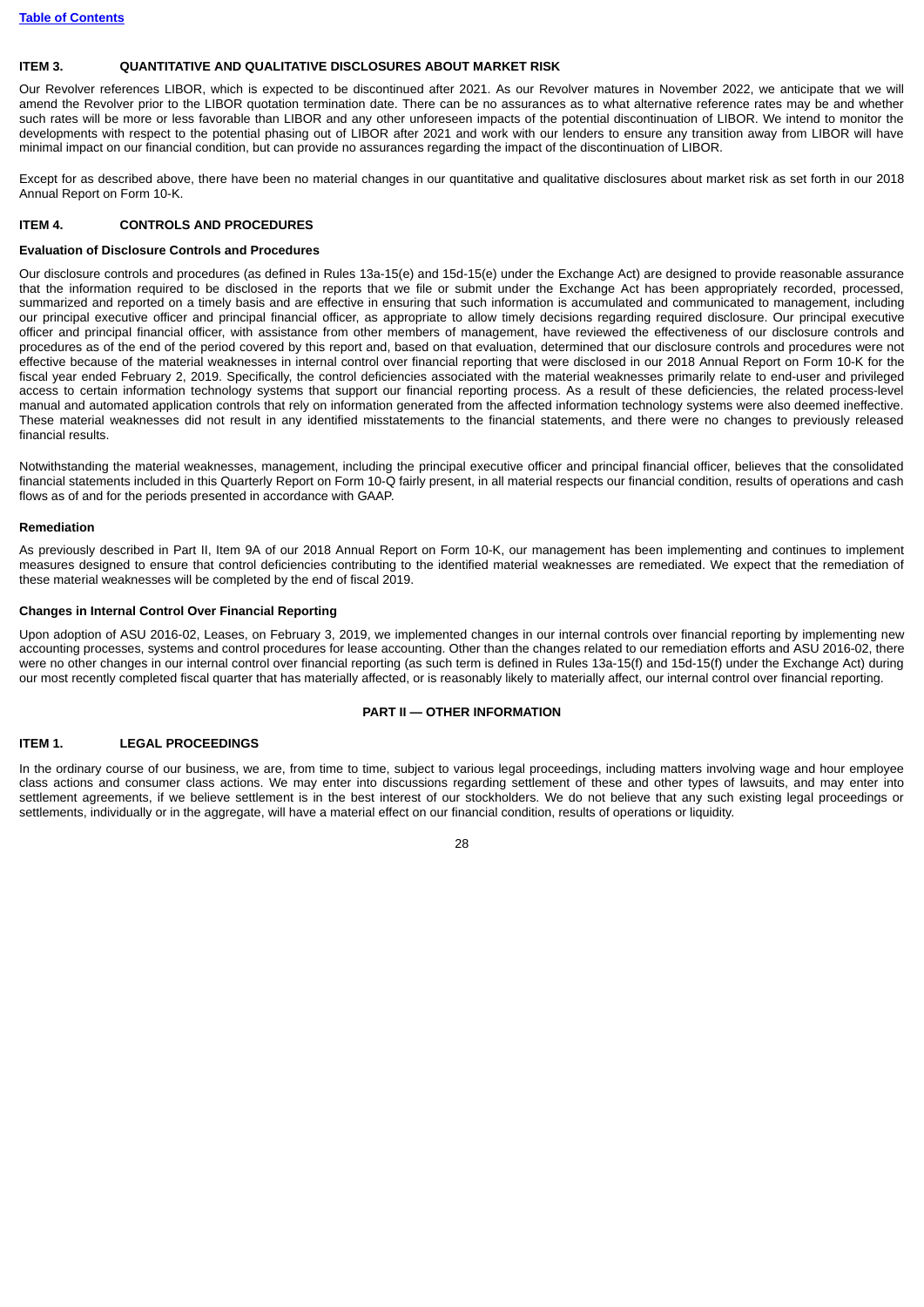### <span id="page-30-0"></span>**ITEM 2. UNREGISTERED SALES OF EQUITY SECURITIES AND USE OF PROCEEDS**

Purchases of our equity securities during the fiscal quarter ended November 2, 2019 were as follows:

#### **ISSUER PURCHASES OF EQUITY SECURITIES**

| Period                                             | Total<br>Number of<br><b>Shares</b><br><b>Purchased</b> | <b>Weighted-Average</b><br><b>Price Paid per</b><br>Share |      |                          |           | <b>Approximate Dollar</b><br>Value of Shares that<br>May Yet Be Purchased<br><b>Under the Plans or</b><br>Programs <sup>(1)</sup> |
|----------------------------------------------------|---------------------------------------------------------|-----------------------------------------------------------|------|--------------------------|-----------|-----------------------------------------------------------------------------------------------------------------------------------|
|                                                    |                                                         |                                                           |      |                          |           | (In millions)                                                                                                                     |
| August 4 through August 31, 2019 <sup>(2)</sup>    | $\overline{\phantom{0}}$                                | \$                                                        |      | $\overline{\phantom{0}}$ | <b>\$</b> | 237.1                                                                                                                             |
| September 1 through October 5, 2019 <sup>(2)</sup> | 15.480.974                                              | \$                                                        | 4.99 | 15.480.974               | \$        | 237.1                                                                                                                             |
| October 6 through November 2, 2019 <sup>(2)</sup>  | 7.151.109                                               | \$                                                        | 5.37 | 7.151.109                | -\$       | 159.8                                                                                                                             |
| Total                                              | 22.632.083                                              | \$                                                        | 5.11 | 22.632.083               | \$        | 121.4                                                                                                                             |

(1) In March 2019, we publicly announced that our Board of Directors authorized a share repurchase program allowing our management to repurchase up to \$300 million of our Class A Common Stock. As of November 2, 2019, we had \$121.4 million remaining to repurchase shares under the authorized repurchase program which has no expiration date.

(2) During the the third quarter of fiscal 2019, we executed a series of open market repurchases for an aggregate of 22.6 million shares of our Class A common stock totaling \$115.7 million. Included in these amounts are repurchases of 0.3 million shares for \$1.7 million that were initiated prior to November 2, 2019, but not settled until the fourth quarter of fiscal 2019. As of November 2, 2019, we have \$121.4 million remaining under our share repurchase program.

#### <span id="page-30-1"></span>**ITEM 6. EXHIBITS**

 $\mathcal{L}_\text{max}$  and the contract of the contract of the contract of the contract of the contract of the contract of the contract of the contract of the contract of the contract of the contract of the contract of the contrac

| <b>Exhibit</b><br><b>Number</b> | <b>Description</b>                                                                                                                                                                                                        | Previously Filed as an Exhibit to and Incorporated<br>by Reference From | <b>Date Filed</b> |
|---------------------------------|---------------------------------------------------------------------------------------------------------------------------------------------------------------------------------------------------------------------------|-------------------------------------------------------------------------|-------------------|
| 10.1                            | Letter Agreement between Bernard R. Colpitts, Jr. and GameStop<br>Corp. executed October 14, 2019                                                                                                                         | Current Report on Form 8-K                                              | October 16, 2019  |
| 10.2                            | Amendment to Employment Agreement dated September 20, 2019<br>with Daniel A. DeMatteo                                                                                                                                     | Current Report on Form 8-K                                              | October 1, 2019   |
| 31.1                            | Certification of Chief Executive Officer pursuant to Rule 13a-14(a)/15d-<br>14(a) under the Securities Exchange Act of 1934, as adopted pursuant<br>to Section 302 of the Sarbanes-Oxley Act of 2002.                     | Filed herewith.                                                         |                   |
| 31.2                            | Certification of Chief Financial Officer pursuant to Rule 13a-14(a)/15d-<br>14(a) under the Securities Exchange Act of 1934, as adopted pursuant<br>to Section 302 of the Sarbanes-Oxley Act of 2002.                     | Filed herewith.                                                         |                   |
| 32.1                            | Certification of Chief Executive Officer pursuant to Rule 13a-14(b)<br>under the Securities Exchange Act of 1934 and 18 U.S.C.<br>Section 1350, as adopted pursuant to Section 906 of the Sarbanes-<br>Oxley Act of 2002. | Furnished herewith.                                                     |                   |
| 32.2                            | Certification of Chief Financial Officer pursuant to Rule 13a-14(b)<br>under the Securities Exchange Act of 1934 and 18 U.S.C.<br>Section 1350, as adopted pursuant to Section 906 of the Sarbanes-<br>Oxley Act of 2002. | Furnished herewith.                                                     |                   |
| 101.INS                         | XBRL Instance Document - the instance document does not appear in<br>the Interactive Data File because its XBRL tags are imbedded within<br>the inline XBRL document.                                                     | Submitted electronically herewith.                                      |                   |
| 101.SCH                         | Inline XBRL Taxonomy Extension Schema                                                                                                                                                                                     | Submitted electronically herewith.                                      |                   |
| 101.CAL                         | Inline XBRL Taxonomy Extension Calculation Linkbase                                                                                                                                                                       | Submitted electronically herewith.                                      |                   |
| 101.DEF                         | Inline XBRL Taxonomy Extension Definition Linkbase                                                                                                                                                                        | Submitted electronically herewith.                                      |                   |
| 101.LAB                         | Inline XBRL Taxonomy Extension Label Linkbase                                                                                                                                                                             | Submitted electronically herewith.                                      |                   |
| 101.PRE                         | Inline XBRL Taxonomy Extension Presentation Linkbase                                                                                                                                                                      | Submitted electronically herewith.                                      |                   |
| 104                             | Cover Page Interactive Data File (formatted as inline XBRL and<br>contained in Exhibit 101).                                                                                                                              | Submitted electronically herewith.                                      |                   |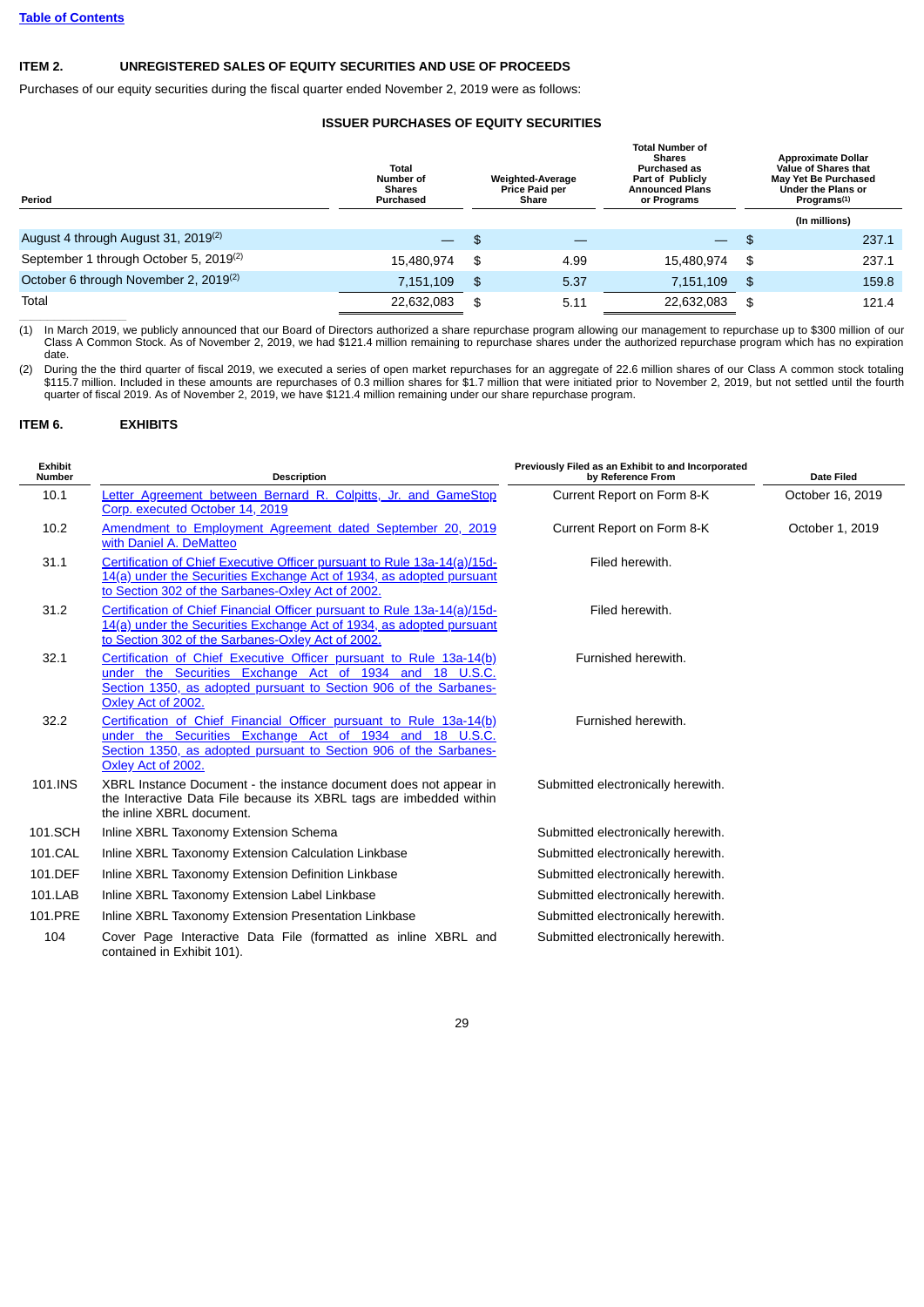#### **SIGNATURES**

<span id="page-31-0"></span>Pursuant to the requirements of the Securities Exchange Act of 1934, the registrant has duly caused this report to be signed on its behalf by the undersigned thereunto duly authorized.

GAMESTOP CORP.

By:  $\frac{1}{s}$  JAMES A. BELL

James A. Bell *Executive Vice President and Chief Financial Officer (Principal Financial Officer)*

Date: December 11, 2019

GAMESTOP CORP.

By: /s/ BERNARD R. COLPITTS JR.

Bernard R. Colpitts Jr. *Senior Vice President and Chief Accounting Officer (Principal Accounting Officer)*

Date: December 11, 2019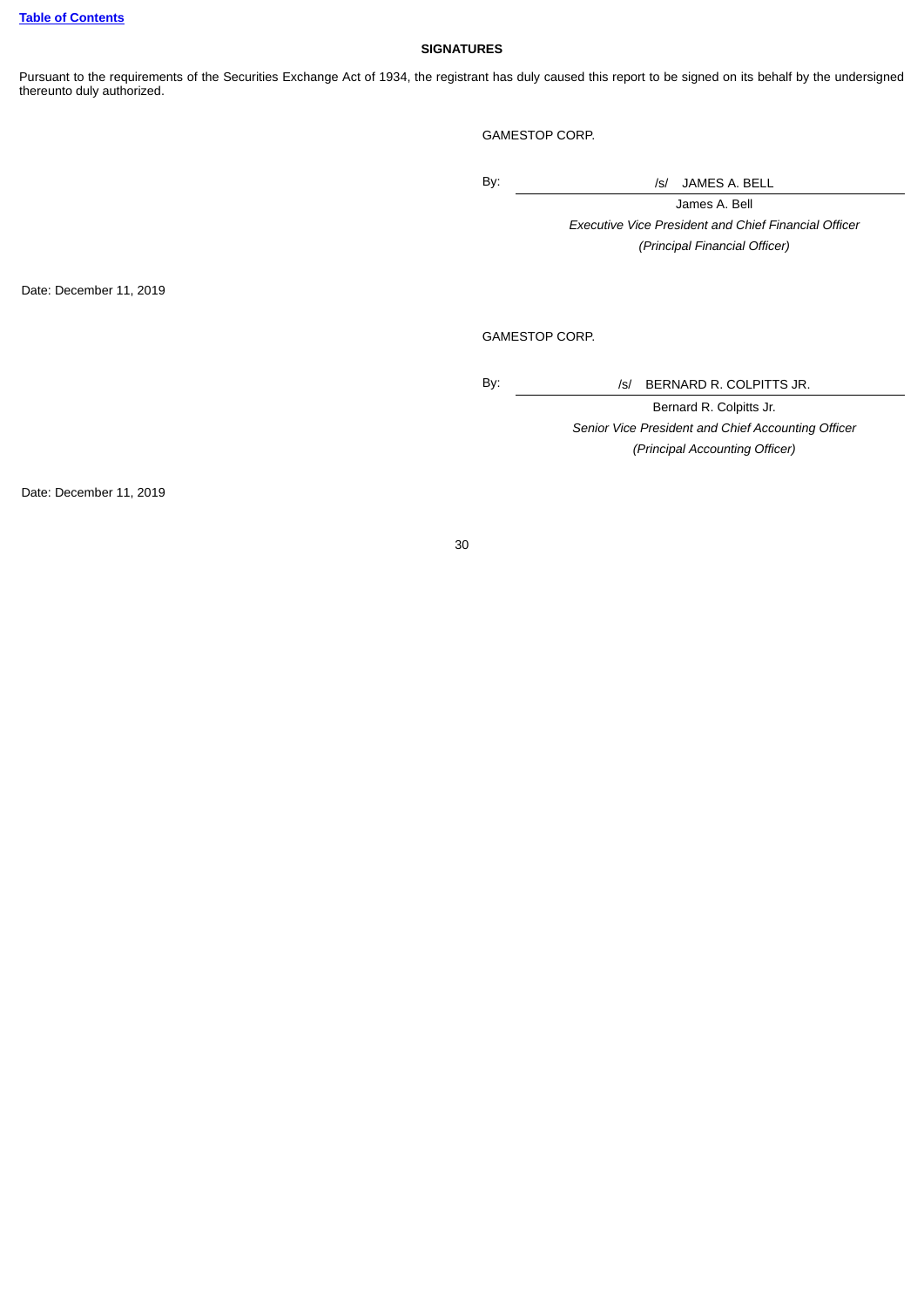#### **CERTIFICATION PURSUANT TO 17 CFR 240.13a-14(a)/15d-14(a), AS ADOPTED PURSUANT TO SECTION 302 OF THE SARBANES-OXLEY ACT OF 2002**

<span id="page-32-0"></span>I, George E. Sherman, certify that:

- 1 I have reviewed this report on Form 10-Q of GameStop Corp.;
- 2 Based on my knowledge, this report does not contain any untrue statement of a material fact or omit to state a material fact necessary to make the statements made, in light of the circumstances under which such statements were made, not misleading with respect to the period covered by this report;
- 3 Based on my knowledge, the financial statements, and other financial information included in this report, fairly present in all material respects the financial condition, results of operations and cash flows of the registrant as of, and for, the periods presented in this report;
- 4 The registrant's other certifying officer and I are responsible for establishing and maintaining disclosure controls and procedures (as defined in Exchange Act Rules 13a-15(e) and 15d-15(e)) and internal control over financial reporting (as defined in Exchange Act Rules 13a-15(f) and 15d-15(f)) for the registrant and have:
	- a. designed such disclosure controls and procedures, or caused such disclosure controls and procedures to be designed under our supervision, to ensure that material information relating to the registrant, including its consolidated subsidiaries, is made known to us by others within those entities, particularly during the period in which this report is being prepared;
	- b. designed such internal control over financial reporting, or caused such internal control over financial reporting to be designed under our supervision, to provide reasonable assurance regarding the reliability of financial reporting and the preparation of financial statements for external purposes in accordance with generally accepted accounting principles;
	- c. evaluated the effectiveness of the registrant's disclosure controls and procedures and presented in this report our conclusions about the effectiveness of the disclosure controls and procedures, as of the end of the period covered by this report based on such evaluation; and
	- d. disclosed in this report any change in the registrant's internal control over financial reporting that occurred during the registrant's most recent fiscal quarter (the registrant's fourth fiscal quarter in the case of an annual report) that has materially affected, or is reasonably likely to materially affect, the registrant's internal control over financial reporting; and
- 5 The registrant's other certifying officer and I have disclosed, based on our most recent evaluation of internal control over financial reporting, to the registrant's auditors and the audit committee of registrant's board of directors (or persons performing the equivalent functions):
	- a. all significant deficiencies and material weaknesses in the design or operation of internal control over financial reporting which are reasonably likely to adversely affect the registrant's ability to record, process, summarize and report financial information; and
	- b. any fraud, whether or not material, that involves management or other employees who have a significant role in the registrant's internal control over financial reporting.

By: /s/ GEORGE E. SHERMAN

George E. Sherman *Chief Executive Officer GameStop Corp.*

Date: December 11, 2019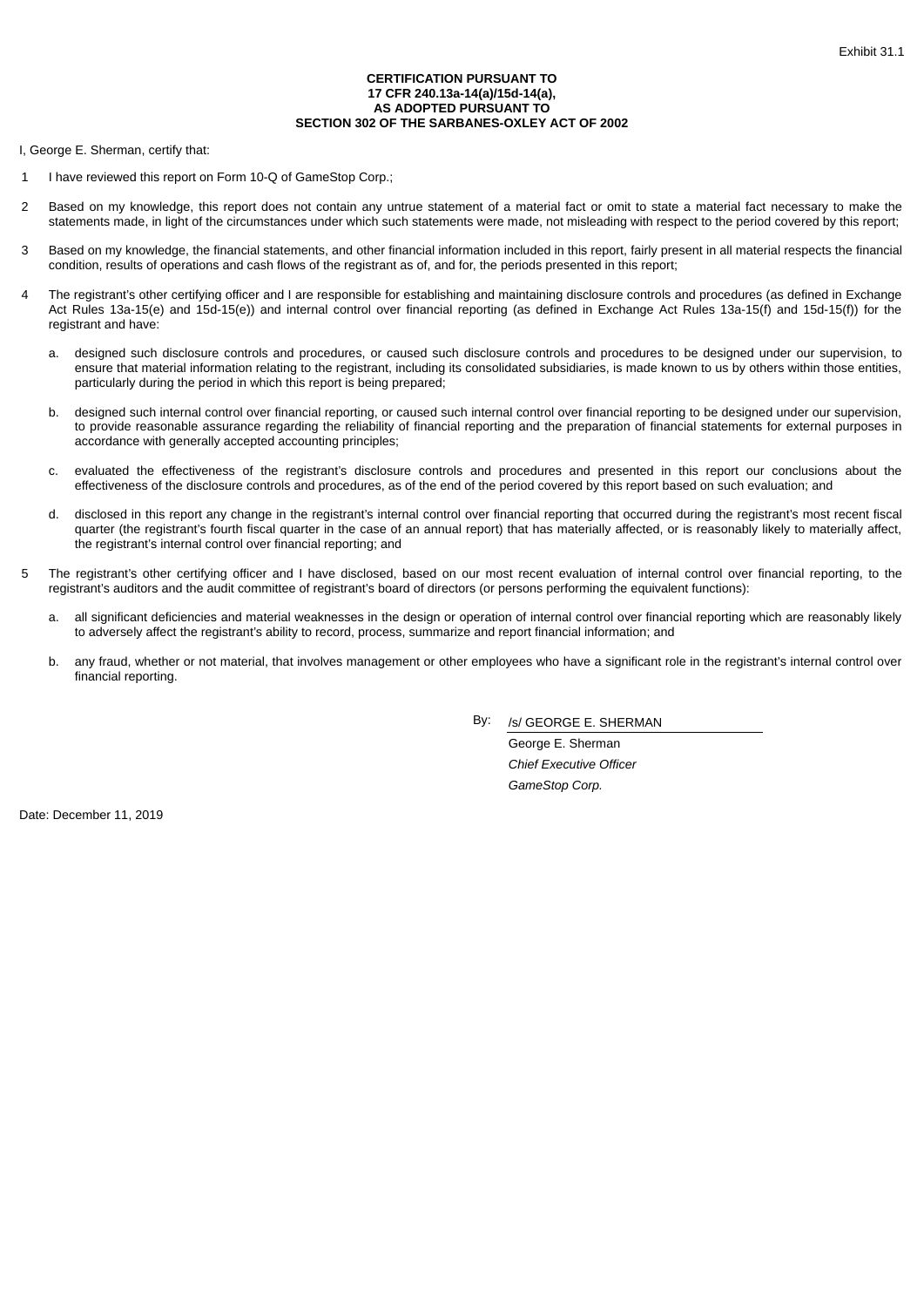#### **CERTIFICATION PURSUANT TO 17 CFR 240.13a-14(a) /15d-14(a), AS ADOPTED PURSUANT TO SECTION 302 OF THE SARBANES-OXLEY ACT OF 2002**

<span id="page-33-0"></span>I, James A. Bell, certify that:

- 1 I have reviewed this report on Form 10-Q of GameStop Corp.;
- 2 Based on my knowledge, this report does not contain any untrue statement of a material fact or omit to state a material fact necessary to make the statements made, in light of the circumstances under which such statements were made, not misleading with respect to the period covered by this report;
- 3 Based on my knowledge, the financial statements, and other financial information included in this report, fairly present in all material respects the financial condition, results of operations and cash flows of the registrant as of, and for, the periods presented in this report;
- 4 The registrant's other certifying officer and I are responsible for establishing and maintaining disclosure controls and procedures (as defined in Exchange Act Rules 13a-15(e) and 15d-15(e)) and internal control over financial reporting (as defined in Exchange Act Rules 13a-15(f) and 15d-15(f)) for the registrant and have:
	- a. designed such disclosure controls and procedures, or caused such disclosure controls and procedures to be designed under our supervision, to ensure that material information relating to the registrant, including its consolidated subsidiaries, is made known to us by others within those entities, particularly during the period in which this report is being prepared;
	- b. designed such internal control over financial reporting, or caused such internal control over financial reporting to be designed under our supervision, to provide reasonable assurance regarding the reliability of financial reporting and the preparation of financial statements for external purposes in accordance with generally accepted accounting principles;
	- c. evaluated the effectiveness of the registrant's disclosure controls and procedures and presented in this report our conclusions about the effectiveness of the disclosure controls and procedures, as of the end of the period covered by this report based on such evaluation; and
	- d. disclosed in this report any change in the registrant's internal control over financial reporting that occurred during the registrant's most recent fiscal quarter (the registrant's fourth fiscal quarter in the case of an annual report) that has materially affected, or is reasonably likely to materially affect, the registrant's internal control over financial reporting; and
- 5 The registrant's other certifying officer and I have disclosed, based on our most recent evaluation of internal control over financial reporting, to the registrant's auditors and the audit committee of registrant's board of directors (or persons performing the equivalent functions):
	- a. all significant deficiencies and material weaknesses in the design or operation of internal control over financial reporting which are reasonably likely to adversely affect the registrant's ability to record, process, summarize and report financial information; and
	- b. any fraud, whether or not material, that involves management or other employees who have a significant role in the registrant's internal control over financial reporting.

By: /s/ JAMES A. BELL

JAMES A. BELL *Executive Vice President and Chief Financial Officer GameStop Corp.*

Date: December 11, 2019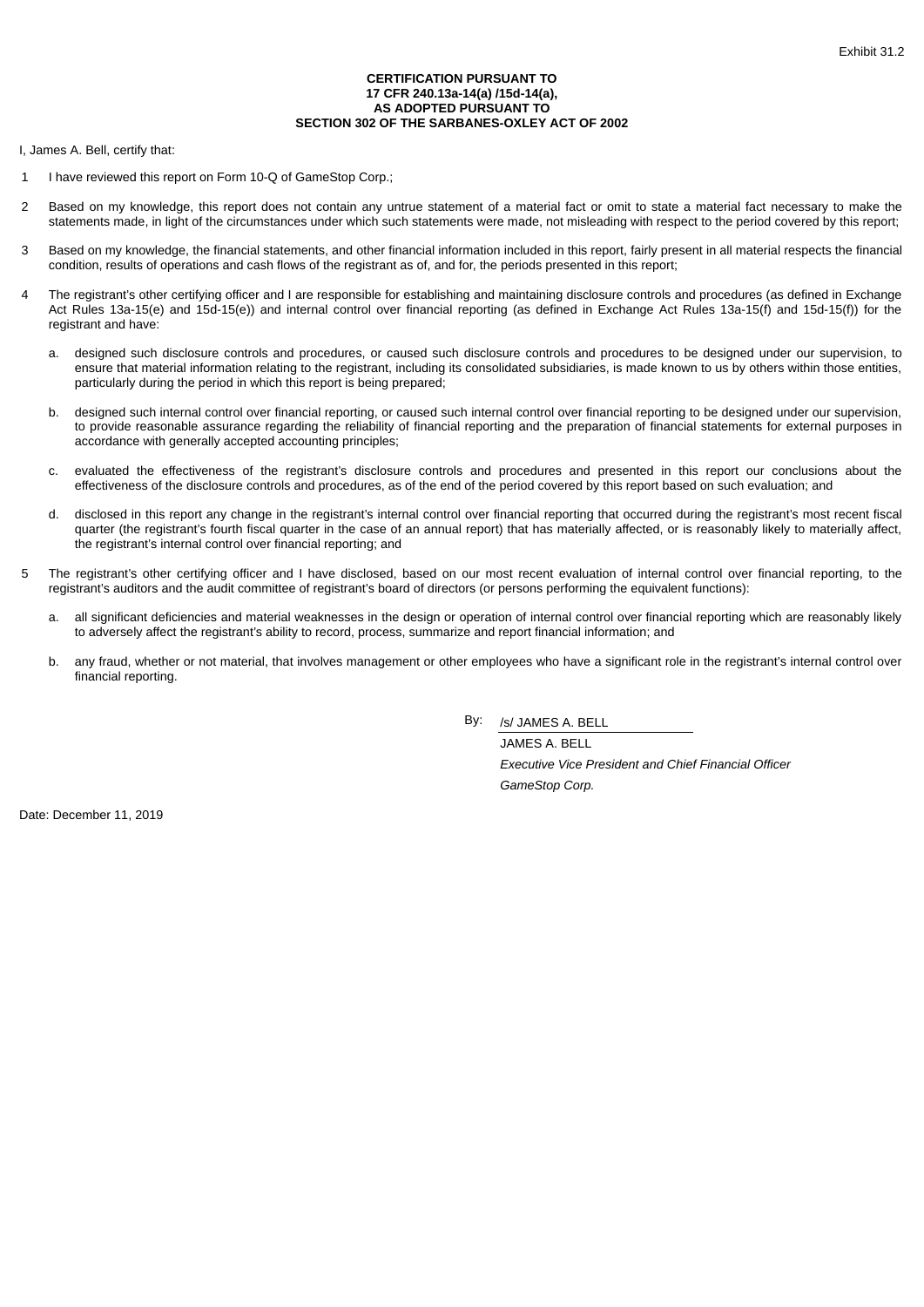#### **CERTIFICATION PURSUANT TO RULE 13a-14(b) UNDER THE SECURITIES EXCHANGE ACT OF 1934 AND 18 U.S.C. SECTION 1350, AS ADOPTED PURSUANT TO SECTION 906 OF THE SARBANES-OXLEY ACT OF 2002**

<span id="page-34-0"></span>In connection with the quarterly report of GameStop Corp. (the "Company") on Form 10-Q for the period ended November 2, 2019 as filed with the Securities and Exchange Commission on the date hereof (the "Report"), I, George E. Sherman, Chief Executive Officer of the Company, certify, to the best of my knowledge, pursuant to Rule 13a-14(b) under the Securities Exchange Act of 1934 and 18 U.S.C. Section 1350, as adopted pursuant to Section 906 of the Sarbanes-Oxley Act of 2002, that:

- (1) The Report fully complies with the requirements of Section 13(a) or 15(d) of the Securities Exchange Act of 1934; and
- (2) The information contained in the Report fairly presents, in all material respects, the financial condition and results of operations of the Company.

/s/ GEORGE E. SHERMAN

George E. Sherman *Chief Executive Officer*

*GameStop Corp.*

December 11, 2019

A signed original of this written statement required by Section 906, or other document authenticating, acknowledging, or otherwise adopting the signature that appears in typed form within the electronic version of this written statement required by Section 906, has been provided to the Company and will be retained by the Company and furnished to the Securities and Exchange Commission or its staff upon request.